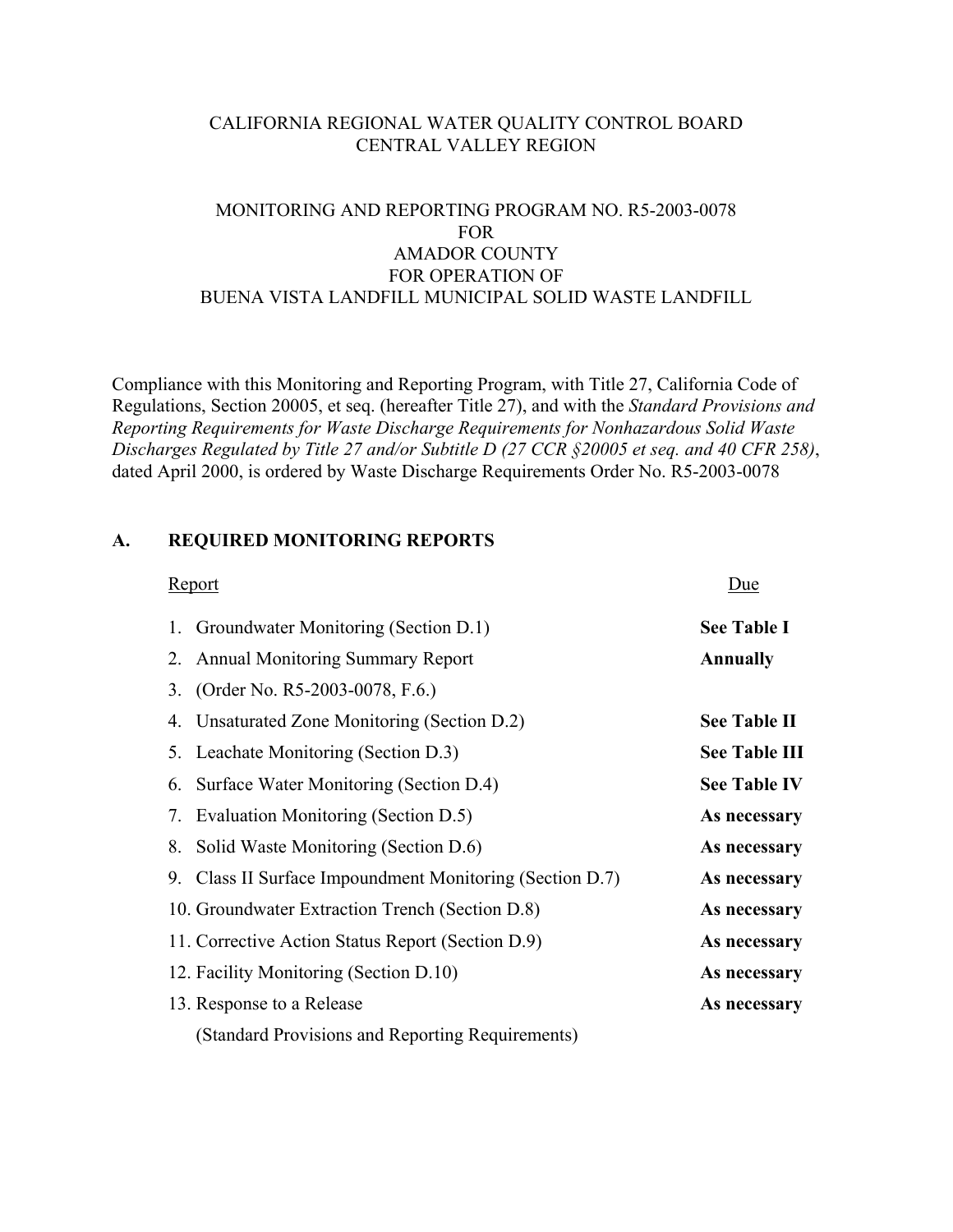#### **B. REPORTING**

 The Discharger shall report monitoring data and information as required in this Monitoring and Reporting Program and as required in Order No. R5-2003-0078 and the Standard Provisions and Reporting Requirements. Reports which do not comply with the required format will be **REJECTED** and the Discharger shall be deemed to be in noncompliance with the waste discharge requirements. In reporting the monitoring data required by this program, the Discharger shall arrange the data in tabular form so that the date, the constituents, the concentrations, and the units are readily discernible. The data shall be summarized in such a manner so as to illustrate clearly the compliance with waste discharge requirements or the lack thereof. Data shall also be submitted in a digital format acceptable to the Executive Officer.

 Each monitoring report shall include a compliance evaluation summary as specified in F. Reporting Requirements, of Order No. R5-2003-0078.

 Field and laboratory tests shall be reported in each monitoring report. Semiannual, and annual monitoring reports shall be submitted to the Board in accordance with the following schedule for the calendar period in which samples were taken or observations made.

| Sampling<br>Frequency | Reporting<br>Frequency | Reporting<br>Periods End | Report<br>Date Due                           |
|-----------------------|------------------------|--------------------------|----------------------------------------------|
| Semiannually          | Semiannually           | 30 June<br>31 December   | 31 July<br>31 January                        |
| Annually              | Annually               | 31 December              | 31 January                                   |
| 5-year                | 5-year                 | 31 December              | next report due on<br><b>31 January 2006</b> |

The Discharger shall submit an **Annual Monitoring Summary Report** to the Board covering the previous monitoring year. The annual report shall contain the information specified in F. Reporting Requirements, of Order No. R5-2003-0078, and a discussion of compliance with the waste discharge requirements and the Water Quality Protection Standard.

The results of **all monitoring** conducted at the site shall be reported to the Board in accordance with the reporting schedule above for the calendar period in which samples were taken or observations made.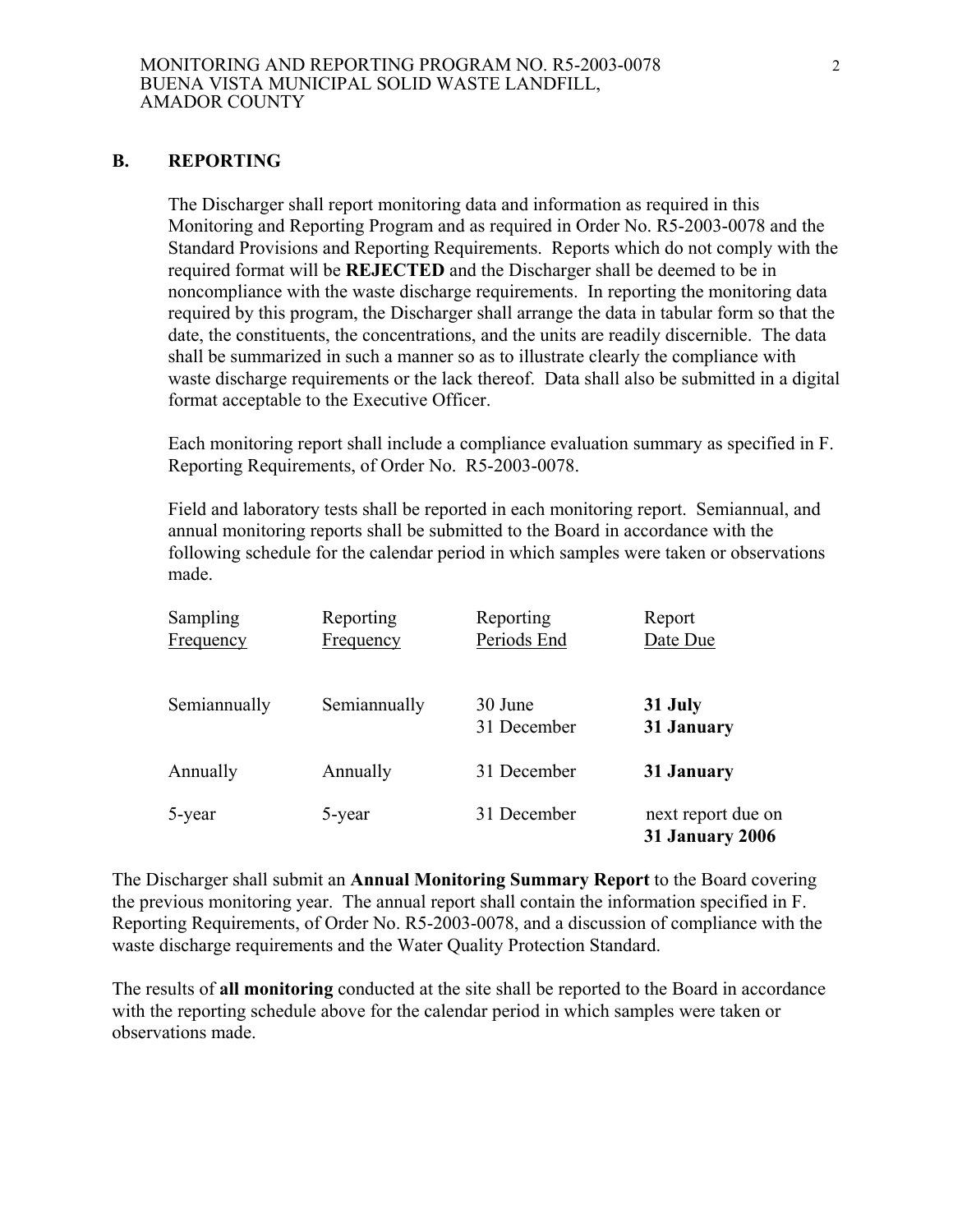#### **C. WATER QUALITY PROTECTION STANDARD AND COMPLIANCE PERIOD**

### **1. Water Quality Protection Standard Report**

 For each waste management unit (Unit), the Water Quality Protection Standard shall consist of all constituents of concern, the concentration limit for each constituent of concern, the point of compliance, and all water quality monitoring points.

 The Water Quality Protection Standard for naturally occurring constituents of concern, the concentration limits, and the point of compliance and all monitoring points. The Executive Officer shall review and approve the Water Quality Protection Standard, or any modification thereto, for each monitored medium.

#### The report shall:

- a. Identify **all distinct bodies of surface and ground water** that could be affected in the event of a release from a Unit or portion of a Unit. This list shall include at least the uppermost aquifer and any permanent or ephemeral zones of perched groundwater underlying the facility.
- b. Include a map showing the monitoring points and background monitoring points for the surface water monitoring program, groundwater monitoring program, and the unsaturated zone monitoring program. The map shall include the point of compliance in accordance with §20405 of Title 27.
- c. Evaluate the perennial direction(s) of groundwater movement within the uppermost groundwater zone(s).

If subsequent sampling of the background monitoring point(s) indicates significant water quality changes due to either seasonal fluctuations or other reasons unrelated to waste management activities at the site, the Discharger may request modification of the Water Quality Protection Standard.

### **2. Constituents of Concern**

 The constituents of concern include all the waste constituents, their reaction products, and hazardous constituents that are reasonably expected to be in or derived from waste contained in the Unit. The constituents of concern for all Units at the facility are those listed in Tables I through IV for the specified monitored medium, and Table VI. The Discharger shall monitor all constituents of concern every five years, or more frequently as required in accordance with a Corrective Action Program.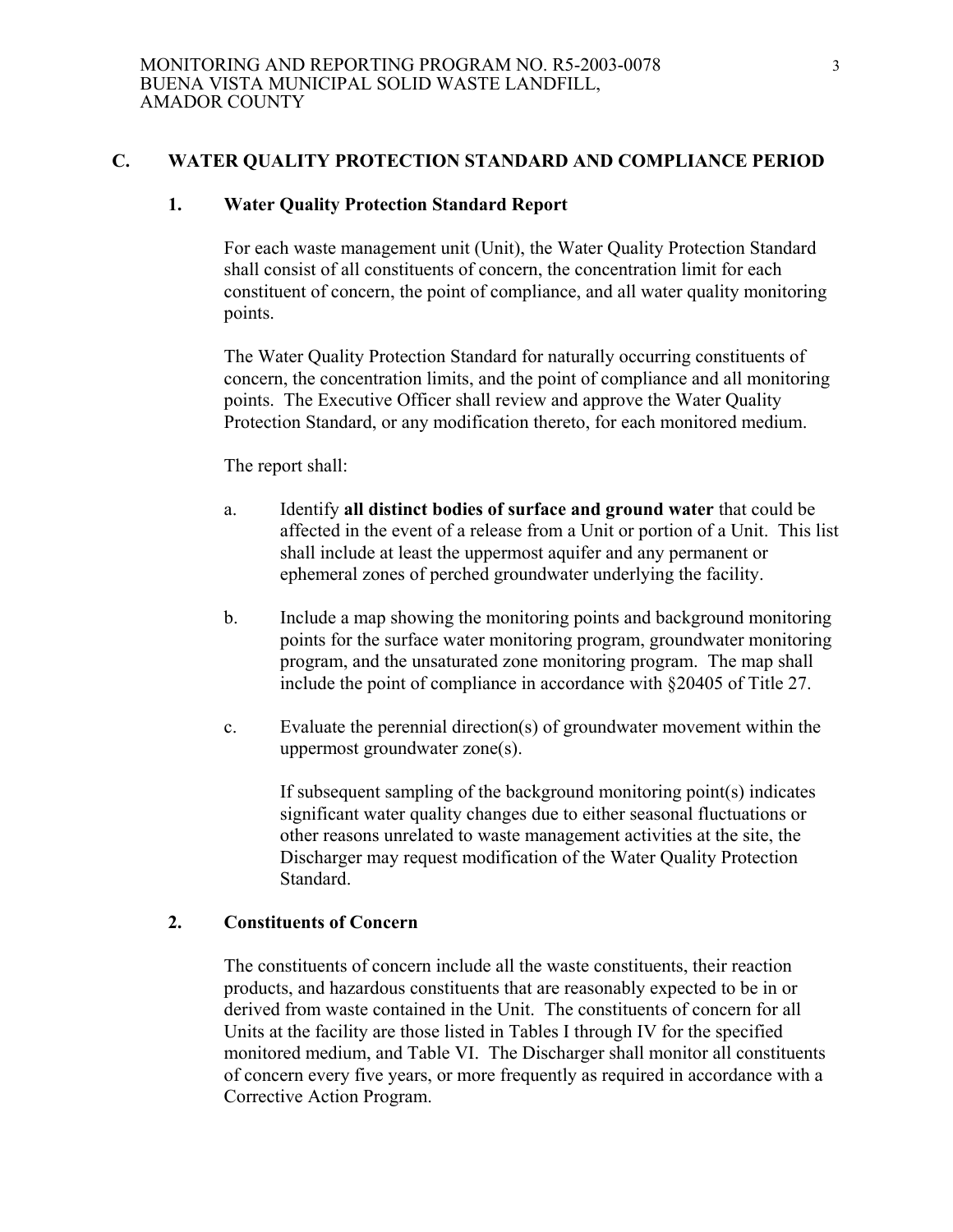#### a**. Monitoring Parameters**

 Monitoring parameters are constituents of concern that are the waste constituents, reaction products, hazardous constituents, and physical parameters that provide a reliable indication of a release from a Unit. The monitoring parameters for all Units are those listed in Tables I through V for the specified monitored medium.

## **3. Concentration Limits**

 For a naturally occurring constituent of concern, the concentration limit for each constituent of concern shall be determined as follows:

- a. By calculation in accordance with a statistical method pursuant to §20415 of Title 27; or
- b. By an alternate statistical method acceptable to the Executive Officer in accordance with §20415 of Title 27.

Provision K26h of Waste Discharge Requirements Order Number R5-2003-0078 defines an additional lists of constituents that require additional sampling and analysis to updating as well as establishing new concentration limits. The following concentration limits have been established for the units at this site as defined in §20390 of Title 27: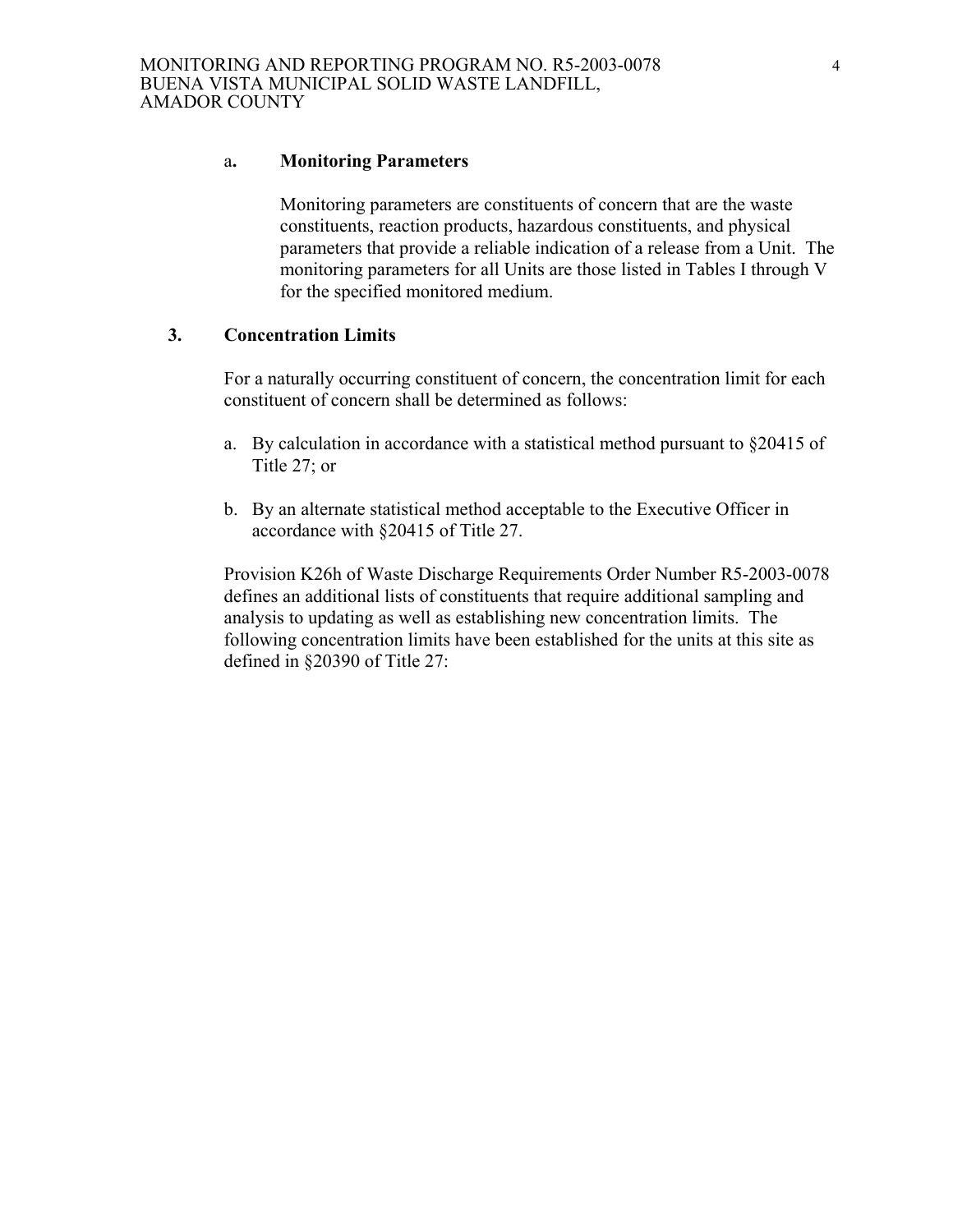#### MONITORING AND REPORTING PROGRAM NO. R5-2003-0078 BUENA VISTA MUNICIPAL SOLID WASTE LANDFILL, AMADOR COUNTY

| <b>Constituent of Concern</b>       | <b>Water Quality Standard</b>                                                                                                                                                                                                                                                                                                                                                                                                                                                     |
|-------------------------------------|-----------------------------------------------------------------------------------------------------------------------------------------------------------------------------------------------------------------------------------------------------------------------------------------------------------------------------------------------------------------------------------------------------------------------------------------------------------------------------------|
| Chloride                            | $20 \text{ mg/L}$                                                                                                                                                                                                                                                                                                                                                                                                                                                                 |
| Iron                                | $0.27 \text{ mg}/1$                                                                                                                                                                                                                                                                                                                                                                                                                                                               |
| <b>Constituent of Concern</b>       | <b>Water Quality Standard</b>                                                                                                                                                                                                                                                                                                                                                                                                                                                     |
| Chloride                            | $20 \text{ mg/L}$                                                                                                                                                                                                                                                                                                                                                                                                                                                                 |
| <b>Iron</b>                         | $0.27 \text{ mg}$ /l                                                                                                                                                                                                                                                                                                                                                                                                                                                              |
| Nitrate                             | $0.34$ mg/L                                                                                                                                                                                                                                                                                                                                                                                                                                                                       |
| <b>Total Dissolved Solids</b>       | $200 \text{ mg/l}$                                                                                                                                                                                                                                                                                                                                                                                                                                                                |
| Taste and Odor                      | Ground waters shall not contain taste-<br>or odor-producing substances in<br>concentrations that cause nuisance or<br>adversely affect beneficial uses.                                                                                                                                                                                                                                                                                                                           |
| Bacteria                            | Coliform organisms over any seven-<br>day period shall be less than $2.2/100$<br>ml.                                                                                                                                                                                                                                                                                                                                                                                              |
| Non-naturally occuring<br>Compounds | Ground waters shall be maintained free<br>of toxic substances in concentrations<br>that produce detrimental physiological<br>responses in human, plant, animal, or<br>aquatic life associated with designated<br>beneficial use(s). This objective<br>applies regardless of whether the<br>toxicity is caused by a single substance<br>or the interactive effect of multiple<br>substances. The limit shall be defined<br>as the detection limit of the analytical<br>method used |

### **4. Point of Compliance**

 The point of compliance for the water standard at each Unit is a vertical surface located at the hydraulically downgradient limit of the Unit that extends through the uppermost aquifer underlying the Unit. The following are points of compliance:

- o Closed Phase I Waste Management Unit: Groundwater Extraction Trench and the monitoring points required in Section E(2) and clarified in K23 of WDR Order No R5-2003-0078;
- o Phase II: MW4A, MW5S and MW16;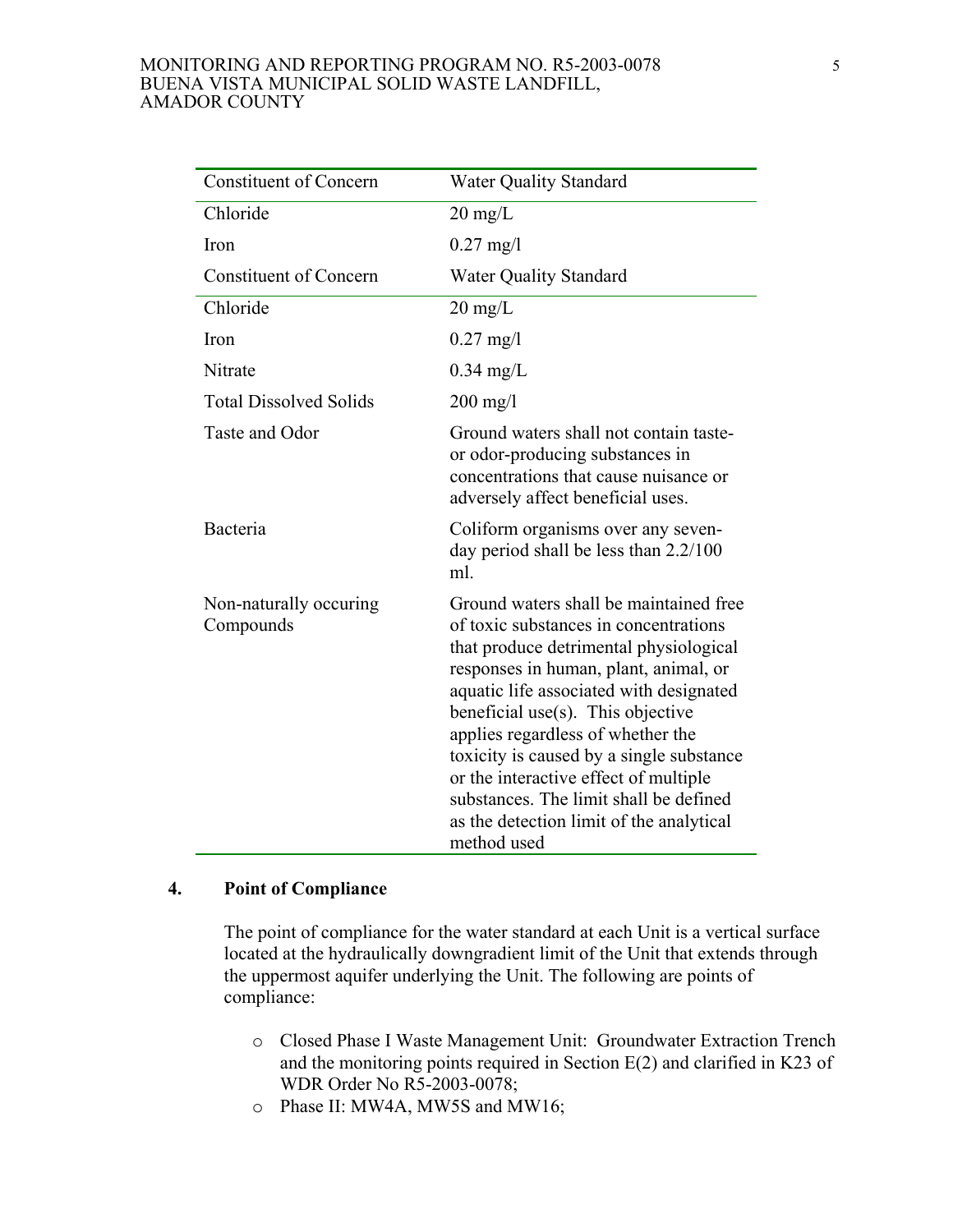- o Phase III: An updated monitoring system as required in Section E(2) and clarified in Provision K(d) of WDR Order No R5-2003-0078;
- o Class II Surface Impoundment: Currently MW21 is the downgradient well. Additional wells will be added as data collected in forthcoming monitoring events warrants the addition of more wells.

## **5. Monitoring Points**

A monitoring point is a well, device, or location specified in the waste discharge requirements at which monitoring is conducted and at which the water quality protection standard applies. The monitoring points for detection monitoring shall be the following (Attachment 2):

| Surface Water:<br>Groundwater: | S-1, S-2, and S-3.<br>MW1, MW13, MW11, MW9 (background),<br>MW14 (background), MW15, MW20 (previously<br>MWUA), Groundwater Extraction Trench |
|--------------------------------|-----------------------------------------------------------------------------------------------------------------------------------------------|
| Vadose Zone:                   | Phase II: Four lysimeters L4-L7<br>Phase III: Four lysimeters L8-L11<br>Class II Surface Impoundment: P1 and P2                               |

#### **6. Corrective Action Monitoring Points**

In conjunction with the corrective action measures (i.e. the groundwater extraction trench and the landfill gas extraction system), the following monitoring points shall be used to evaluate the effectiveness of the corrective action measure and compliance with the Water Quality Protection Standard. The monitoring points for corrective action monitoring shall be the following:

Groundwater: MW-3A, MW-3B, MW-10, and MW-7 Groundwater Extraction Trench: Effluent Discharge Point. Vadose Zone Monitoring Points as specified in Provision K25 of WDR Order No. R5-2003-0078.

# **7. Compliance Period**

 The compliance period for each Unit shall be the number of years equal to the active life of the Unit plus the closure period. The compliance period is the minimum period during which the Discharger shall conduct a water quality monitoring program subsequent to a release from the Unit. The compliance period shall begin anew each time the Discharger initiates an evaluation monitoring program.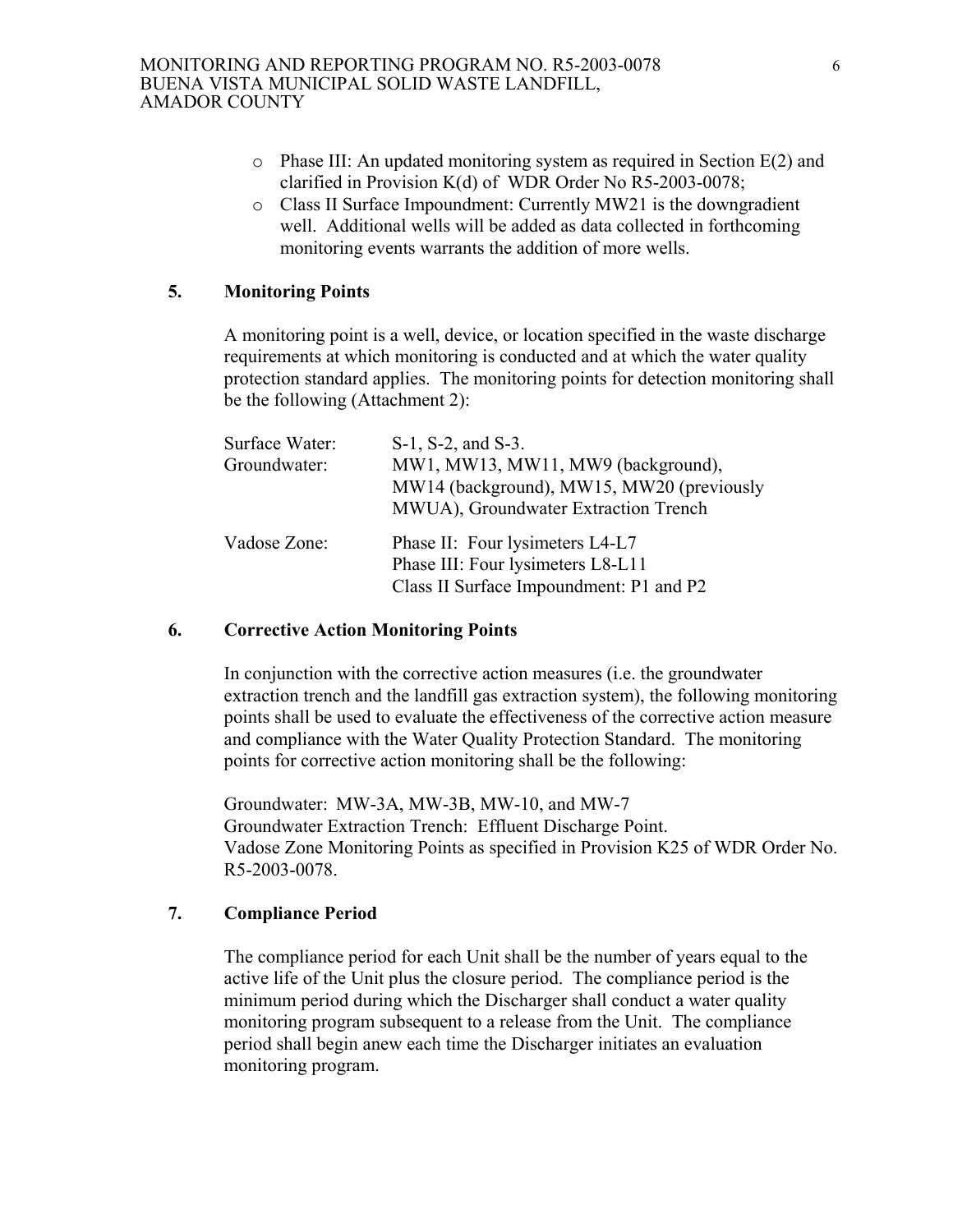#### **D. MONITORING**

The Discharger shall comply with the detection monitoring program provisions of Title 27 for groundwater, surface water, and the unsaturated zone, in accordance with Detection Monitoring Specification E.2 and E.4 of Waste Discharge Requirements, Order No. R5-2003-0078. All monitoring shall be conducted in accordance with a Sample Collection and Analysis Plan, which includes quality assurance/quality control standards, that is acceptable to the Executive Officer.

All point of compliance monitoring wells established for the detection monitoring program shall constitute the monitoring points for the groundwater Water Quality Protection Standard. All detection monitoring program groundwater monitoring wells, unsaturated zone monitoring devices, leachate, and surface water monitoring points shall be sampled and analyzed for monitoring parameters and constituents of concern as indicated and listed in Tables I through IV.

Method detection limits and practical quantitation limits shall be reported. All peaks shall be reported, including those that cannot be quantified and/or specifically identified. Metals shall be analyzed in accordance with the methods listed in Table VI.

The Discharger may, with the approval of the Executive Officer, use alternative analytical test methods, including new USEPA approved methods, provided the methods have method detection limits equal to or lower than the analytical methods specified in this Monitoring and Reporting Program.

#### **1. Groundwater**

The Discharger shall operate and maintain a groundwater detection monitoring system that complies with the applicable provisions of §20415 and §20420 of Title 27 in accordance with a Detection Monitoring Program approved by the Executive Officer. The Discharger shall collect, preserve, and transport groundwater samples in accordance with the approved Sample Collection and Analysis Plan.

The Discharger shall determine the groundwater flow rate and direction in the uppermost aquifer and in any zones of perched water and in any additional zone of saturation monitored pursuant to this Monitoring and Reporting Program, and report the results semiannually, including the times of highest and lowest elevations of the water levels in the wells.

Hydrographs of each well shall be submitted showing the elevation of groundwater with respect to the elevations of the top and bottom of the screened interval and the elevation of the pump intake. Hydrographs of each well shall be prepared quarterly and submitted annually.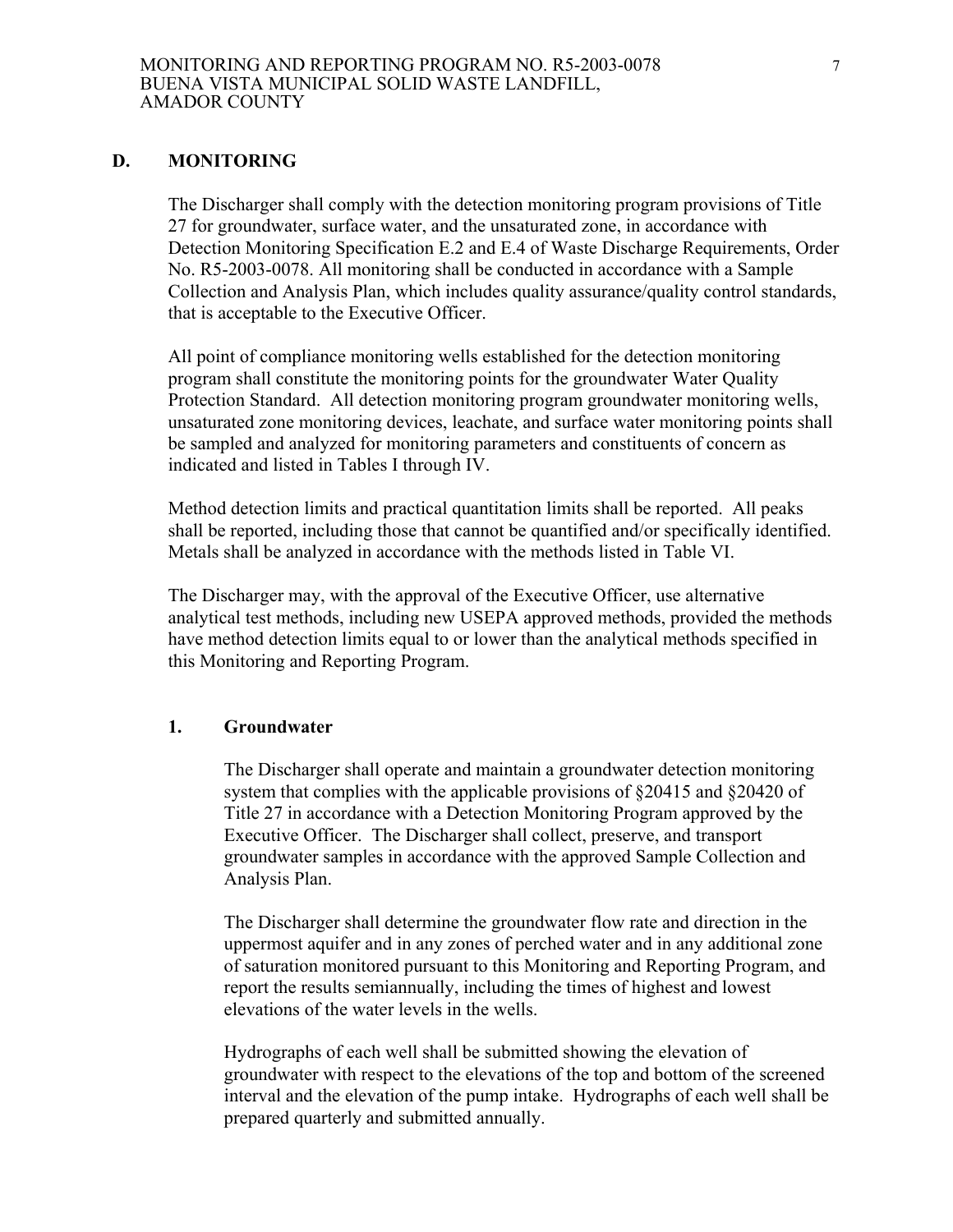Groundwater samples shall be collected from the point-of-compliance wells, background wells, and any additional wells added as part of the approved groundwater monitoring system. Samples shall be collected and analyzed for the monitoring parameters in accordance with the methods and frequency specified in Table I.

The monitoring parameters shall also be evaluated each reporting period with regards to the cation/anion balance, and the results shall be graphically presented using a Stiff diagram, a Piper graph, or a Schueller plot. Samples for the constituents of concern specified in Table I shall be collected and analyzed in accordance with the methods listed in Table VI every five years.

#### **2. Unsaturated Zone Monitoring**

The Discharger shall operate and maintain an unsaturated zone detection monitoring system, for monitoring Phase II and Phase III liner system and the landfill gas extraction system, that complies with the applicable provisions of §20415 and §20420 of Title 27 in accordance with a monitoring plan approved by the Executive Officer. The Discharger shall collect, preserve, and transport samples in accordance with the quality assurance/quality control standards contained in the approved Sample Collection and Analysis Plan.

Unsaturated zone samples shall be collected from the monitoring devices and background monitoring devices of the approved unsaturated zone monitoring system. The collected samples shall be analyzed for the listed constituents in accordance with the methods and frequency specified in Table II. All monitoring parameters shall be graphed so as to show historical trends at each monitoring point. Samples for the constituents of concern specified in Table II shall be collected and analyzed in accordance with the methods listed in Table VI every five years.

The pan lysimeters shall be checked monthly for liquid and monitoring shall also include the total volume of liquid removed from the system. Unsaturated zone monitoring reports shall be included with the corresponding semiannual groundwater monitoring and shall include an evaluation of potential impacts of the facility on the unsaturated zone and compliance with the Water Quality Protection Standard.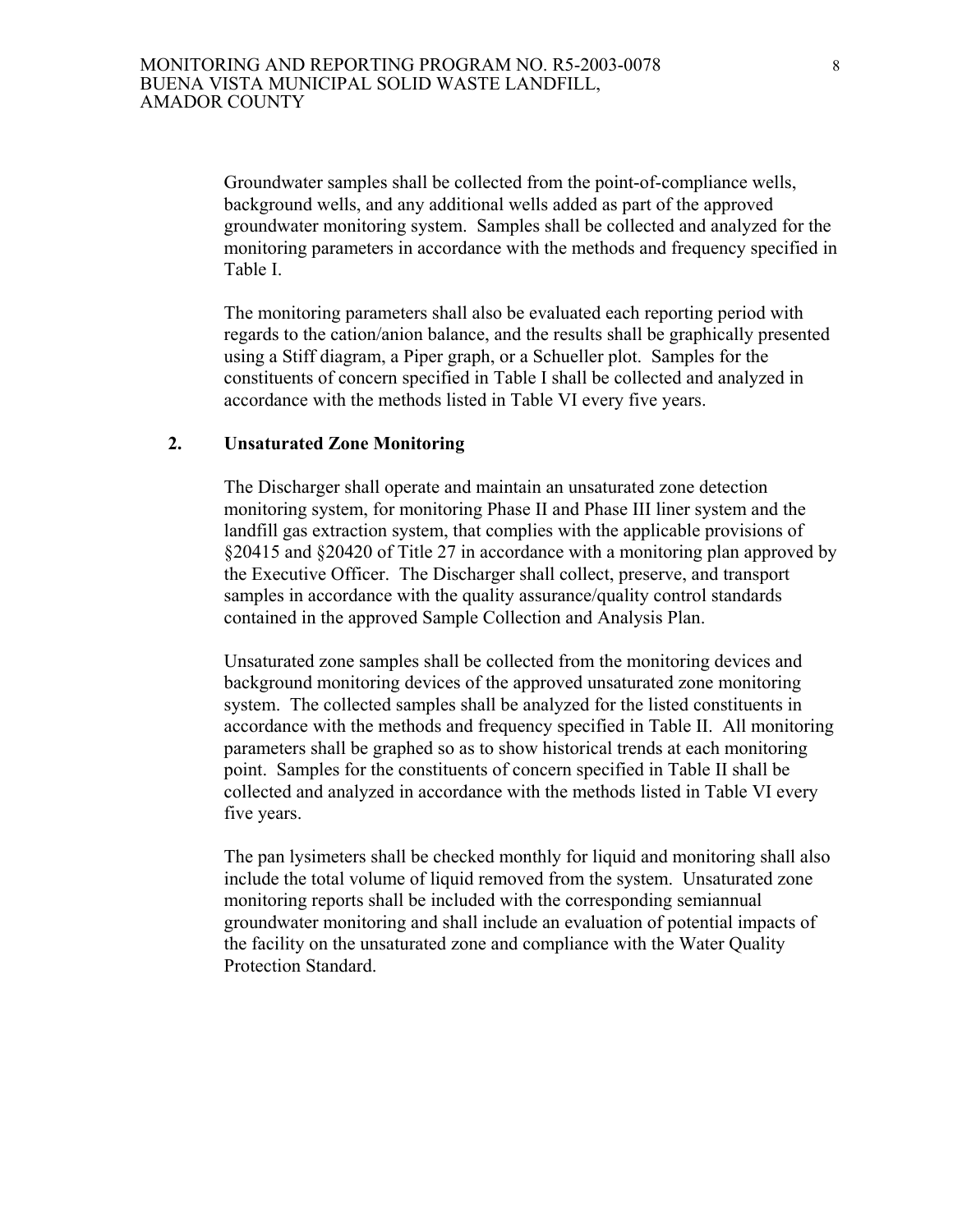#### **3. Leachate Monitoring**

All Unit leachate collection and removal system sumps shall be inspected monthly for leachate generation. Upon detection of leachate in a previously dry leachate collection and removal system, leachate shall be sampled **immediately** and analyzed for the constituents listed in Table III. Leachate shall then be sampled and analyzed annually during the fourth quarter thereafter, with a retest during the following second quarter if constituents are detected that have not been previously detected. Leachate samples shall be collected and analyzed for the listed constituents in accordance with the methods and frequency specified in Table III. The constituents of concern list shall include all constituents listed in Table VI. The quantity of leachate pumped from each sump shall be measured and reported monthly as Leachate Flow Rate (in gallons).

Leachate which seeps to the surface from the Unit shall be sampled and analyzed for the constituents listed in Table III upon detection. The quantity of leachate shall be *estimated* and reported as Leachate Flow Rate (in gallons/day).

#### **4. Surface Water Monitoring**

The Discharger shall install and operate a surface water detection monitoring system where appropriate that complies with the applicable provisions of  $\S 20415$ and §20420 of Title 27 and has been approved by the Executive Officer.

For all monitoring points and background monitoring points assigned to surface water detection monitoring, samples shall be collected and analyzed for the monitoring parameters in accordance with the methods and frequency specified in Table IV. All surface water monitoring samples shall be collected and analyzed for the constituents of concern specified in Table IV every five years. All monitoring parameters shall be graphed so as to show historical trends at each sample location.

### **5. Evaluation Monitoring**

The Discharger shall collect and analyze all data necessary to assess the nature and extent of a release from any waste management unit. This assessment shall include a determination of the spatial distribution and concentration of each COC throughout the zone affected by the release. In conjunction with the assessment the discharger shall monitor groundwater, surface water, and the unsaturated zone to evaluate changes in water quality resulting from the release. Based on the data collected the discharger shall submit an engineering feasibility study for corrective action required pursuant to §20420 of Title 27.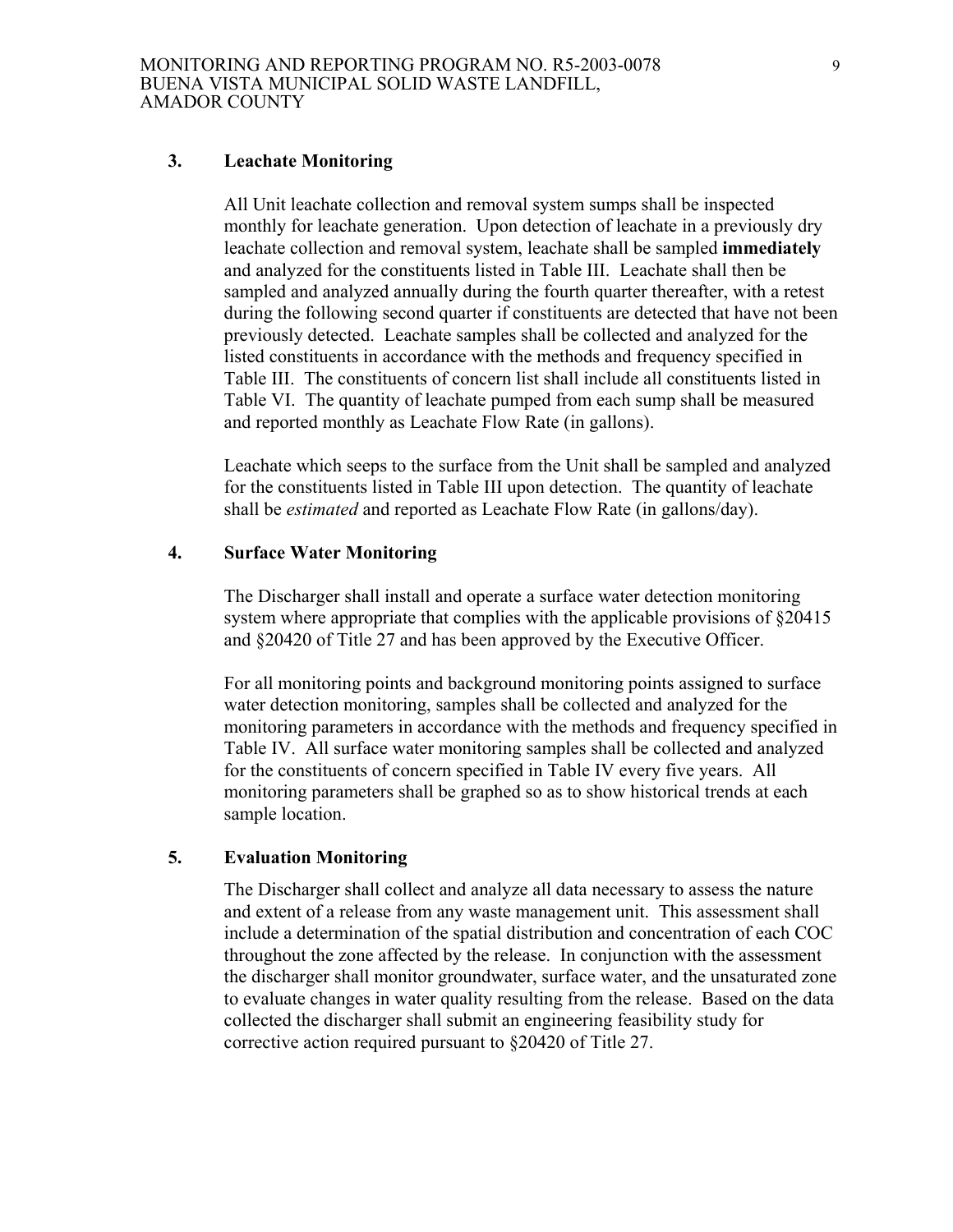For each monitored medium, all Monitoring Points assigned to evaluation monitoring, and all Background Monitoring points shall be monitored semiannually for the Monitoring Parameters listed in this Program.

For any given monitored medium, a sufficient number of samples shall be taken from all Monitoring Points and Background Monitoring Points to satisfy the data analysis requirements for a given Reporting Period, and shall be taken in a manner that ensures sample independence to the greatest extent feasible.

 Groundwater sampling shall also include an accurate determination of the groundwater surface elevation and field parameters (pH, temperature, electrical conductivity, turbidity) for that Monitoring Point or Background Monitoring Point. Groundwater elevations taken prior to purging the well and sampling for Monitoring Parameters shall be used to fulfill the groundwater gradient/direction analyses required. For each monitored groundwater body, the Discharger shall measure the water level in each well and determine groundwater gradient and direction at least quarterly, including the times of expected highest and lowest elevations of the water level for the respective groundwater body. Groundwater elevations for all background and downgradient wells for a given groundwater body shall be measured within a period of time short enough to avoid temporal variations in groundwater flow which could preclude accurate determination of groundwater gradient and direction. This information shall be included in the semiannual monitoring reports.

 Statistical or non-statistical analysis should be performed as soon as the monitoring data are available.

The Discharger has conducted evaluation monitoring for VOCs and elevated concentrations of several inorganics were detected in MW1, MW10 and MW11 adjacent to the Close Phase I WMU. The County has installed a landfill gas extraction system; reconditioning the final cover on the closed Phase I WMU; and modifying the current groundwater extraction trench as source control measures for the release.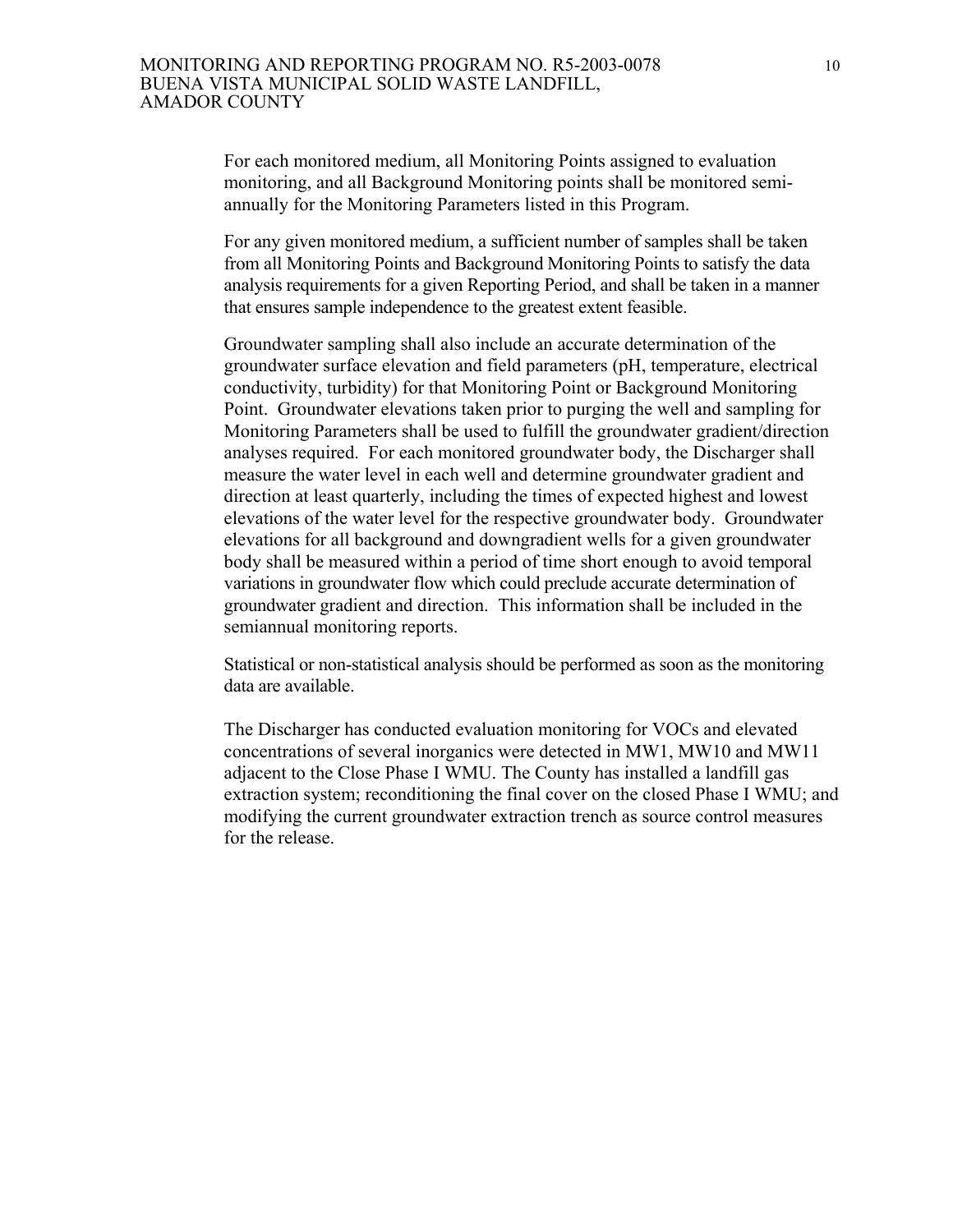## **6. Solid Waste Monitoring**

 The Discharger shall monitor all wastes discharged to the Class II landfill waste management units (WMUs) on a monthly basis and report to the Board on a semiannual basis.

| Parameter                                                          | Report in Units Frequency of Measurement |                        |
|--------------------------------------------------------------------|------------------------------------------|------------------------|
| Quantity discharged                                                | Cubic yards                              | Quarterly              |
|                                                                    | Tons                                     | Quarterly              |
| Type of material discharged                                        | -                                        | Quarterly              |
| Source(s) of material discharged<br>Minimum elevation of discharge | -<br>Feet M.S.L.                         | Quarterly<br>Quarterly |
| Capacity of WMU cell remaining                                     | Percent                                  | Annually               |

# **7. Class II Surface Impoundment Monitoring**

 All liquid waste discharged into the class II surface impoundment shall be monitored and reported to the Board with the semi-annual report:

| Parameter                                                                                                                                                                                                  | Report in Units of | <b>Frequency of Measurement</b> |
|------------------------------------------------------------------------------------------------------------------------------------------------------------------------------------------------------------|--------------------|---------------------------------|
| Volume discharged<br>Leachate<br>Other Liquids<br>$\overline{\phantom{a}}$<br>Extracted groundwater<br>$\overline{\phantom{a}}$<br><b>Gas Condensate</b><br>$\blacksquare$<br>Stormwater<br>$\blacksquare$ | Gallons            | Weekly                          |
| Freeboard                                                                                                                                                                                                  | Inches             | Weekly                          |
| <b>Capacity Remaining</b><br>Capacity Remaining                                                                                                                                                            | Percent<br>Gallons | Weekly<br>Weekly                |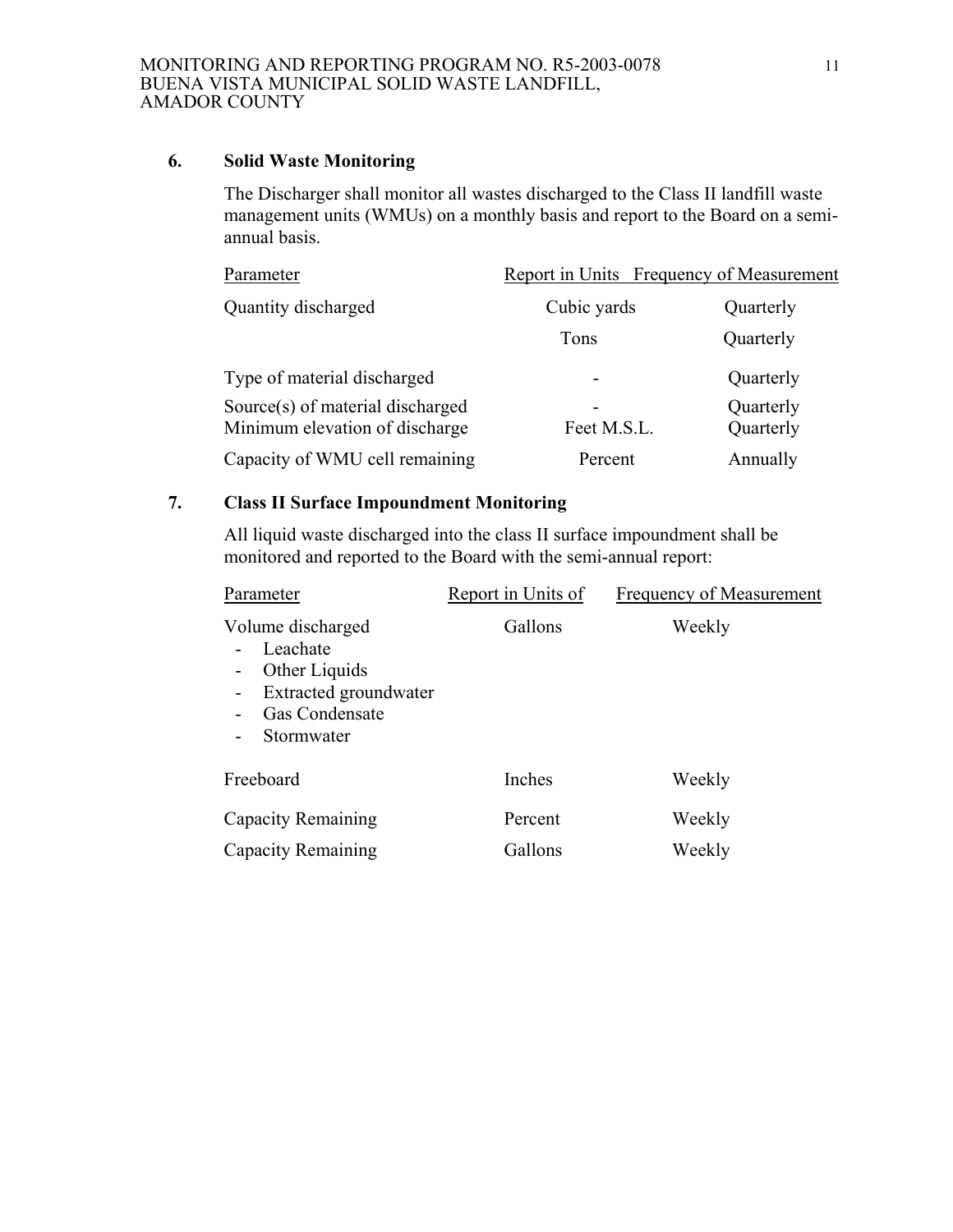#### **8. Groundwater Extraction Trench**

The following maintenance reports, described in the operations and maintenance manual for the groundwater extraction trench shall be reported to the Board with the semi-annual report.

| Parameter             | Report in Units of | Frequency of Measurement |
|-----------------------|--------------------|--------------------------|
| <b>Pump Status</b>    | On/Off             | Weekly                   |
| <b>Pump Operation</b> | Hours of Operation | Weekly                   |
| Pump Test             |                    | Annually                 |

## **9. Corrective Action Status Report**

According to §20430(h) of Title 27, the Discharger shall submit in writing, on a semi-annual basis, the status, and effectiveness of all corrective action programs.

## **10. Facility Monitoring**

### a. **Facility Inspection**

Annually, prior to the anticipated rainy season, but no later than **30 September**, the Discharger shall conduct an inspection of the facility. The inspection shall assess damage to the drainage control system, groundwater monitoring equipment (including wells, etc.), and shall include the Standard Observations contained in section F.4.f. of Order No. R5-2003-0078. Any necessary construction, maintenance, or repairs shall be completed by **1 November.** By **31 January** of each year, the Discharger shall submit within the annual report a description of the results of the inspection and the repair measures implemented, including photographs of the problem and the repairs.

### b. **Storm Events**

The Discharger shall inspect all precipitation, diversion, and drainage facilities for damage **within 7 days** following *major storm events*. Necessary repairs shall be completed **within 30 days** of the inspection. The Discharger shall report any damage and subsequent repairs within 45 days of completion of the repairs, including photographs of the problem and the repairs.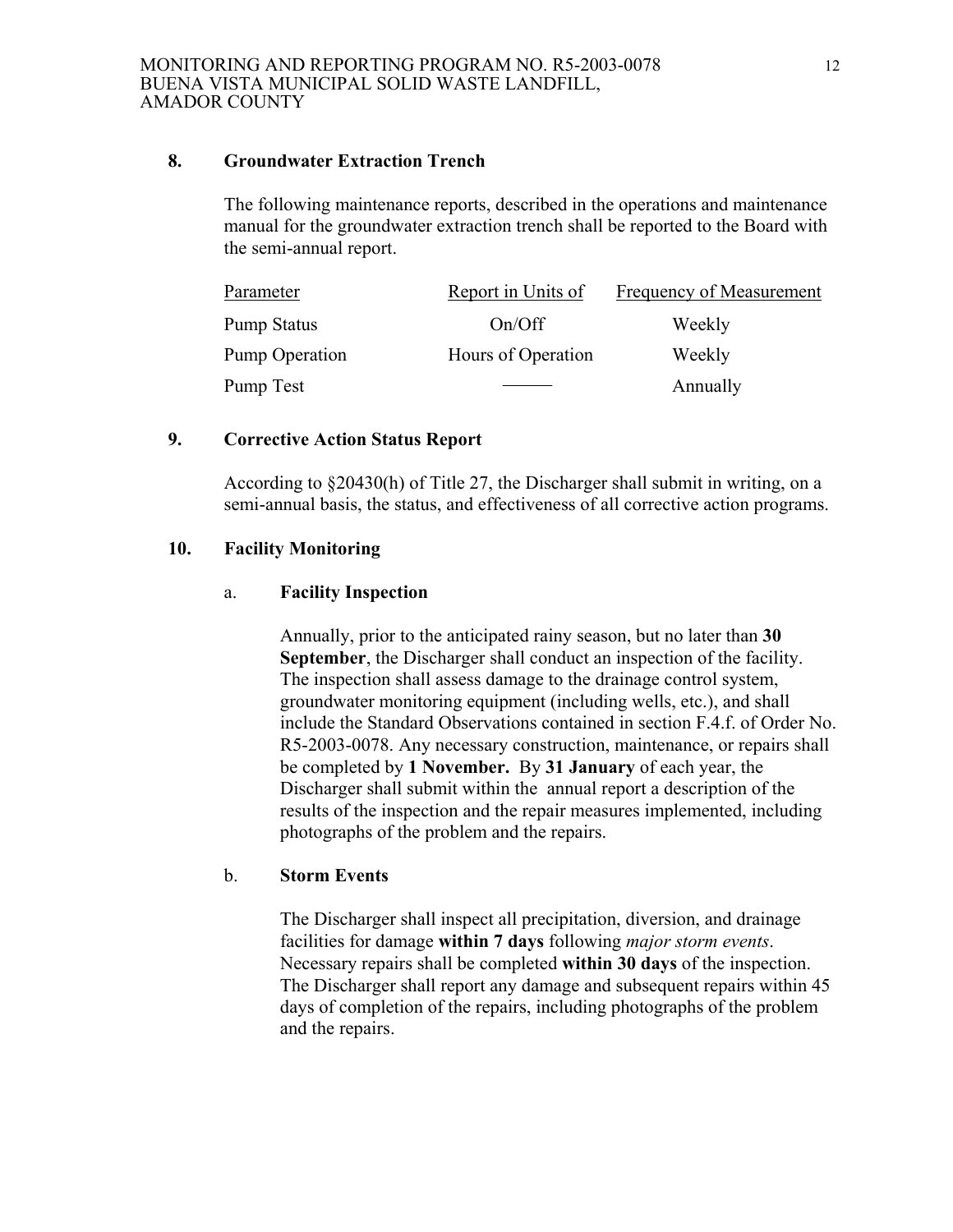#### MONITORING AND REPORTING PROGRAM NO. R5-2003-0078 BUENA VISTA MUNICIPAL SOLID WASTE LANDFILL, AMADOR COUNTY

The Discharger shall implement the above monitoring program on the effective date of this Program.

Ordered by:

 THOMAS R. PINKOS, Executive Officer

(Date)

hfh: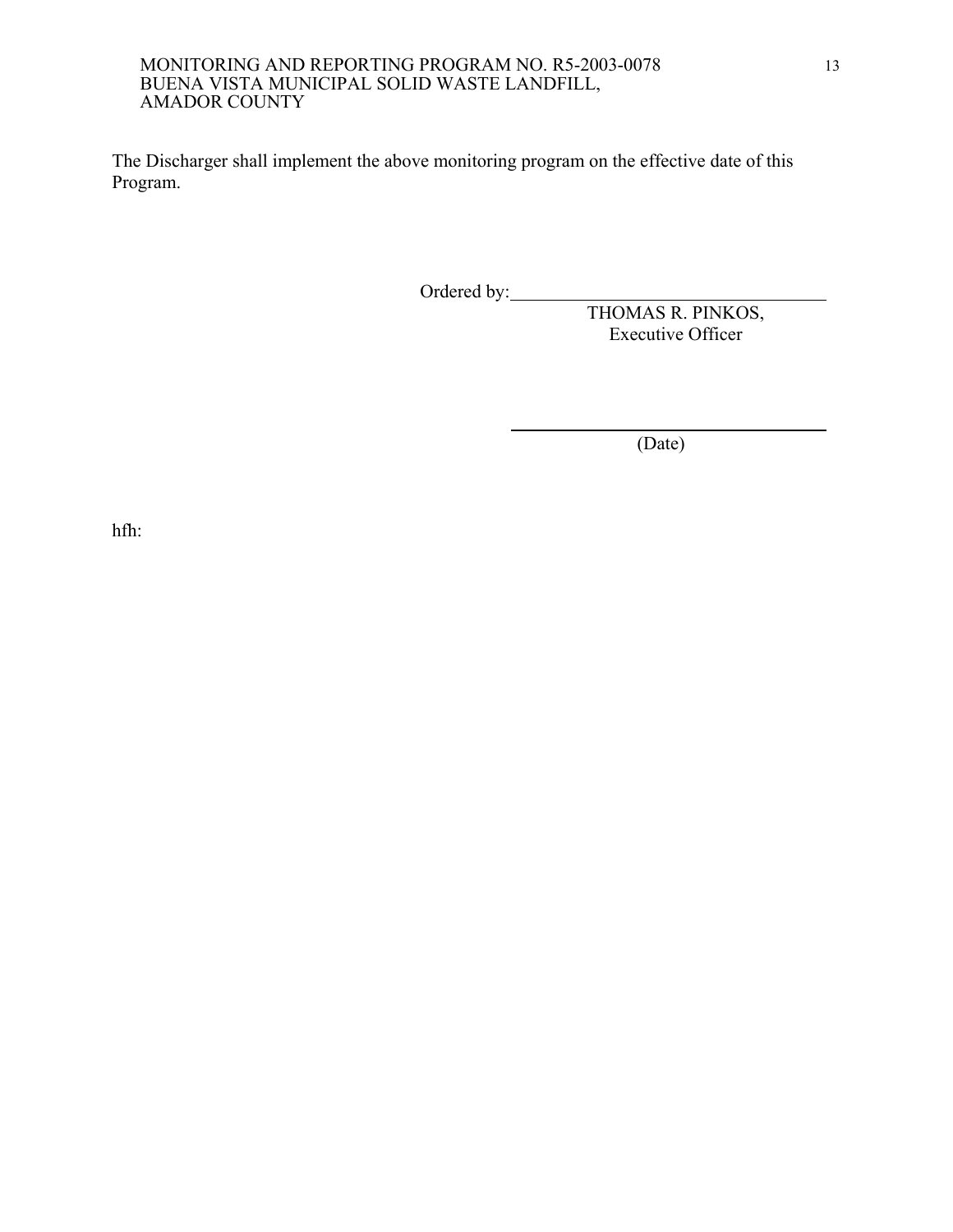# **TABLE I**

#### **GROUNDWATER DETECTION MONITORING PROGRAM**

## Parameter Units Erequency

## **Field Parameters**

| Groundwater Elevation          | Ft. & hundredths, M.S.L. | Quarterly  |
|--------------------------------|--------------------------|------------|
| Temperature                    | 0 <sup>C</sup>           | Semiannual |
| <b>Electrical Conductivity</b> | $\mu$ mhos/cm            | Semiannual |
| pΗ                             | pH units                 | Semiannual |
| Turbidity                      | Turbidity units          | Semiannual |
|                                |                          |            |

# **Monitoring Parameters**

| Total Dissolved Solids (TDS)     | mg/L      | Semiannual |
|----------------------------------|-----------|------------|
| Chloride                         | mg/L      | Semiannual |
| Carbonate                        | mg/L      | Semiannual |
| <b>Bicarbonate</b>               | mg/L      | Semiannual |
| Nitrate - Nitrogen               | mg/L      | Semiannual |
| Sulfate                          | mg/L      | Semiannual |
| Calcium                          | mg/L      | Semiannual |
| Magnesium                        | mg/L      | Semiannual |
| Potassium                        | mg/L      | Semiannual |
| Sodium                           | mg/L      | Semiannual |
| Volatile Organic Compounds       | $\mu$ g/L | Semiannual |
| (USEPA Method 8260, see Table V) |           |            |

# **Constituents of Concern (see Table VI)**

| <b>Total Organic Carbon</b>         | mg/L      | 5 years |
|-------------------------------------|-----------|---------|
| Inorganics (dissolved)              | mg/L      | 5 years |
| <b>Volatile Organic Compounds</b>   | $\mu$ g/L | 5 years |
| (USEPA Method 8260B, extended list) |           |         |
| Semi-Volatile Organic Compounds     | $\mu$ g/L | 5 years |
| (USEPA Method 8270C)                |           |         |
| Chlorophenoxy Herbicides            | $\mu$ g/L | 5 years |
| (USEPA Method 8151A)                |           |         |
| Organophosphorus Compounds          | $\mu$ g/L | 5 years |
| (USEPA Method 8141A)                |           |         |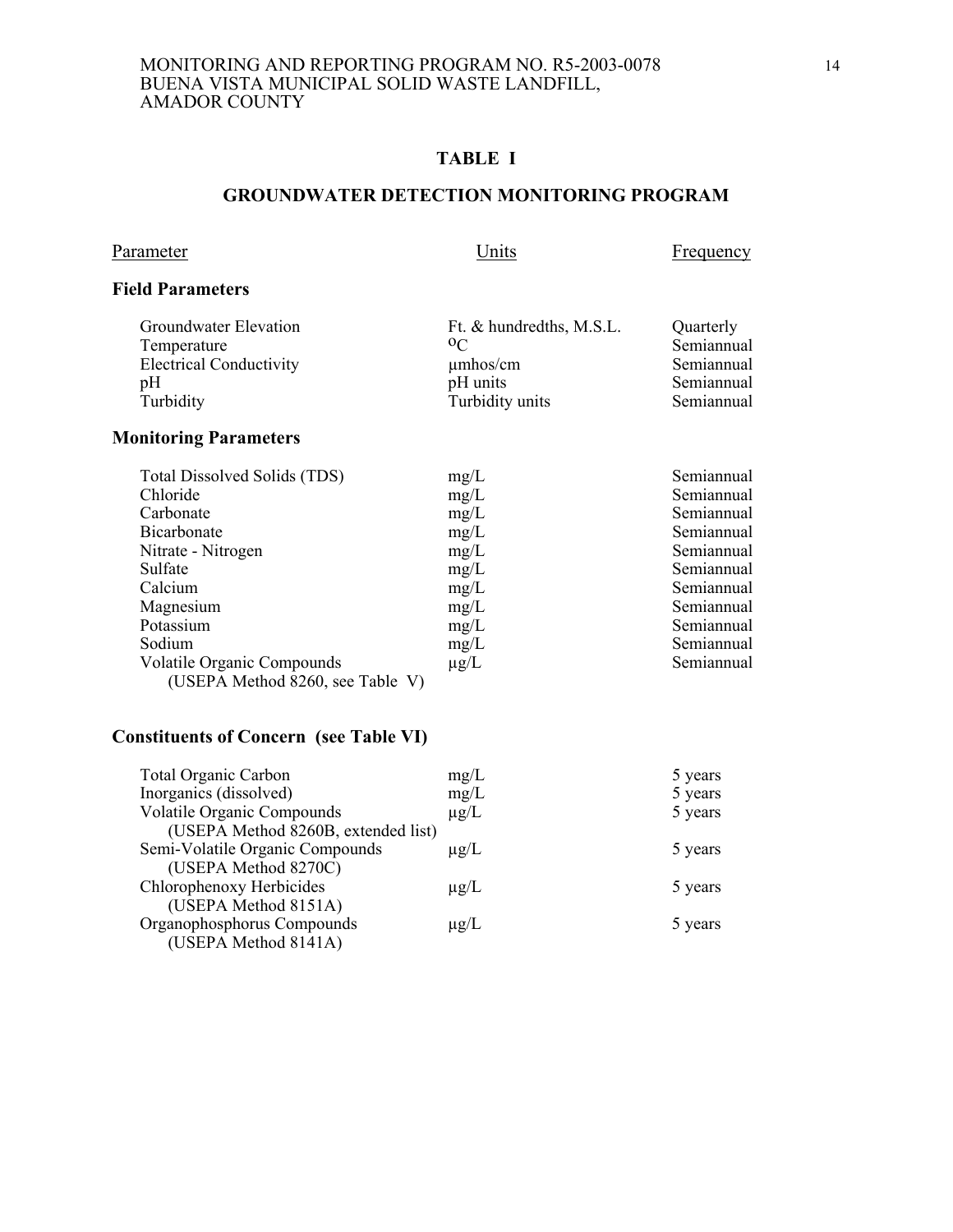### **TABLE II**

#### **UNSATURATED ZONE DETECTION MONITORING PROGRAM**

# **SOIL-PORE GAS**

| Parameter                                                                                                                                                                                                                      | Units                                                                                     | Frequency                                                                                                                                              |
|--------------------------------------------------------------------------------------------------------------------------------------------------------------------------------------------------------------------------------|-------------------------------------------------------------------------------------------|--------------------------------------------------------------------------------------------------------------------------------------------------------|
| <b>Monitoring Parameters</b>                                                                                                                                                                                                   |                                                                                           |                                                                                                                                                        |
| Volatile Organic Compounds                                                                                                                                                                                                     | $\mu$ g/cm <sup>3</sup>                                                                   | Semiannual                                                                                                                                             |
| (USEPA Method TO-14)<br>Methane                                                                                                                                                                                                | $\frac{0}{0}$                                                                             | Semiannual                                                                                                                                             |
| PAN LYSIMETERS (or other vadose zone monitoring device)                                                                                                                                                                        |                                                                                           |                                                                                                                                                        |
| Parameter                                                                                                                                                                                                                      | Units                                                                                     | <b>Frequency</b>                                                                                                                                       |
| <b>Field Parameters</b>                                                                                                                                                                                                        |                                                                                           |                                                                                                                                                        |
| <b>Electrical Conductivity</b><br>pH                                                                                                                                                                                           | $\mu$ mhos/cm<br>pH units                                                                 | Semiannual<br>Semiannual                                                                                                                               |
| <b>Monitoring Parameters</b>                                                                                                                                                                                                   |                                                                                           |                                                                                                                                                        |
| Total Dissolved Solids (TDS)<br>Chloride<br>Carbonate<br>Bicarbonate<br>Nitrate - Nitrogen<br>Sulfate<br>Calcium<br>Magnesium<br>Potassium<br>Sodium<br><b>Volatile Organic Compounds</b><br>(USEPA Method 8260B, see Table V) | mg/L<br>mg/L<br>mg/L<br>mg/L<br>mg/L<br>mg/L<br>mg/L<br>mg/L<br>mg/L<br>mg/L<br>$\mu$ g/L | Semiannual<br>Semiannual<br>Semiannual<br>Semiannual<br>Semiannual<br>Semiannual<br>Semiannual<br>Semiannual<br>Semiannual<br>Semiannual<br>Semiannual |
| <b>Constituents of Concern (see Table VI)</b>                                                                                                                                                                                  |                                                                                           |                                                                                                                                                        |

| <b>Total Organic Carbon</b>       |                                     | mg/L      | 5 years |
|-----------------------------------|-------------------------------------|-----------|---------|
| Inorganics (dissolved)            |                                     | mg/L      | 5 years |
| <b>Volatile Organic Compounds</b> |                                     | $\mu$ g/L | 5 years |
|                                   | (USEPA Method 8260B, extended list) |           |         |
| Semi-Volatile Organic Compounds   |                                     | $\mu$ g/L | 5 years |
| (USEPA Method 8270C)              |                                     |           |         |
| Chlorophenoxy Herbicides          |                                     | $\mu$ g/L | 5 years |
| (USEPA Method 8151A)              |                                     |           |         |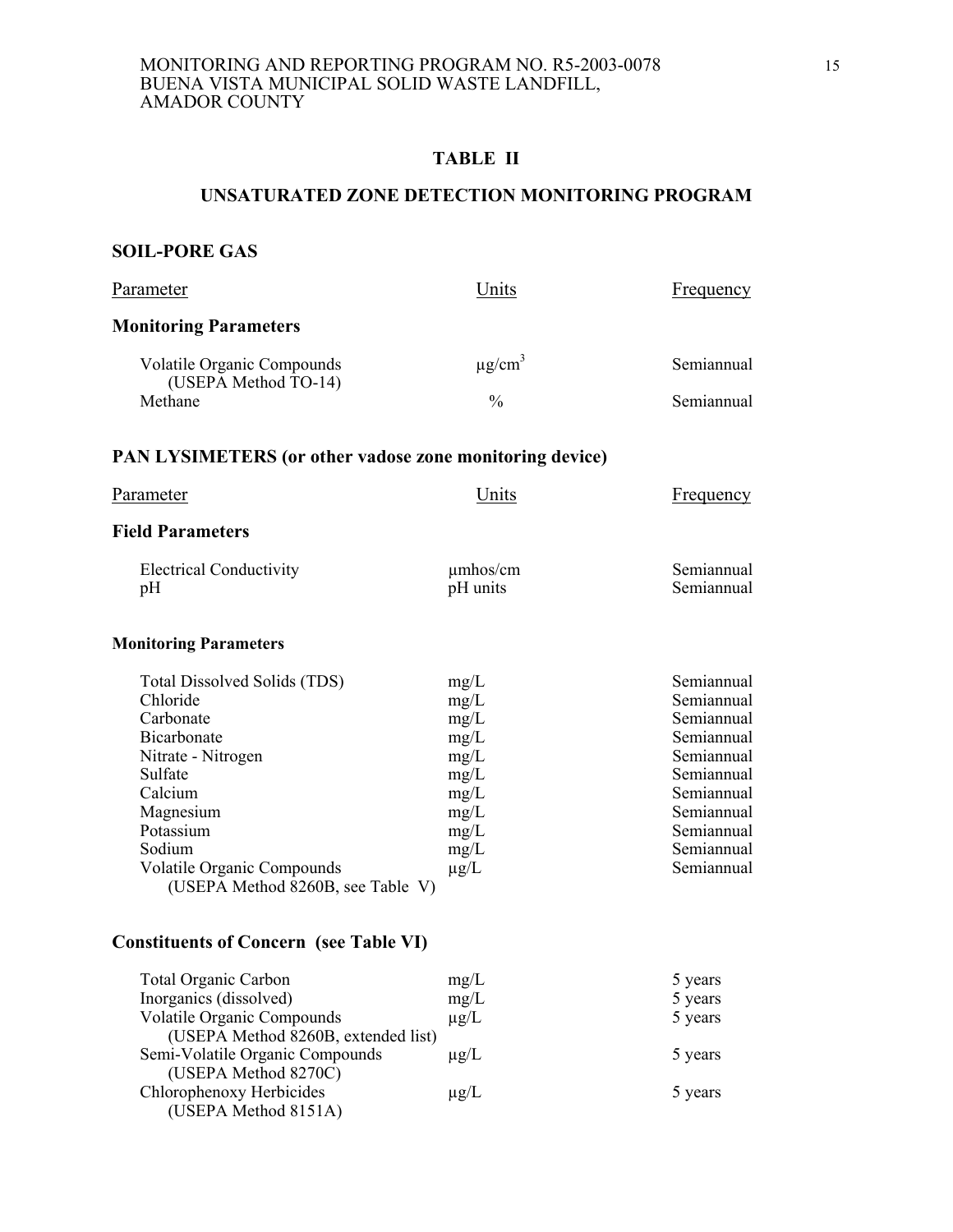#### MONITORING AND REPORTING PROGRAM NO. R5-2003-0078 BUENA VISTA MUNICIPAL SOLID WASTE LANDFILL, AMADOR COUNTY

Organophosphorus Compounds  $\mu$ g/L 5 years (USEPA Method 8141A)

# **TABLE III**

## **LEACHATE DETECTION MONITORING PROGRAM**

#### Parameter Units Erequency

## **Field Parameters**

| Total Flow                     | Gallons       | Monthly |
|--------------------------------|---------------|---------|
| Flow Rate                      | Gallons/Day   | Monthly |
| <b>Electrical Conductivity</b> | $\mu$ mhos/cm | Monthly |
| pH                             | pH units      | Monthly |
|                                |               |         |

#### **Monitoring Parameters**

| Total Dissolved Solids (TDS)      | mg/L      | Annually |
|-----------------------------------|-----------|----------|
| Chloride                          | mg/L      | Annually |
| Carbonate                         | mg/L      | Annually |
| Bicarbonate                       | mg/L      | Annually |
| Nitrate - Nitrogen                | mg/L      | Annually |
| Sulfate                           | mg/L      | Annually |
| Calcium                           | mg/L      | Annually |
| Magnesium                         | mg/L      | Annually |
| Potassium                         | mg/L      | Annually |
| Sodium                            | mg/L      | Annually |
| Volatile Organic Compounds        | $\mu$ g/L | Annually |
| (USEPA Method 8260B, see Table V) |           |          |

# **Constituents of Concern (see Table VI)**

| <b>Total Organic Carbon</b>         | mg/L      | 5 years |
|-------------------------------------|-----------|---------|
| Inorganics (dissolved)              | mg/L      | 5 years |
| <b>Volatile Organic Compounds</b>   | $\mu$ g/L | 5 years |
| (USEPA Method 8260B, extended list) |           |         |
| Semi-Volatile Organic Compounds     | $\mu$ g/L | 5 years |
| (USEPA Method 8270C)                |           |         |
| Chlorophenoxy Herbicides            | $\mu$ g/L | 5 years |
| (USEPA Method 8151A)                |           |         |
| Organophosphorus Compounds          | $\mu$ g/L | 5 years |
| (USEPA Method 8141A)                |           |         |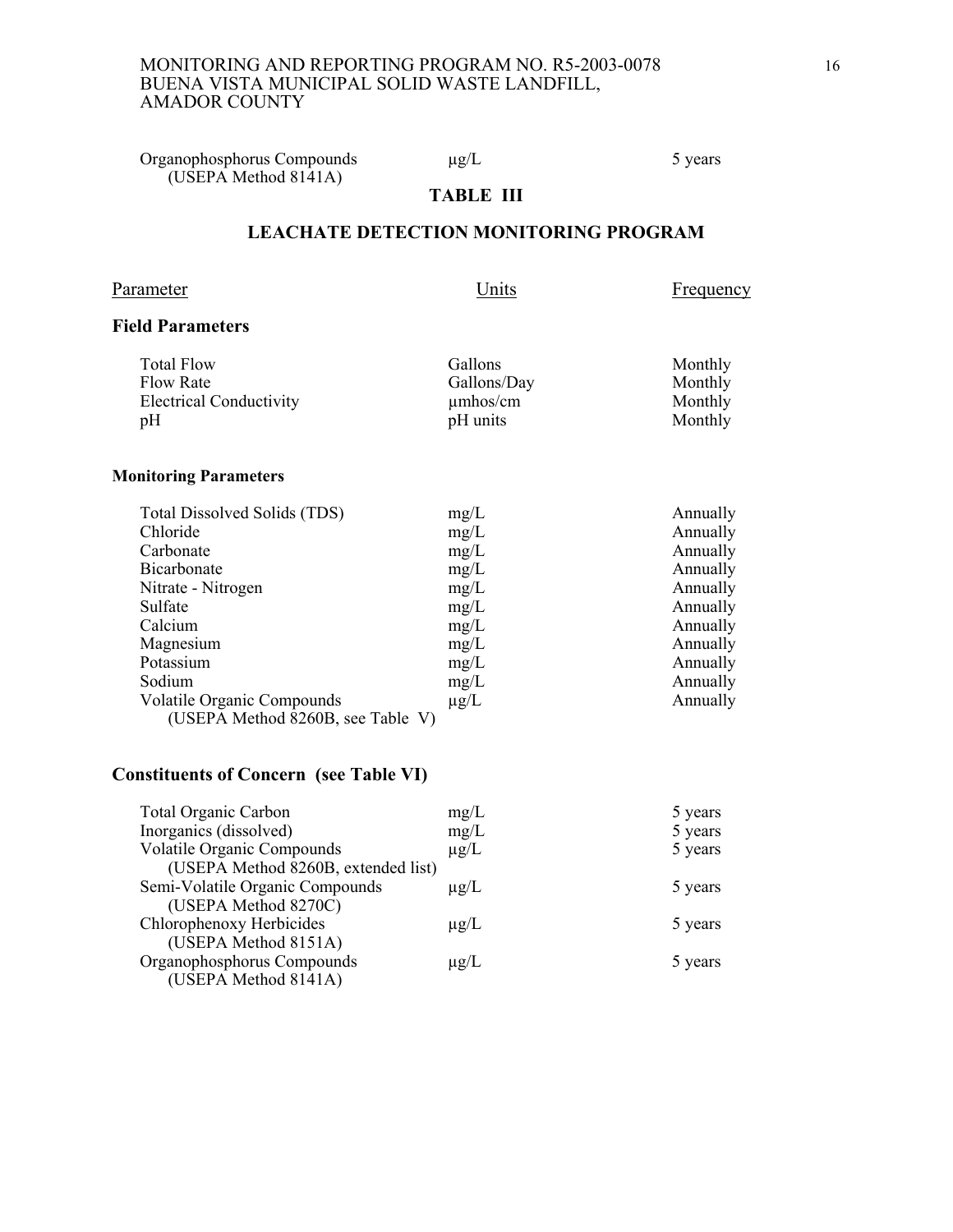#### MONITORING AND REPORTING PROGRAM NO. R5-2003-0078 BUENA VISTA MUNICIPAL SOLID WASTE LANDFILL, AMADOR COUNTY

## **TABLE IV**

#### **SURFACE WATER DETECTION MONITORING PROGRAM**

| Parameter |  |
|-----------|--|
|           |  |

Parameter Units Exemple of the Units Frequency

### **Field Parameters**

| Temperature                    | 0 <sup>C</sup>  | Semiannual |
|--------------------------------|-----------------|------------|
| <b>Electrical Conductivity</b> | $\mu$ mhos/cm   | Semiannual |
| pH                             | pH units        | Semiannual |
| Turbidity                      | Turbidity units | Semiannual |

# **Monitoring Parameters**

| Total Dissolved Solids (TDS)      | mg/L      | Semiannual |
|-----------------------------------|-----------|------------|
| Carbonate                         | mg/L      | Semiannual |
| <b>Bicarbonate</b>                | mg/L      | Semiannual |
| Chloride                          | mg/L      | Semiannual |
| Nitrate - Nitrogen                | mg/L      | Semiannual |
| Sulfate                           | mg/L      | Semiannual |
| Calcium                           | mg/L      | Semiannual |
| Magnesium                         | mg/L      | Semiannual |
| Potassium                         | mg/L      | Semiannual |
| Sodium                            | mg/L      | Semiannual |
| Volatile Organic Compounds        | $\mu$ g/L | Semiannual |
| (USEPA Method 8260B, see Table V) |           |            |

# **Constituents of Concern (see Table VI)**

| <b>Total Organic Carbon</b>         | mg/L      | 5 years |
|-------------------------------------|-----------|---------|
| Inorganics (dissolved)              | mg/L      | 5 years |
| <b>Volatile Organic Compounds</b>   | $\mu$ g/L | 5 years |
| (USEPA Method 8260B, extended list) |           |         |
| Semi-Volatile Organic Compounds     | $\mu$ g/L | 5 years |
| (USEPA Method 8270C)                |           |         |
| Chlorophenoxy Herbicides            | $\mu$ g/L | 5 years |
| (USEPA Method 8151A)                |           |         |
| Organophosphorus Compounds          | $\mu$ g/L | 5 years |
| (USEPA Method 8141A)                |           |         |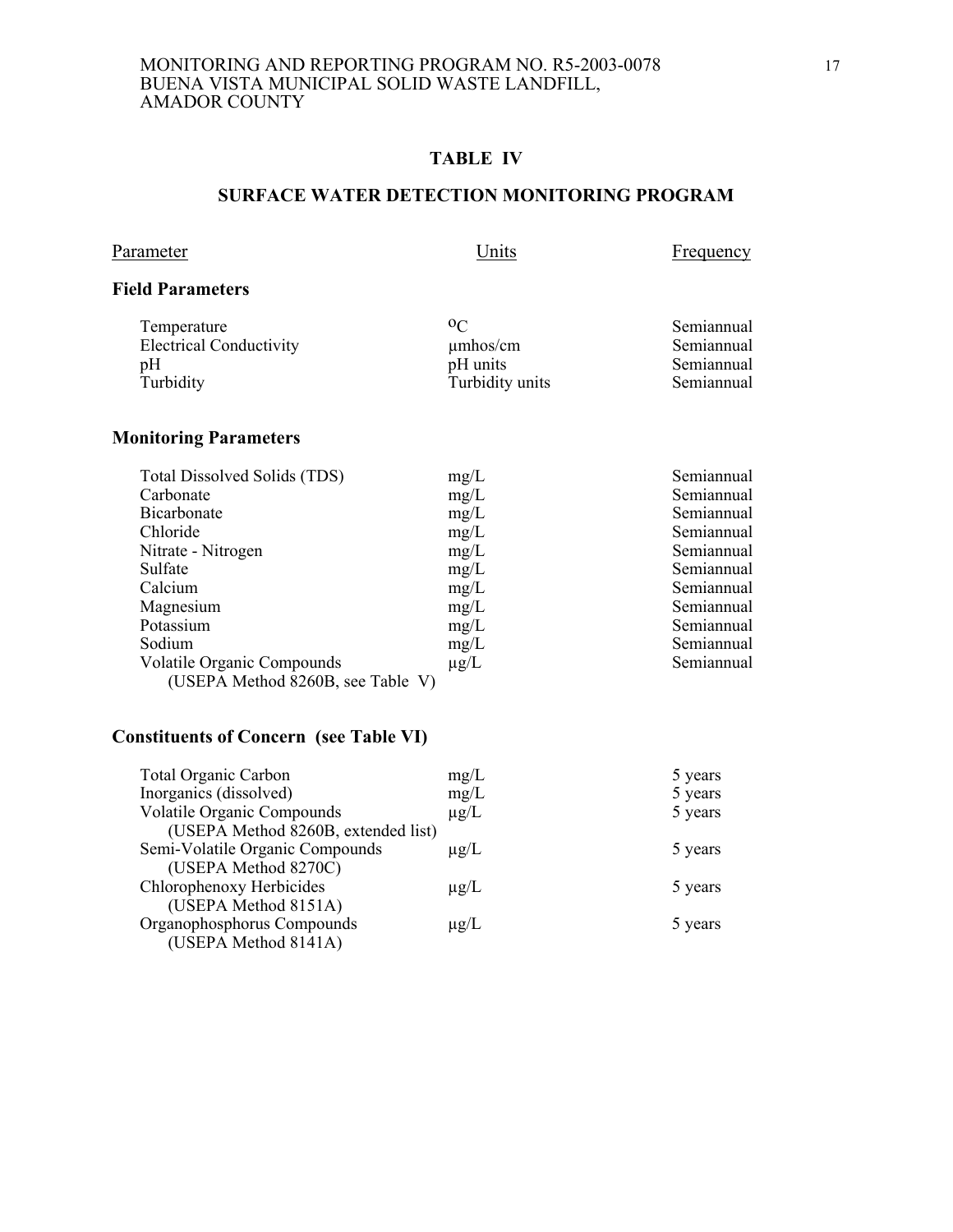#### **TABLE V**

#### **MONITORING PARAMETERS FOR DETECTION MONITORING**

#### **Surrogates for Metallic Constituents:**

 pH Total Dissolved Solids Electrical Conductivity Chloride Sulfate Nitrate nitrogen

#### **Constituents included in VOC:**

#### **USEPA Method 8260B**

 Acetone Acrylonitrile Benzene Bromochloromethane Bromodichloromethane Bromoform (Tribromomethane) Carbon disulfide Carbon tetrachloride Chlorobenzene Chloroethane (Ethyl chloride) Chloroform (Trichloromethane) Dibromochloromethane (Chlorodibromomethane) 1,2-Dibromo-3-chloropropane (DBCP) 1,2-Dibromoethane (Ethylene dibromide; EDB) o-Dichlorobenzene (1,2-Dichlorobenzene) m-Dichlorobenzene (1,3-Dichlorobenzene) p-Dichlorobenzene (1,4-Dichlorobenzene) trans- l ,4-Dichloro-2-butene Dichlorodifluoromethane (CFC-12) 1,1-Dichloroethane (Ethylidene chloride) 1,2-Dichloroethane (Ethylene dichloride) 1,1 -Dichloroethylene (1,1 -Dichloroethene; Vinylidene chloride) cis- 1,2-Dichloroethylene (cis- 1,2-Dichloroethene) trans-1,2-Dichloroethylene (trans-1,2-Dichloroethene) 1,2-Dichloropropane (Propylene dichloride) cis- 1,3-Dichloropropene trans- 1,3-Dichloropropene Di-isopropylether (DIPE) Ethanol Ethyltertiary butyl ether Ethylbenzene 2-Hexanone (Methyl butyl ketone) Hexachlorobutadiene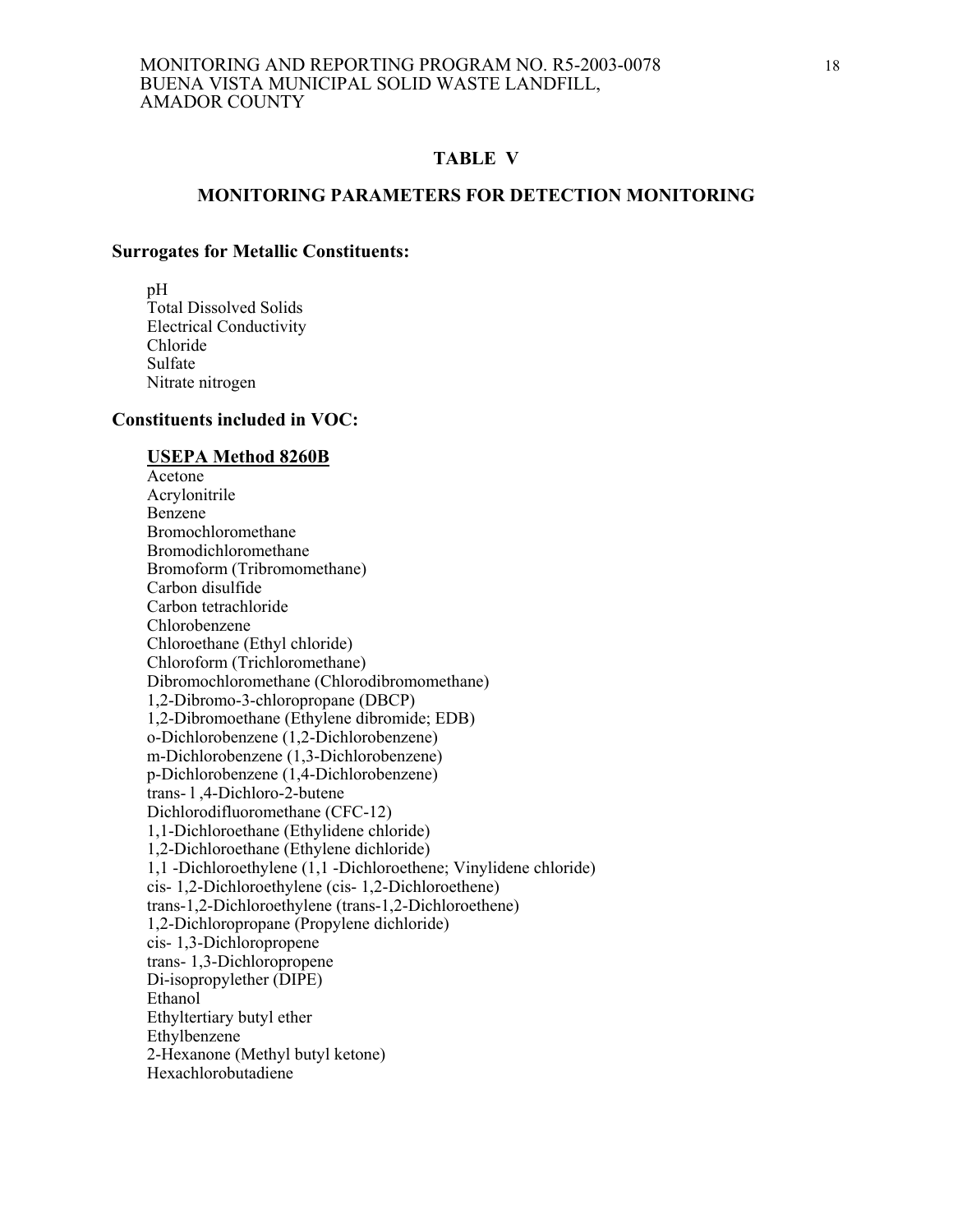#### **TABLE V**

#### **MONITORING PARAMETERS FOR DETECTION MONITORING**

#### **Continued**

 Hexachloroethane Methyl bromide (Bromomethene) Methyl chloride (Chloromethane) Methylene bromide (Dibromomethane) Methylene chloride (Dichloromethane) Methyl ethyl ketone (MEK: 2-Butanone) Methyl iodide (Iodomethane) Methyl t-butyl ether 4-Methyl-2-pentanone (Methyl isobutylketone) Naphthalene Styrene Tertiary amyl methyl ether Tertiary butyl alcohol 1,1,1,2-Tetrachloroethane 1,1.2,2-Tetrachloroethane Tetrachloroethylene (Tetrachloroethene; Perchloroethylene) Toluene 1,2,4-Trichlorobenzene 1,1,1-Trichloethane (Methylchloroforrn) 1,1,2-Trichloroethane Trichloroethylene (Trichloroethene) Trichlorofluoromethane (CFC- 11) 1,2,3-Trichloropropane Vinyl acetate Vinyl chloride Xylenes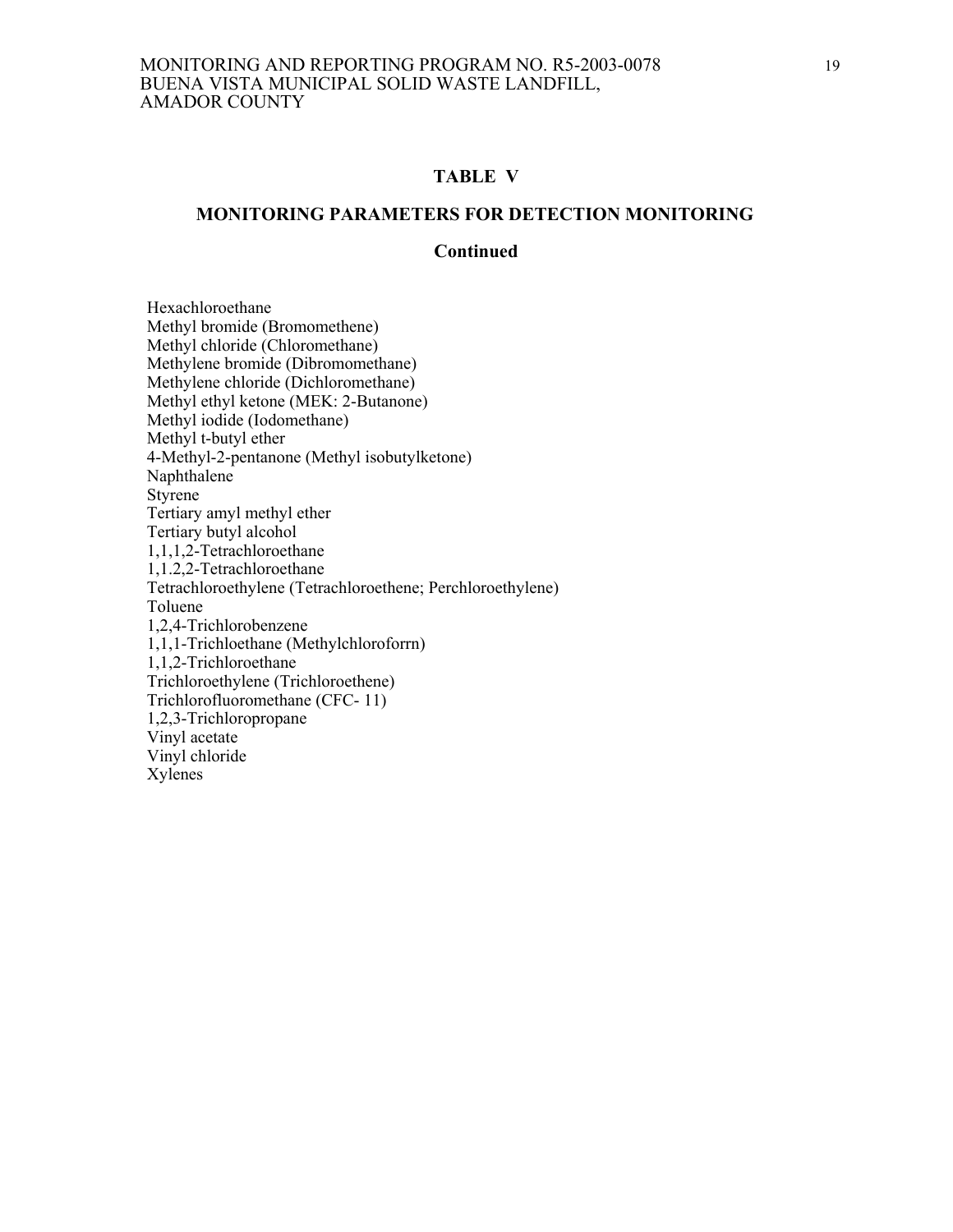## **TABLE VI**

### **CONSTITUENTS OF CONCERN & APPROVED USEPA ANALYTICAL METHODS**

| <b>Inorganics (dissolved):</b> | <b>USEPA Method</b> |
|--------------------------------|---------------------|
|                                |                     |
| Aluminum                       | 6010                |
| Antimony                       | 7041                |
| Barium                         | 6010                |
| Beryllium                      | 6010                |
| Cadmium                        | 7131A               |
| Chromium                       | 6010                |
| Cobalt                         | 6010                |
| Copper                         | 6010                |
| Silver                         | 6010                |
| Tin                            | 6010                |
| Vanadium                       | 6010                |
| Zinc                           | 6010                |
| Iron                           | 6010                |
| Manganese                      | 6010                |
| Arsenic                        | 7062                |
| Lead                           | 7421                |
| Mercury                        | 7470A               |
| Nickel                         | 7521                |
| Selenium                       | 7742                |
| Thallium                       | 7841                |
| Cyanide                        | 9010B               |
| Sulfide                        | 9030B               |
|                                |                     |

### **Volatile Organic Compounds:**

#### **USEPA Method 8260**

 Acetone Acetonitrile (Methyl cyanide) Acrolein Acrylonitrile Allyl chloride (3-Chloropropene) Benzene Bromochloromethane (Chlorobromomethane) Bromodichloromethane (Dibromochloromethane) Bromoform (Tribromomethane) Carbon disulfide Carbon tetrachloride Chlorobenzene Chloroethane (Ethyl chloride) Chloroform (Trichloromethane) Chloroprene Dibromochloromethane (Chlorodibromomethane)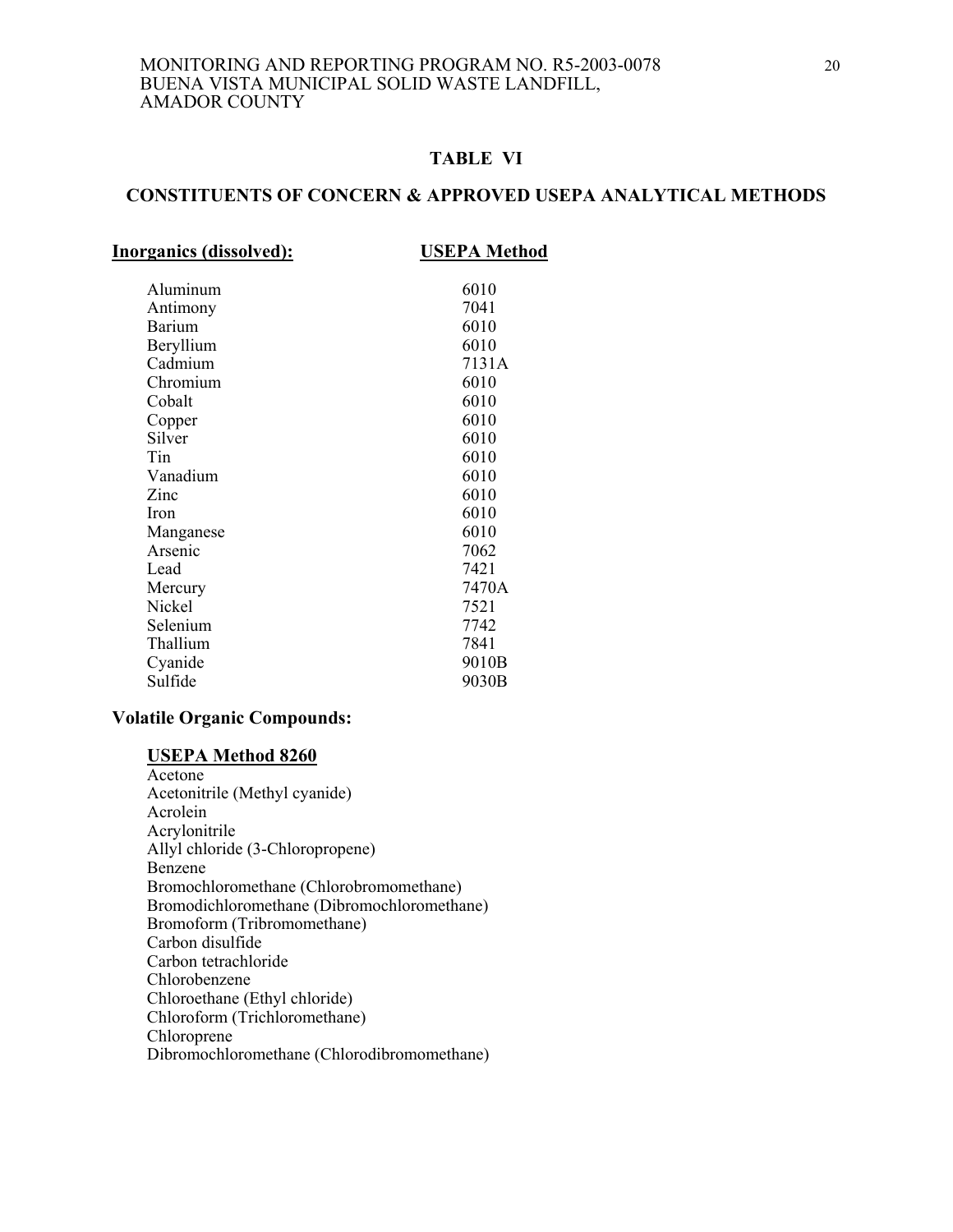#### MONITORING AND REPORTING PROGRAM NO. R5-2003-0078 BUENA VISTA MUNICIPAL SOLID WASTE LANDFILL, AMADOR COUNTY

1,2-Dibromo-3-chloropropane (DBCP)

#### **TABLE VI**

## **CONSTITUENTS OF CONCERN & APPROVED USEPA ANALYTICAL METHODS**

#### **Continued**

1,2-Dibromoethane (Ethylene dibromide; EDB) o-Dichlorobenzene (1,2-Dichlorobenzene) m-Dichlorobenzene (1,3-Dichlorobenzene) p-Dichlorobenzene (1,4-Dichlorobenzene) trans- 1,4-Dichloro-2-butene Dichlorodifluoromethane (CFC 12) 1,1 -Dichloroethane (Ethylidene chloride) 1,2-Dichloroethane (Ethylene dichloride) 1,1 -Dichloroethylene (1, l-Dichloroethene; Vinylidene chloride) cis- l ,2-Dichloroethylene (cis- 1,2-Dichloroethene) trans- l ,2-Dichloroethylene (trans- 1,2-Dichloroethene) 1,2-Dichloropropane (Propylene dichloride) 1,3-Dichloropropane (Trimethylene dichloride) 2,2-Dichloropropane (Isopropylidene chloride) 1,1 -Dichloropropene cis- 1,3-Dichloropropene trans- l ,3-Dichloropropene Di-isopropylether (DIPE) Ethanol Ethyltertiary butyl ether Ethylbenzene Ethyl methacrylate Hexachlorobutadiene Hexachloroethane 2-Hexanone (Methyl butyl ketone) Isobutyl alcohol Methacrylonitrile Methyl bromide (Bromomethane) Methyl chloride (Chloromethane) Methyl ethyl ketone (MEK; 2-Butanone) Methyl iodide (Iodomethane) Methyl t-butyl ether Methyl methacrylate 4-Methyl-2-pentanone (Methyl isobutyl ketone) Methylene bromide (Dibromomethane) Methylene chloride (Dichloromethane) Naphthalene Propionitrile (Ethyl cyanide) Styrene Tertiary amyl methyl ether Tertiary butyl alcohol 1,1,1,2-Tetrachloroethane 1,1,2,2-Tetrachloroethane Tetrachloroethylene (Tetrachloroethene; Perchloroethylene; PCE)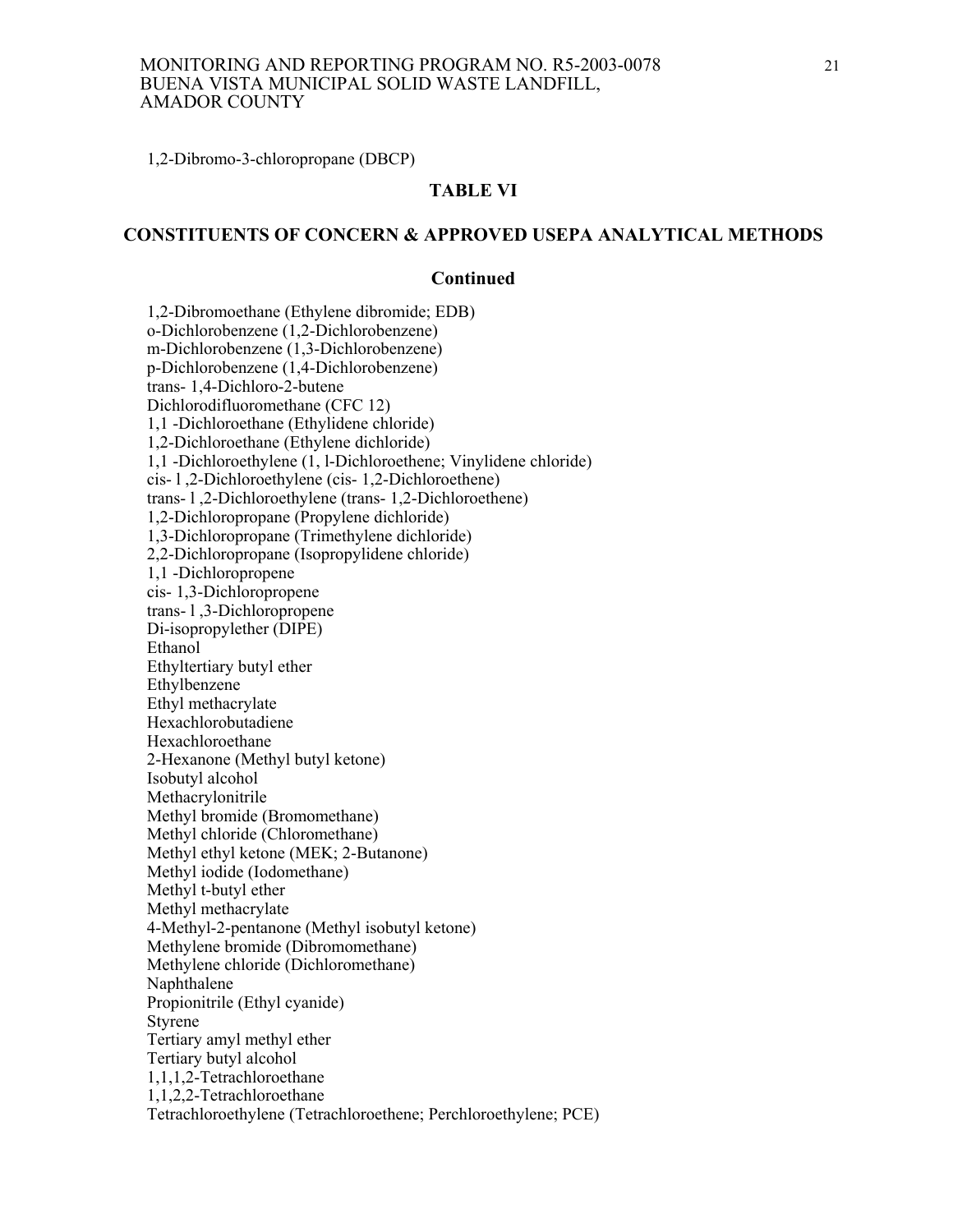Toluene

## **TABLE VI**

## **CONSTITUENTS OF CONCERN & APPROVED USEPA ANALYTICAL METHODS**

#### **Continued**

 1,2,4-Trichlorobenzene 1,1,1 -Trichloroethane, Methylchloroform 1,1,2-Trichloroethane Trichloroethylene (Trichloroethene; TCE) Trichlorofluoromethane (CFC- 11) 1,2,3-Trichloropropane Vinyl acetate Vinyl chloride (Chloroethene) Xylene (total)

#### **Semi-Volatile Organic Compounds:**

| <b>USEPA Method 8270 - base, neutral, &amp; acid extractables</b>     |
|-----------------------------------------------------------------------|
| Acenaphthene                                                          |
| Acenaphthylene                                                        |
| Acetophenone                                                          |
| 2-Acetylaminofluorene (2-AAF)                                         |
| Aldrin                                                                |
| 4-Aminobiphenyl                                                       |
| Anthracene                                                            |
| Benzo[a]anthracene (Benzanthracene)                                   |
| Benzo[b]fluoranthene                                                  |
| Benzo[k]fluoranthene                                                  |
| Benzo[g,h,i]perylene                                                  |
| Benzo[a]pyrene                                                        |
| Benzyl alcohol                                                        |
| Bis(2-ethylhexyl) phthalate                                           |
| alpha-BHC                                                             |
| beta-BHC                                                              |
| delta-BHC                                                             |
| gamma-BHC (Lindane)                                                   |
| Bis(2-chloroethoxy)methane                                            |
| Bis(2-chloroethyl) ether (Dichloroethyl ether)                        |
| Bis(2-chloro-1-methyethyl) ether (Bis(2-chloroisopropyl) ether; DCIP) |
| 4-Bromophenyl phenyl ether                                            |
| Butyl benzyl phthalate (Benzyl butyl phthalate)                       |
| Chlordane                                                             |
| p-Chloroaniline                                                       |
| Chlorobenzilate                                                       |
| p-Chloro-m-cresol (4-Chloro-3-methylphenol)                           |
| 2-Chloronaphthalene                                                   |
| 2-Chlorophenol                                                        |
| 4-Chlorophenyl phenyl ether                                           |
| Chrysene                                                              |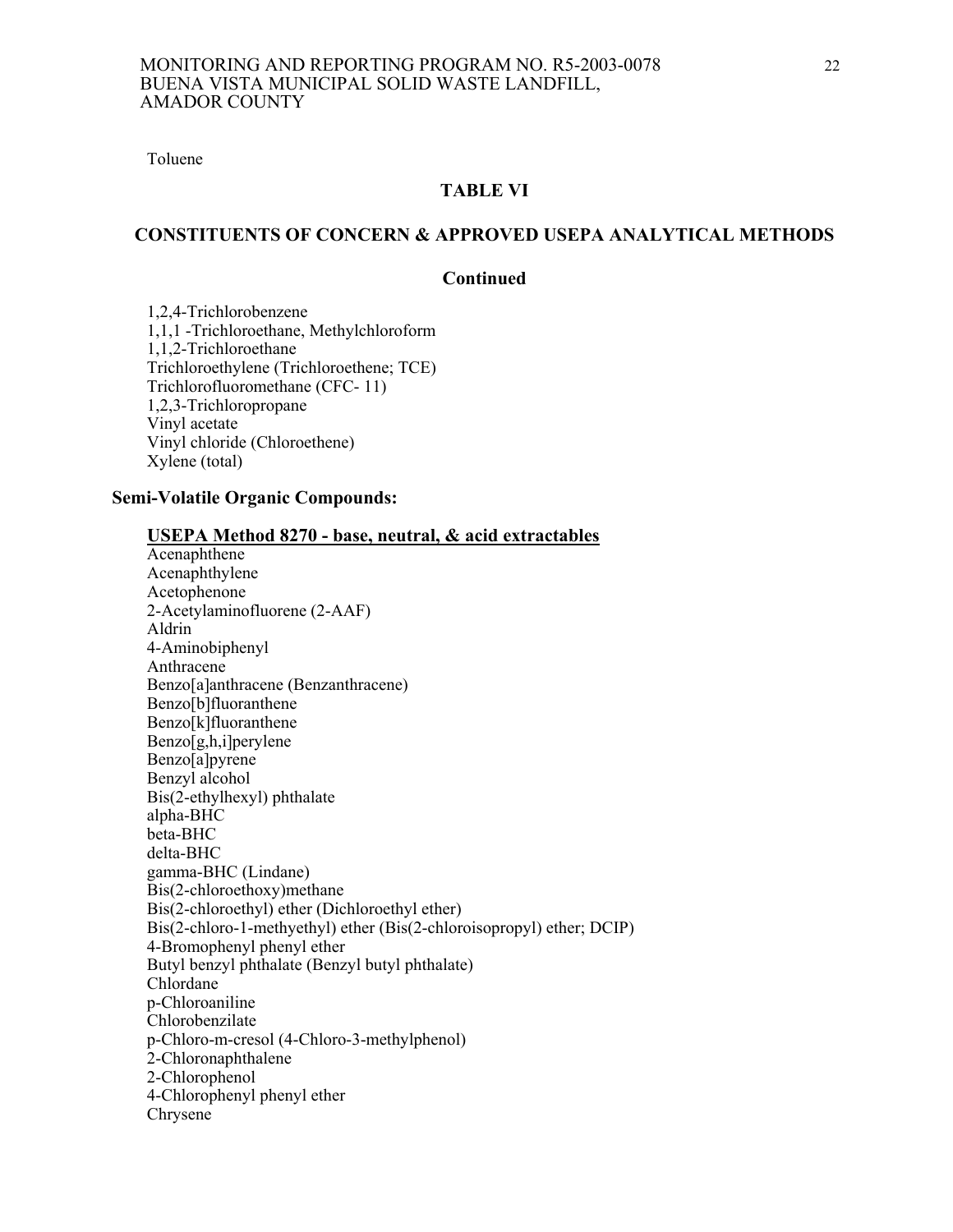o-Cresol (2-methylphenol)

#### **TABLE VI**

# **CONSTITUENTS OF CONCERN & APPROVED USEPA ANALYTICAL METHODS**

#### **Continued**

m-Cresol (3-methylphenol) p-Cresol (4-methylphenol) 4,4'-DDD 4,4'-DDE 4,4'-DDT Diallate Dibenz[a,h]anthracene Dibenzofuran Di-n-butyl phthalate 3,3'-Dichlorobenzidine 2,4-Dichlorophenol 2,6-Dichlorophenol Dieldrin Diethyl phthalate p-(Dimethylamino)azobenzene 7,12-Dimethylbenz[a]anthracene 3,3'-Dimethylbenzidine 2,4-Dimehtylphenol (m-Xylenol) Dimethyl phthalate m-Dinitrobenzene 4,6-Dinitro-o-cresol (4,6-Dinitro-2-methylphenol) 2,4-Dinitrophenol 2,4-Dinitrotoluene 2,6-Dinitrotoluene Di-n-octyl phthalate Diphenylamine Endosulfan I Endosulfan II Endosulfan sulfate Endrin Endrin aldehyde Ethyl methanesulfonate Famphur Fluoranthene Fluorene Heptachlor Heptachlor epoxide Hexachlorobenzene Hexachlorocyclopentadiene Hexachloropropene Indeno $(1,2,3-c,d)$ pyrene Isodrin Isophorone Isosafrole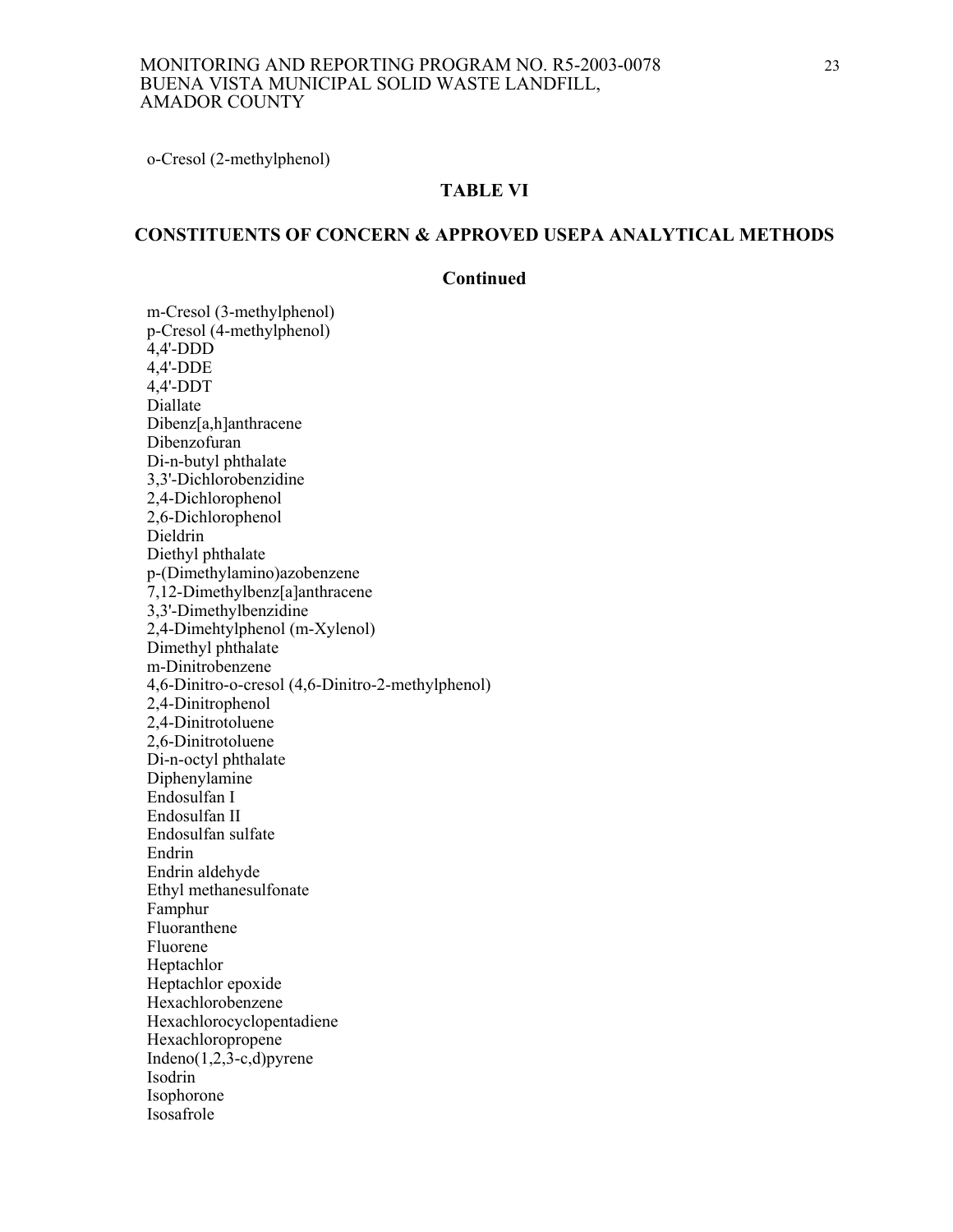Kepone

#### **TABLE VI**

#### **CONSTITUENTS OF CONCERN & APPROVED USEPA ANALYTICAL METHODS**

#### **Continued**

 Methapyrilene Methoxychlor 3-Methylcholanthrene Methyl methanesulfonate 2-Methylnaphthalene 1,4-Naphthoquinone 1-Naphthylamine 2-Naphthylamine o-Nitroaniline (2-Nitroaniline) m-Nitroaniline (3-Nitroaniline) p-Nitroaniline (4-Nitroaniline) Nitrobenzene o-Nitrophenol (2-Nitrophenol) p-Nitrophenol (4-Nitrophenol) N-Nitrosodi-n-butylamine (Di-n-butylnitrosamine) N-Nitrosodiethylamine (Diethylnitrosamine) N-Nitrosodimethylamine (Dimethylnitrosamine) N-Nitrosodiphenylamine (Diphenylnitrosamine) N-Nitrosodipropylamine (N-Nitroso-N-dipropylamine; Di-n-propylnitrosamine) N-Nitrosomethylethylamine (Methylethylnitrosamine) N-Nitrosopiperidine N-Nitrosospyrrolidine 5-Nitro-o-toluidine Pentachlorobenzene Pentachloronitrobenzene (PCNB) Pentachlorophenol Phenacetin Phenanthrene Phenol p-Phenylenediamine Polychlorinated biphenyls (PCBs; Aroclors) Pronamide Pyrene Safrole 1,2,4,5-Tetrachlorobenzene 2,3,4,6-Tetrachlorophenol o-Toluidine Toxaphene 2,4,5-Trichlorophenol 0,0,0-Triethyl phosphorothioate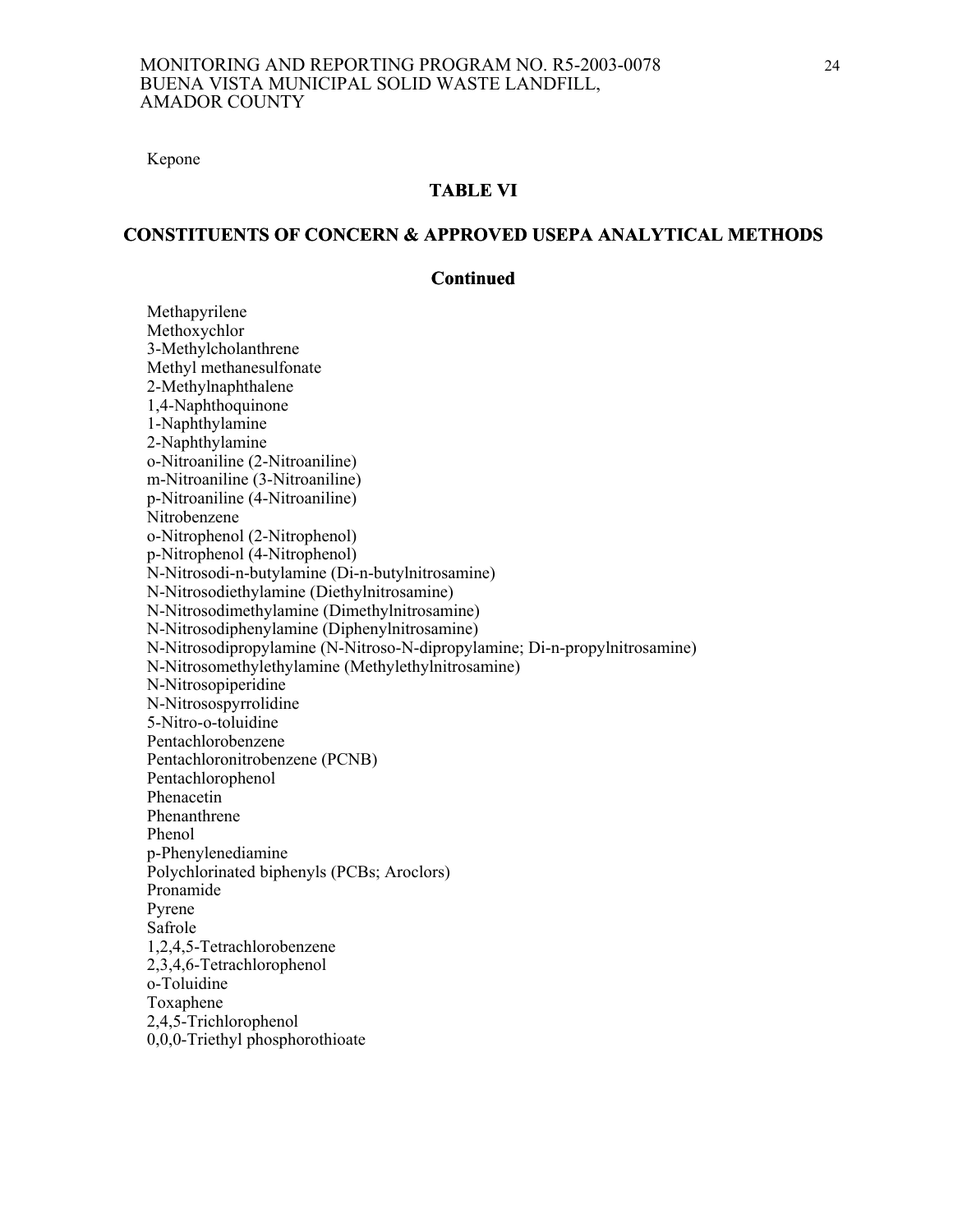sym-Trinitrobenzene

### **Chlorophenoxy Herbicides:**

#### **USEPA Method 8l51A**

2,4-D (2,4-Dichlorophenoxyacetic acid) Dinoseb (DNBP; 2-sec-Butyl-4,6-dinitrophenol) Silvex (2,4,5-Trichlorophenoxypropionic acid; 2,4,5-TP) 2,4,5-T (2,4,5-Trichlorophenoxyacetic acid)

#### **Organophosphorus Compounds:**

#### **USEPA Method 8141A**

Atrazine Chlorpyrifos 0,0-Diethyl 0-2-pyrazinyl phosphorothioate (Thionazin) Diazinon Dimethoate Disulfoton Ethion Methyl parathion (Parathion methyl) Parathion Phorate Simazine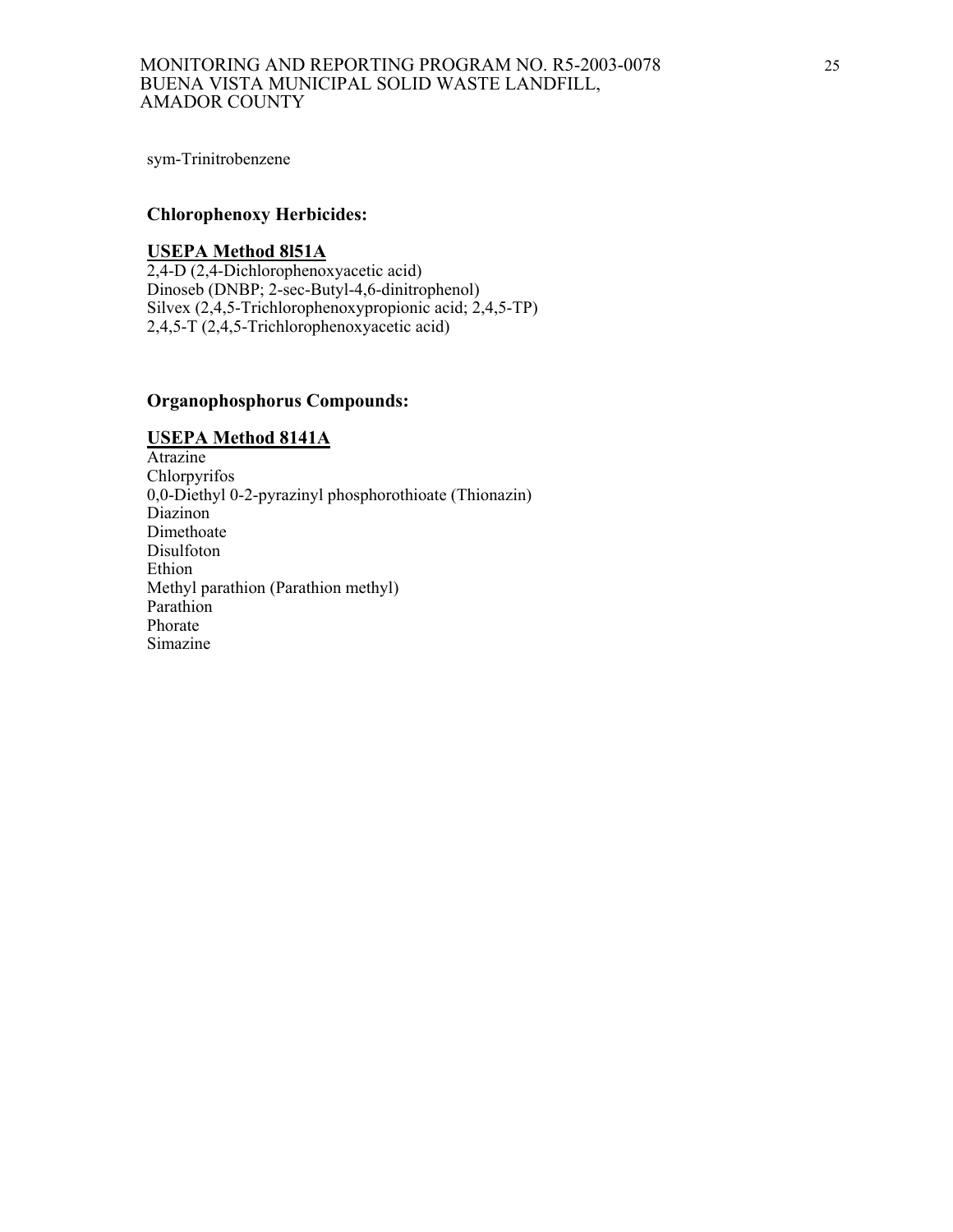## CALIFORNIA REGIONAL WATER QUALITY CONTROL BOARD CENTRAL VALLEY REGION

### ORDER NO. R5-2003-0078

# OPERATION, DETECTION MONITORING, AND CORRECTIVE ACTION WASTE DISCHARGE REQUIREMENTS FOR AMADOR COUNTY

## BUENA VISTA MUNICIPAL SOLID WASTE LANDFILL FACILITY AMADOR COUNTY

The Central Valley Regional Water Quality Control Board (hereafter Board) finds that:

- 1. The County of Amador (hereafter Discharger) owns the municipal solid waste Buena Vista Landfill. Amador Disposal Services, Inc. a subsidiary of Waste Connections, Inc. , operates the Buena Vista Landfill under a contract with Amador County. In addition, Sweet Pea Septic Services Inc. currently operates a septage solids removal system at the facility. The facility is 3 miles south of Ione and one-half mile north of Buena Vista, in Section 7, T5N, R10E, MDB&M, as shown in Attachment A. The facility is 262-acres and is comprised of Assessor's Parcels No. 12-04-040, through 12-04-046 of which 145 acres are on the east side of Buena Vista Road where the closed and active landfill units are located. The facility was previously regulated by Waste Discharge Requirements Order No. 5-00-169 in conformance with Title 27, of California Code of Regulations (CCR).
- **2.** These Waste Discharge Requirements have been prepared to prescribe the closure requirements for the Phase II and Phase III WMUs. In addition, these WDRs also lay out the corrective action program implemented by the Discharger to remove volatile organic compounds from the vadose zone as well as from the groundwater beneath WMU I.
- 3. The waste management facility consists of an inactive 16-acre Class III municipal solid waste landfill, (Phase I); an active 6-acre (Phase II) and 7-acre (Phase III) Class II waste management units; and a 1.3 million gallon Class II surface impoundment that contains leachate from the leachate collection and removal system (LCRS) of Phase II and Phase III, and the discharge from the Phase I groundwater extraction trench. Prior to 15 April 2002, the Class II Surface Impoundment also accepted septage water (i.e., septage from which solids have been removed) from Amador and Calaveras counties.
- **4.** The waste management units (WMUs) at the Buena Vista Landfill are described in the following table: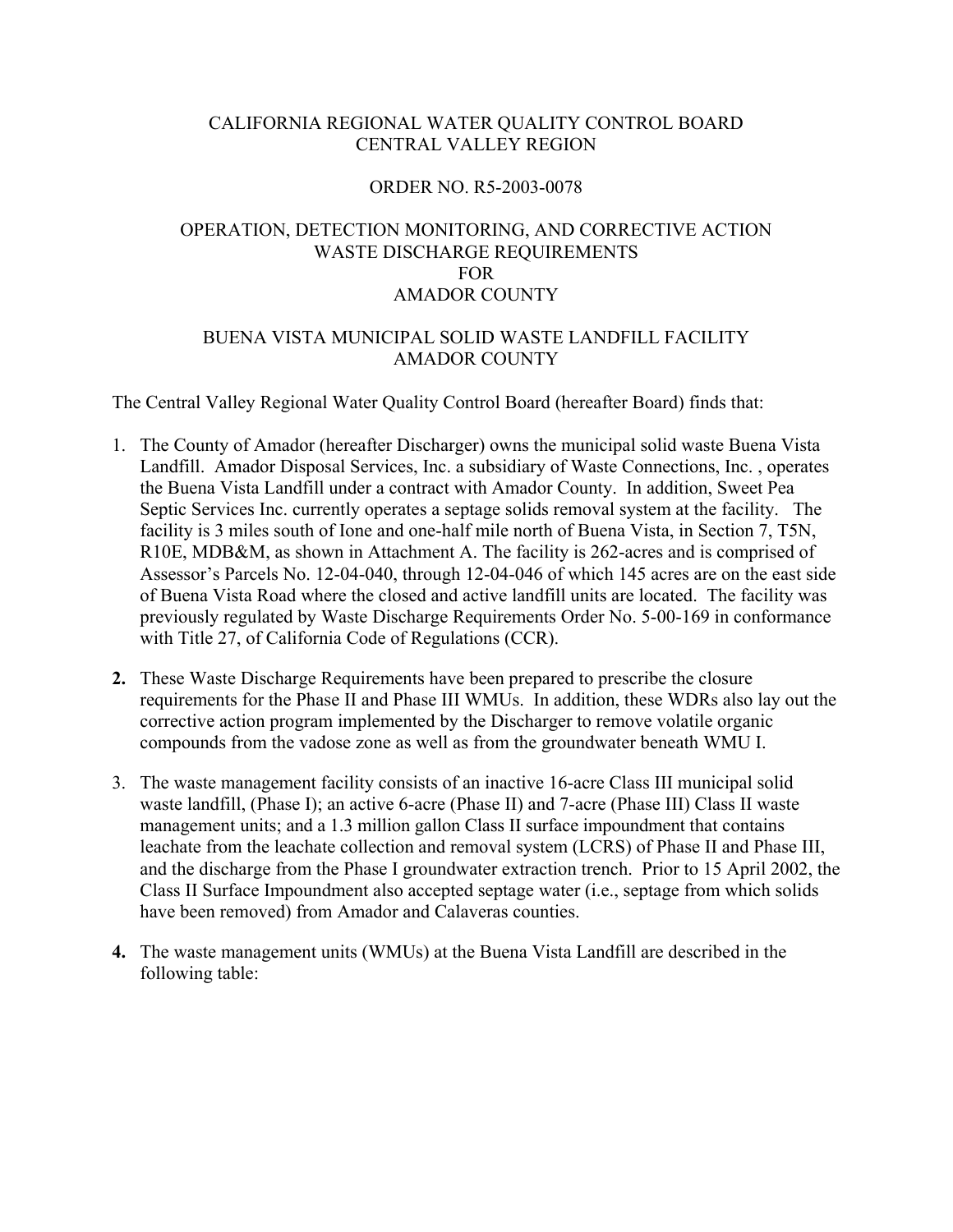### WASTE DISCHARGE REQUIREMENTS ORDER NO. R5-2003-0078 -2-AMADOR COUNTY BUENA VISTA MUNICIPAL SOLID WASTE LANDFILL

## **TABLE I Waste Management Unit Description**

|                        | Title 27              |                                                                          |                                                                                                                                                                                                                                                                                                                                                                                                                                                                                                                                                                                                                                                                                                                                                                                                                                                      |                                                           |
|------------------------|-----------------------|--------------------------------------------------------------------------|------------------------------------------------------------------------------------------------------------------------------------------------------------------------------------------------------------------------------------------------------------------------------------------------------------------------------------------------------------------------------------------------------------------------------------------------------------------------------------------------------------------------------------------------------------------------------------------------------------------------------------------------------------------------------------------------------------------------------------------------------------------------------------------------------------------------------------------------------|-----------------------------------------------------------|
| Unit                   | <b>Classification</b> | Volume                                                                   | <b>Description of Liner Components</b>                                                                                                                                                                                                                                                                                                                                                                                                                                                                                                                                                                                                                                                                                                                                                                                                               | <b>Status</b>                                             |
| Phase I                | Class III             | 680,000<br>cu yards                                                      | Unlined and no LCRS. The final cover consists of<br>a two-foot foundation layer, overlain by a one-foot<br>$1x10^{-6}$ cm/sec low hydraulic conductivity layer,<br>and covered by a 6-inch vegetative cover.                                                                                                                                                                                                                                                                                                                                                                                                                                                                                                                                                                                                                                         | Filled and closed.<br>Final cap<br>constructed in<br>1995 |
| Phase II               | Class II              | 600,000<br>cu yards                                                      | The base of the unit has a two-foot thick layer of<br>compacted clay, overlain by the LCRS, which is a<br>1-foot thick blanket of gravel with inclusive<br>perforated piping for leachate collection. The<br>LCRS drains to the west-southwest. The eastern<br>edge of the Phase II WMU consists of a near<br>vertical cut slope. This slope is lined with a scrim-<br>reinforced, spray-on 100-mil thick liner,<br>manufactured by Liquid Boot, Inc. The backslope<br>along the eastern end of the unit is lined with an<br>80-mil thick high-density polyethylene liner<br>(HDPE) overlain by a geonet, a 10-once per square<br>foot geotextile fabric, and a two-foot thick<br>operations layer. The unit's lowest elevation is 25<br>feet below the natural ground surface. Four<br>lysimeters were installed under the compacted clay<br>liner. | At capacity                                               |
| Phase III              | Class II              | 500,000<br>cu yards                                                      | The base of the unit consists of one-foot of<br>compacted clay, which was verified to have a<br>permeability of $2.0 \text{ X } 10^{-8}$ cm/sec. Overlying the<br>clay liner is a 60-mil HDPE geomembrane. Above<br>the HDPE liner is a 16 ounce per square yard<br>nonwoven geotextile, which protects the<br>geomembrane from the abrasion of the 1-foot, 1.2<br>cm/sec gravel drainage layer. The unit's lowest<br>elevation is 25 feet below the natural ground<br>surface. Four borehole lysimeters were installed<br>under the compacted clay liner.                                                                                                                                                                                                                                                                                           | Operating, near<br>capacity                               |
| Surface<br>Impoundment | Class II              | $1.3$ mil.<br>Gallons<br>(measured<br>at $30$<br>inches of<br>freeboard) | The base of the surface impoundment consists of a<br>2 ft. low permeability soil layer ( $K_S$ 1 x 10 <sup>-6</sup><br>cm/sec) overlain by the leachate collection and<br>recovery system which is covered by a 45-mil<br>Hypalon 3-Ply, geotextile.                                                                                                                                                                                                                                                                                                                                                                                                                                                                                                                                                                                                 | Operating                                                 |

5. On 16 June 2000, the Board issued Order No. 5-00-169, in which the facility was classified as a Class II and III waste disposal site for the discharge of designated and municipal solid wastes in accordance with the regulations in effect when the order was issued.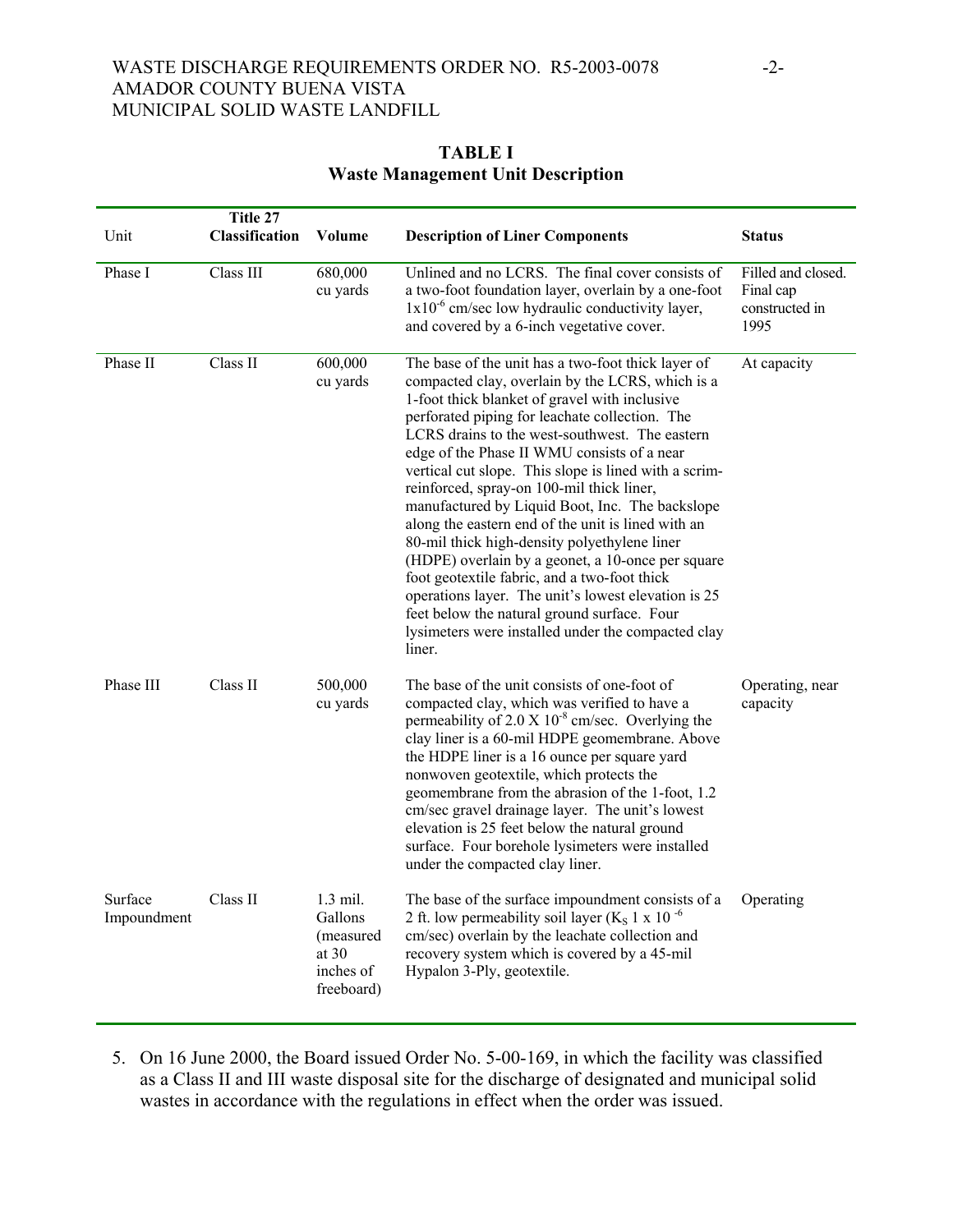## WASTE DISCHARGE REQUIREMENTS ORDER NO. R5-2003-0078 -3-AMADOR COUNTY BUENA VISTA MUNICIPAL SOLID WASTE LANDFILL

#### **SITE DESCRIPTION**

- 6. This site is situated at the base of the Sierra Nevada Foothills along the eastern margin of the San Joaquin Valley with elevations ranging from 370 to 440 feet above mean sea level (MSL).
- 7. Land within 1,000 feet east of the facility is used for firework manufacturing and testing. The land 1000 feet north and to the west has been mined for clay. Open vegetated space extends along the southern boundary for 1000 feet.
- 8. Surface soils consist of stiff silty clays with traces of sand that mantle unconformably the Ione Formation.
- 9. The fluvial-deltaic soils of the Eocene Ione Formation underlie the facility. The stratum dips gently westward and consists of intercalated kaolinitic clays, silts, and sands with minor amounts of gravels. The coefficient of permeability (hydraulic conductivity) of the intercalated layers displayed values ranging from  $2x10^{-8}$  and  $1.9x10^{-3}$  cm/sec based on the Clay Borrow Area Evaluation Study that used ASTM Standard D2434 "Permeability of Granular Soils" for the laboratory method.
- 10. There are no known Holocene faults within 1,000 feet of the facility. The closest fault is the Bear Mountains Fault Zone that is considered part of the Foothills Fault System. The maximum credible earthquake peak horizontal acceleration for Buena Vista landfill is 0.43 g generated from a magnitude 6.5 earthquake along the Foothill Fault System.
- 11. The closest automated rainfall monitoring station, Camp Pardee, is approximately five miles southeast of the site at an elevation of 658 feet above MSL. This site receives an average of 21.6 inches of precipitation per year as measured at the Station from October 1927 to January 2000. The mean evaporation for this facility is 60 inches per year (also measured at the Camp Pardee Station from 1930-1979.) with an average annual net evaporation of 40 inches per year.
- 12. The 100-year, 24-hour storm event, for this site is 3.94 inches and the 1,000-year, 24-hour storm event is 5.97 inches as calculated from the California Department of Water Resources Bulletin No. 195 - Camp Pardee Station.
- 13. The waste management facility is not within a 100-year floodplain, as determined from the Federal Flood Insurance Map, Community Panel No. 39 and 44.

### **WASTE AND SITE CLASSIFICATION**

14. For operations in 2002, the Discharger disposal rate for municipal solid waste averaged 6382 tons per quarter. The Discharger currently discharges both designated and municipal solid waste at this landfill, which are defined in §20210 and §20164 of Title 27, respectively. The landfill also accepts nonhazardous solid wastes, as referred to in the Code of Federal Regulations, Title 40, Part 258.2.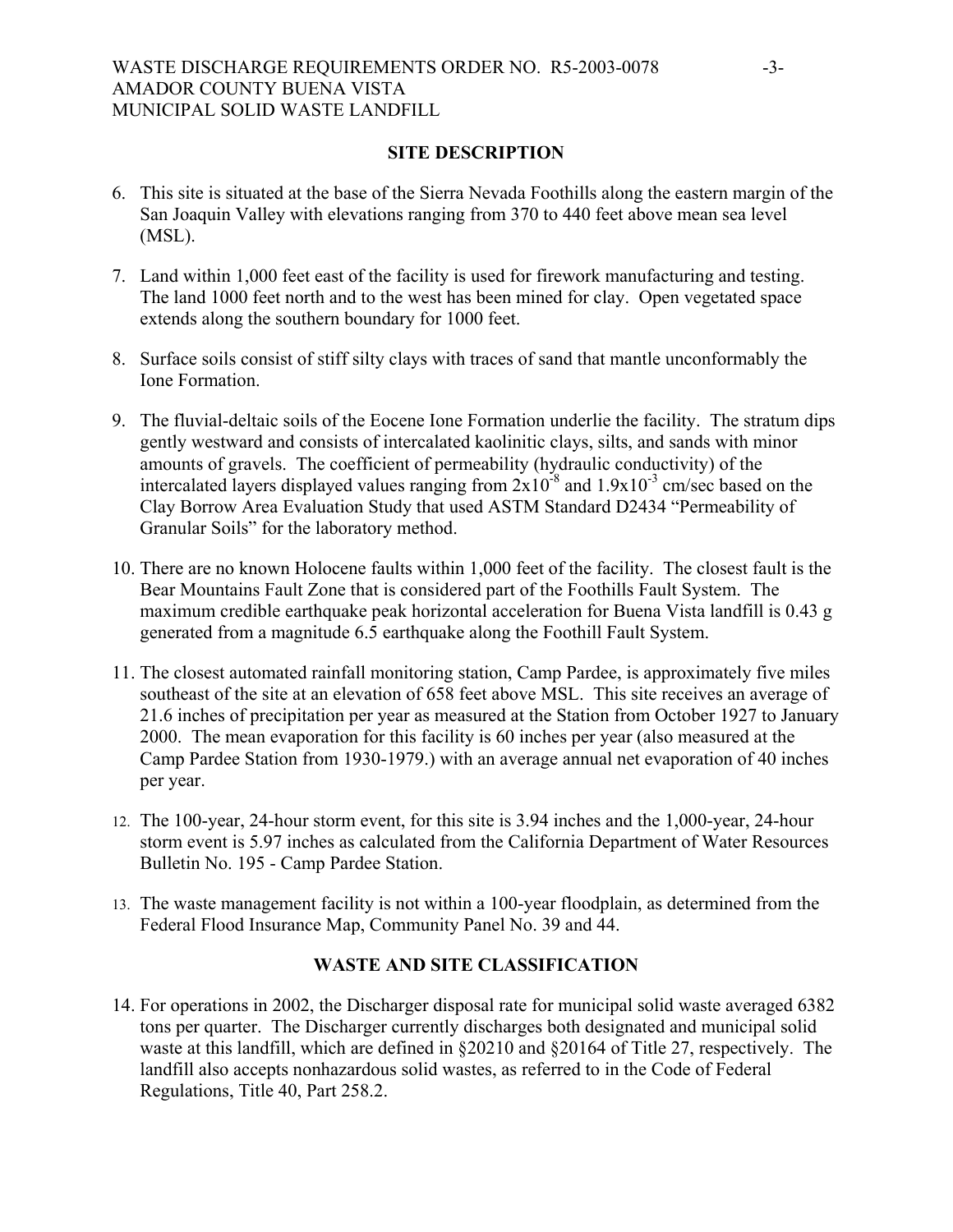# WASTE DISCHARGE REQUIREMENTS ORDER NO. R5-2003-0078 -4-AMADOR COUNTY BUENA VISTA MUNICIPAL SOLID WASTE LANDFILL

15. Three liquid streams are currently discharged into the Class II surface impoundment. As reported for 2002, the waste streams are in order of decreasing average monthly volumes: 33,423 gallons from the groundwater extraction trench; approximately 8431gallons of leachate from the Phase II and III WMUs LCRS; and 8,581 gallons from the sump beneath the Class II surface impoundment.

## **SURFACE AND GROUND WATER CONDITIONS**

- 16. The Fourth Edition of the Basin Plan for the Sacramento and San Joaquin River Basins designates beneficial uses, establishes water quality objectives, and contains implementation plans and policies for all waters of the Basin.
- 17. The landfill is on the eastern margin of the northern San Joaquin Valley. The beneficial uses of these surface waters are domestic, municipal, agricultural, and industrial supply, ground water recharge, recreation, aesthetic enjoyment, fresh water replenishment and habitat, spawning, wildlife habitat and the preservation and enhancement of fish, wildlife, and other aquatic resources.
- 18. Surface water drainage from the site flows to two unnamed ephemeral streams. The majority of surface water drainage is diverted to a pond near the southern property boundary. This pond (hereafter runoff holding pond) is unlined and has a total capacity of approximately nine acre-feet (2.93 million gallons). Overflow from the pond is to a south-flowing stream tributary to Jackson Creek, approximately 3,500 feet south of the property boundary. Jackson Creek is tributary to Dry Creek, thence to the Cosumnes and Mokelumne Rivers.
- 19. The designated beneficial uses of the groundwater, as specified in the Fourth Edition of the Basin Plan for the Sacramento and San Joaquin River Basins, are domestic, municipal, agricultural, and industrial supply.
- 20. The first encountered groundwater is about 24 to 34 feet below the native ground surface. Groundwater elevations range from 383 to 335 feet MSL in MW1 and MW19, respectively. The groundwater is semiconfined with localized perched zones. The depth to groundwater fluctuates seasonally as much as 4 feet.
- 21. The direction of groundwater flow is toward the west-southwest. However, a groundwater mound exists, beneath the eastern limit of the closed Class III Phase I WMU. Jacobson Helgoth Consultants Corporation reported that the groundwater gradient between MW13 and MW16, during the  $4<sup>th</sup>$  Quarter monitoring event, at approximately 0.031 feet per foot. Applying geotechnical data provided by Vector Engineering with a soil porosity of 0.28, the average groundwater velocity beneath the facility is 0.76 feet per year.

# **GROUNDWATER MONITORING**

22. The following sixteen groundwater-monitoring wells were installed at various times during the development and expansion of the facility (see Attachment B). Table 2 provides the geographic coordinates and elevations of the system wells.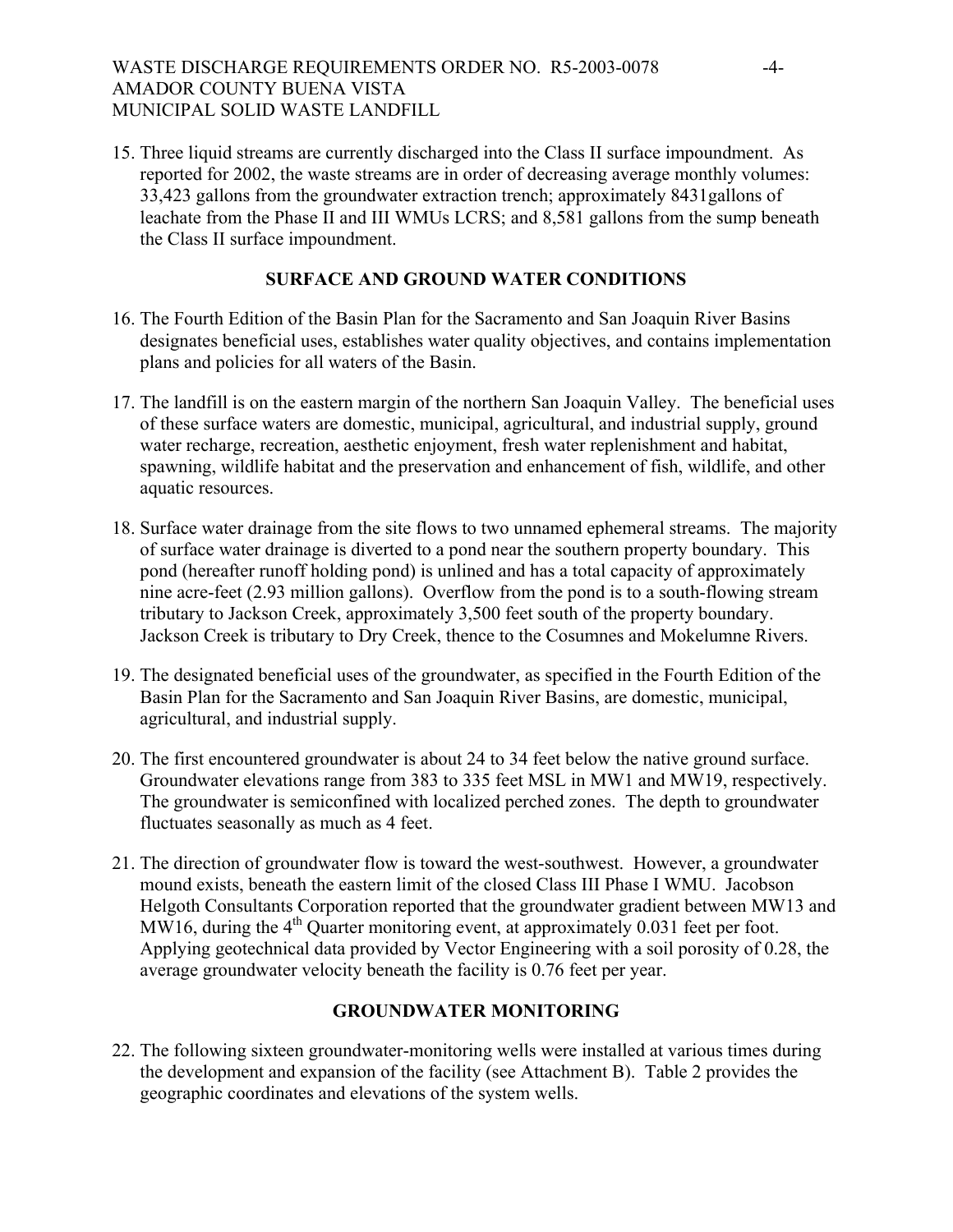### WASTE DISCHARGE REQUIREMENTS ORDER NO. R5-2003-0078 -5-AMADOR COUNTY BUENA VISTA MUNICIPAL SOLID WASTE LANDFILL

#### TABLE 2

| Well<br>ID        | Northing      | Easting       | Top of<br>Casing | Top of<br>Screen |
|-------------------|---------------|---------------|------------------|------------------|
|                   |               |               | Elevation        | Elevation        |
| MW1               | N1874839.5826 | E6874353.3671 | 421.16           | 371.16           |
| MW3A              | N1875206.4453 | E6873132.7367 | 366.40           | 346.90           |
| MW3B              | N1875218.8535 | E6873125.1782 | 366.68           | 318.68           |
| MW4A              | N1874762.5430 | E6873323.1109 | 375.50           | 341.50           |
| MW5               | N1874336.7608 | E6873403.3796 | 360.63           | 305.63           |
| MW <sub>5</sub> S | N1874338.3991 | E6873367.7695 | 363.02           | 348.02           |
| MW7               | N1875148.6379 | E6872837.4148 | 360.36           | 305.36           |
| MW9               | N1875928.1461 | E6873534.6547 | 375.41           | 320.41           |
| MW10              | N1875378.4391 | E6873099.3295 | 368.84           | 353.84           |
| MW11              | N1875523.0318 | E6873995.0133 | 387.70           | 363.70           |
| MW13              | N1874855.1969 | E6873997.4618 | 393.59           | 360.59           |
| MW14              | N1874871.7253 | E6874674.2937 | 428.29           | 363.29           |
| MW15              | N1874239.2513 | E6873967.0133 | 405.69           | 350.69           |
| MW16              | N1874597.6988 | E6873342.3824 | 375.90           | 335.90           |
| MW20              | N1875195.2391 | E6874536.5195 | 432.05           | 402.05           |
| MW21              | N1874362.3691 | E6874602.0195 | 422.01           | 384.01           |

# GEOGRAPHICAL POSITION OF GROUNDWATER MONITORING WELLS

- 23. The detection monitoring system wells that were installed for the closed Phase I WMU include the following: MW1, MW11, and MW13. Due to the proximity to the waste, and depth of completion, the groundwater extraction trench serves as the point of compliance along the western extent of the WMU.
- 24. Phase II and Phase III WMUs share a common detection monitoring system. The monitoring wells that meet the intent of a Monitoring Point along the Point of Compliance include monitoring well MW4, MW16, and now MW5S. Monitoring well MW5 was replaced in September 2002 by MW5S to comply with §20415(b) of Title 27.
- 25. Monitoring well MW21 has been installed adjacent to the Class II Surface Impoundment's as the implementation of a detection monitoring system as required by §20415(b) of Title 27. Additional wells may be required depending on the physical and chemical data collected during the subsequent monitoring events.
- 26. Monitoring well MW14 analytical data, from May 1995 through December 2000, indicates background groundwater quality has an electrical conductivity (EC) ranging between 59.2 and 76.1 micromhos/cm, with total dissolved solids (TDS) ranging between 80 and 140 mg/l.
- 27. At this landfill, volatile organic compounds (VOCs) have been detected in groundwater. These detections demonstrate that this landfill has had a release. VOCs are the primary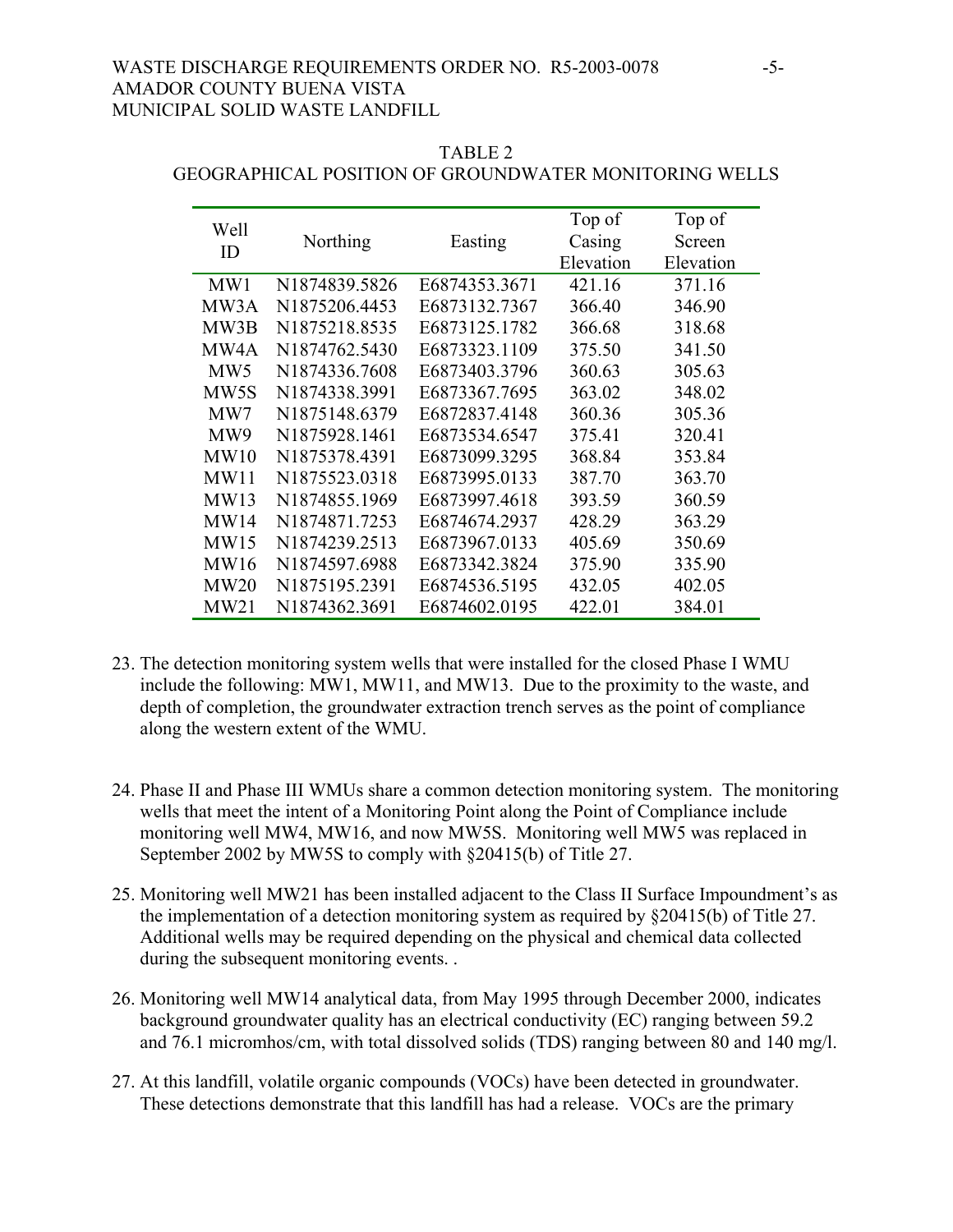waste constituents from the landfill detected in groundwater (see Finding No 32). Since VOCs are not naturally occurring and thus have no background value, they are not amenable to the statistical analysis procedures contained in Title 27 for the determination of a release of wastes from a Unit.

- 28. Sections 20415(e)(8) and (9) of Title 27 provide for the non-statistical evaluation of monitoring data that will provide the best assurance of the earliest possible detection of a release from a Unit in accordance with  $\S20415(b)(1)(B)2$  through 4 of Title 27. However, Title 27 does not specify a specific method for non-statistical evaluation of monitoring data.
- 29. The Board may specify a non-statistical data analysis method pursuant to  $\S20080(a)(1)$  of Title 27. Section 13360(a)(1) of the California Water Code allows the Board to specify requirements to protect underground or surface waters from leakage from a solid waste site, which includes a method to provide the best assurance of determining the earliest possible detection of a release.
- 30. In order to provide the best assurance of the earliest possible detection of a release of nonnaturally occurring waste constituents from a Unit, this Order specifies a non-statistical method for the evaluation of monitoring data.
- 31. The specified non-statistical method for evaluation of monitoring data provides two criteria (or triggers) for making the determination that there has been a release of non-naturally occurring waste constituents from a Unit, as defined in Section 3 of the Monitoring and Reporting Program. The presence of two non-naturally occurring waste constituents above their respective method detection limit (MDL), or one non-naturally occurring waste constituent detected above its practical quantitation limit (PQL), indicates that a release of waste from a Unit has occurred. Following an indication of a release, verification testing will be conducted to determine whether there has been a release from the Unit, or there is a source of the detected constituents other than the landfill, or the detection was a false detection. Although the detection of one non-naturally occurring waste constituent above its MDL is sufficient to provide for the earliest possible detection of a release, the detection of two nonnaturally occurring waste constituents above the MDL as a trigger is appropriate due to the higher risk of false-positive analytical results and the corresponding increase in sampling and analytical expenses from the use of one non-naturally occurring waste constituent above its MDL as a trigger.

# **GROUNDWATER DEGRADATION**

- 32. Historically the following volatile organic compounds have been detected in groundwater samples: 1,1-dichloroethane, benzene, chloroethane, methyl tert-butyl ether, cis-1,2 dichloroethene, 1,2dichloroethane, methylene chloride, naphthalene, 1,2,3-trichlorobenzene, tetrachloroethene, trichloroethene, 1,1-dichloroethene, 1,4-dichlorobenzene, dichlorofluormethane, trichlorofluormethane, xylene, and vinyl chloride.
- 33. Water quality protection standards that comply with §20385, §20395, §20400, and §20415 have not been established for this site.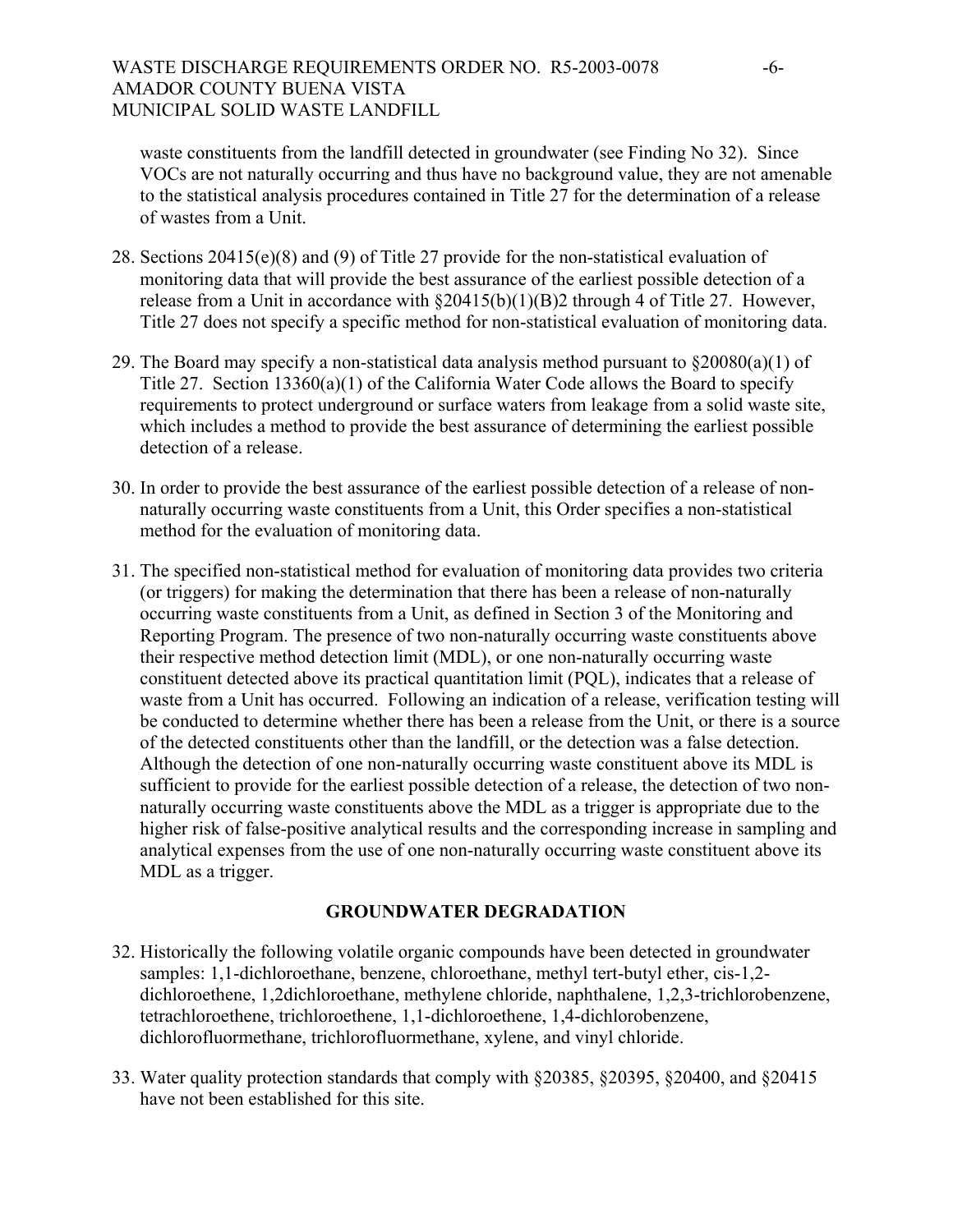## WASTE DISCHARGE REQUIREMENTS ORDER NO. R5-2003-0078 -7-AMADOR COUNTY BUENA VISTA MUNICIPAL SOLID WASTE LANDFILL

- 34. In March 1987, pursuant to AB 2535, the Discharger submitted their Solid Waste Assessment Test (SWAT) report for the site that indicated that leachate from the closed Phase I WMU had impacted groundwater. The Dischargers September 1988 Verification Monitoring Report concluded that volatile organic compounds as well as inorganic compounds were detectable 600 feet downgradient of the landfill. However, geophysical techniques were used for these interpretations rather than a direct sampling of the groundwater itself. Currently there is no known volatile organic compound plume down gradient of monitoring well MW7.
- 35. During the 25 August 2000 site inspection, Staff observed that a nonpermitted septage discharge had occurred into unlined ponds near the septic treatment plant, adjacent to the closed Phase I WMU (see Attachment B). The discharger as normal operating procedure for the facility had accepted the practice of discharging to the ponds.
- 36. On 28 August 2000, Staff returned to the facility to sample the liquid within the unlined pond. The pond walls were encrusted with dried, raw septage, along with nondecomposable waste associated with septic tanks. The liquid in the ponds were sampled and shipped to a California Certified laboratory under proper chain of custody protocol for analysis. The laboratory results show elevated levels of several constituents within these unlined ponds. For example, Total Dissolved Solids and Chloride exceed the Agricultural Water Quality Goal of 450 mg/l and 106 mg/l, respectively. Total Dissolved Solids was reported at 2200 mg/l, which is 4.8 times the regulatory limit, while Chloride was reported at 570 mg/l, which is 5.3 times the regulatory limit. Bicarbonate exceeded the Freshwater Aquatic Life Criteria of 20 mg/l. It was reported at 1300 mg/l, which exceeds the regulatory limit by 65 times. In addition, the discharged septage water in the pond had elevated levels of Nickel and Lead. Nickel, which was reported at 41 ug/l, exceeds the California Public Health Goal as a Drinking Water Level of 1.0 ug/l. Lead exceeded the Maximum Contaminant Level for drinking water of 15 ug/l, with a reported level of 21 ug/l. Furthermore, the results from the Volatile Organic Compound test had detectable levels of 1,4-Dichlorobenzene at 18 ug/l.
- 37. Cleanup and Abatement Order 5-00-711 was issued on 4 October 2000 to order the Discharger to immediate remove the waste from the unlined pond, and evaluate and cleanup any threat to water quality. During the evaluation monitoring well MWUA was installed and sampled. The groundwater analysis data showed total chromium and hexavalent chromium were reported at 66 ug/l and 180 ug/l, respectively. Each of these concentrations exceeds the California Primary Maximum Contaminant Level of 50 ug/l for total chromium. By 3 May 2001, all of the wastewater, sludge, berms and transfer piping had been removed from the unlined ponds, thus eliminating this threat to water quality. Results from the second round of sampling at MWUA were non-detect for the referenced parameters.
- 38. During the 2001 quarterly groundwater-sampling events, dichlorofluormethane was detected in Monitoring Wells MW1 and MW11 at 20 ug/l and 15 ug/l, respectively. These were the highest concentration ever detected in these wells. Consequently, on 27 September 2001, Staff notified the Discharger by letter that there was "measurably significant" evidence of a release of dichlorofluormethane in monitoring wells MW1 and MW11. Groundwater monitoring during the second quarter event, showed that dichlorofluormethane was detected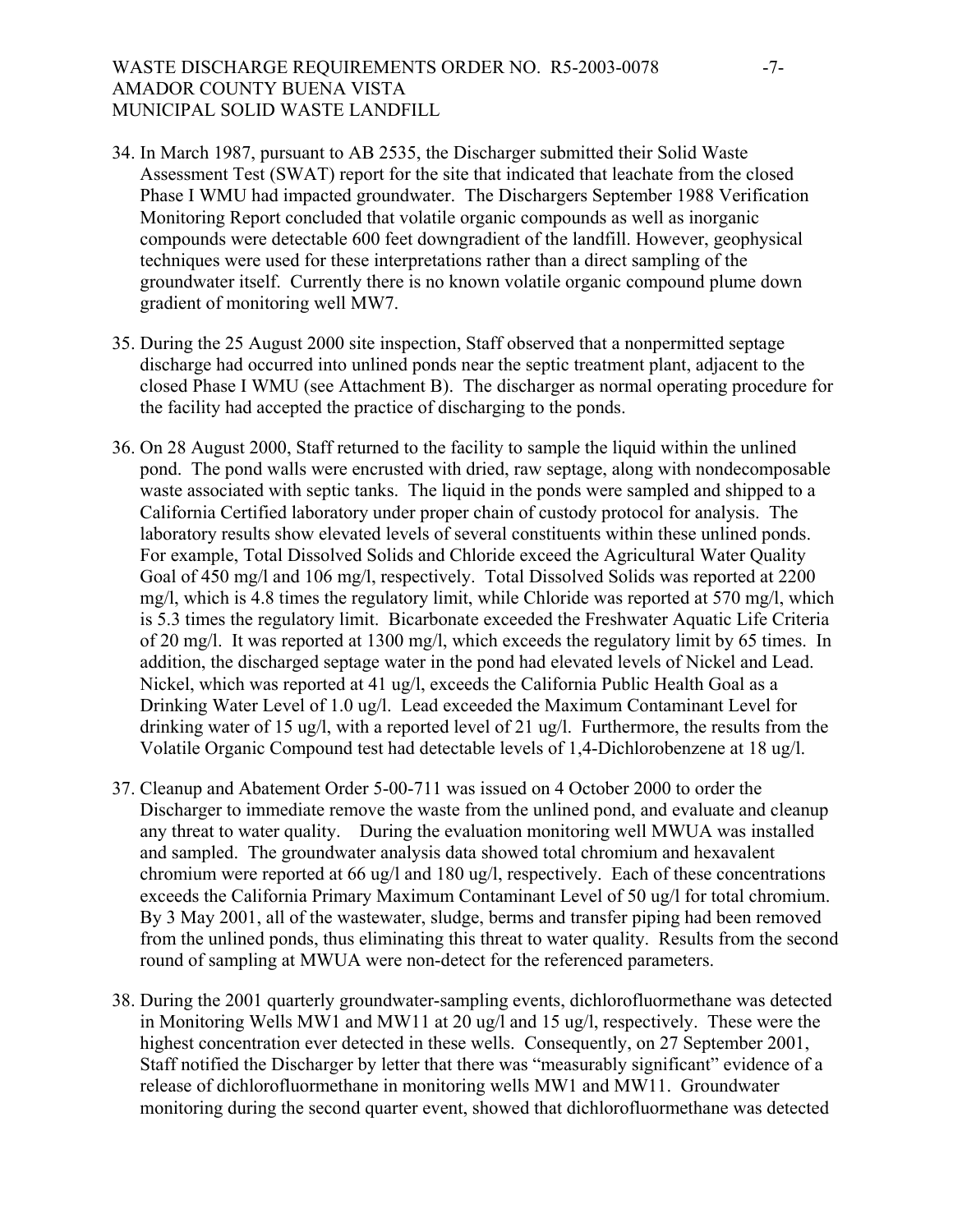in MW13 at 4.2 ug/l. Staff again notified the Discharger, on 17 November 2001, by letter that there was "measurably significant" evidence of a release of dichlorofluormethane had been detected in monitoring well MW13.

- 39. An evaluation monitoring report was submitted by the Discharger on 5 March 2002 in response to the two notifications of releases (27 September and 17 November 2001). This report concluded that landfill gases from the unlined Phase I WMU are the source of the volatile organic compounds in groundwater. The Discharger has installed a landfill gas extraction system into the closed unit as a corrective action measure. As mandated by §20410(b) of Title 27, with the initiation of a new evaluation-monitoring program for the closed Phase I WMU, the compliance period for groundwater restarts for the unit. Section 20410(a) defines the compliance period as the number of years equal to the active life of the Unit plus the closure period.
- 40. Section 20430(e) requires the Regional Board set a schedule for the initiation and completion of the correction action measures.
- 41. As reported in the 2001 annual monitoring report, methylene chloride showed an increasing trend in concentration in monitoring wells MW1, MW11, and MW13. During the fourth quarter 2001 monitoring event, methylene chloride was reported as 2.7 ug/l, 3.1 ug/l and 4.9 ug/l for MW1, MW13, and MW11, respectively. All three of these concentrations exceed the California Environmental Protection Agency Cancer Potency Factor as Drinking Water that is set at 2.5 ug/l.

# **CORRECTIVE ACTION PROGRAM**

# **Groundwater Extraction Trench**

- 42. In November 1992, the Discharger installed a groundwater extraction trench, downgradient of the northwestern portion of the landfill. For the entire length, the trench is keyed into low permeable sediments. It is constructed two-feet wide and to a depth ranging from 17 to 34 feet bgs. A sump was installed approximately 110-feet from the south end of the trench. The trench is filled with ¾-inch washed gravel to a depth of 10-feet bgs. A geotextile layer overlays the gravel. From the geotextile layer to the ground surface, native soil was used for backfill. The impermeable geomembrane that was proposed for the downgradient trench wall, as a requirement of § 20320(e) of Title 27 for cut-off walls, was not installed.
- 43. According to The Dischargers September 1988 Verification Monitoring Report that describes the design of the system "Well 3A should go dry if the trench is successful". As reported in the Dischargers monitoring reports, Monitoring Well MW3A has never been void of groundwater. During the first quarter of 2002, the discharger conducted a performance test on the extraction trench. While pumping the trench at 12 gallons per minute for 18 hours (approximately 18,000 gallons), the trench was dewatered. Influence of the pumping was measured in MW3A (0.4 feet) and MW10 (0.15 feet). After three days of recovery, at a rate of 1 gallon/minute, approximately 5,500 gallons of groundwater recharged the trench. In order to facilitate additional wetted depth by the replacement of the pump, the Discharger has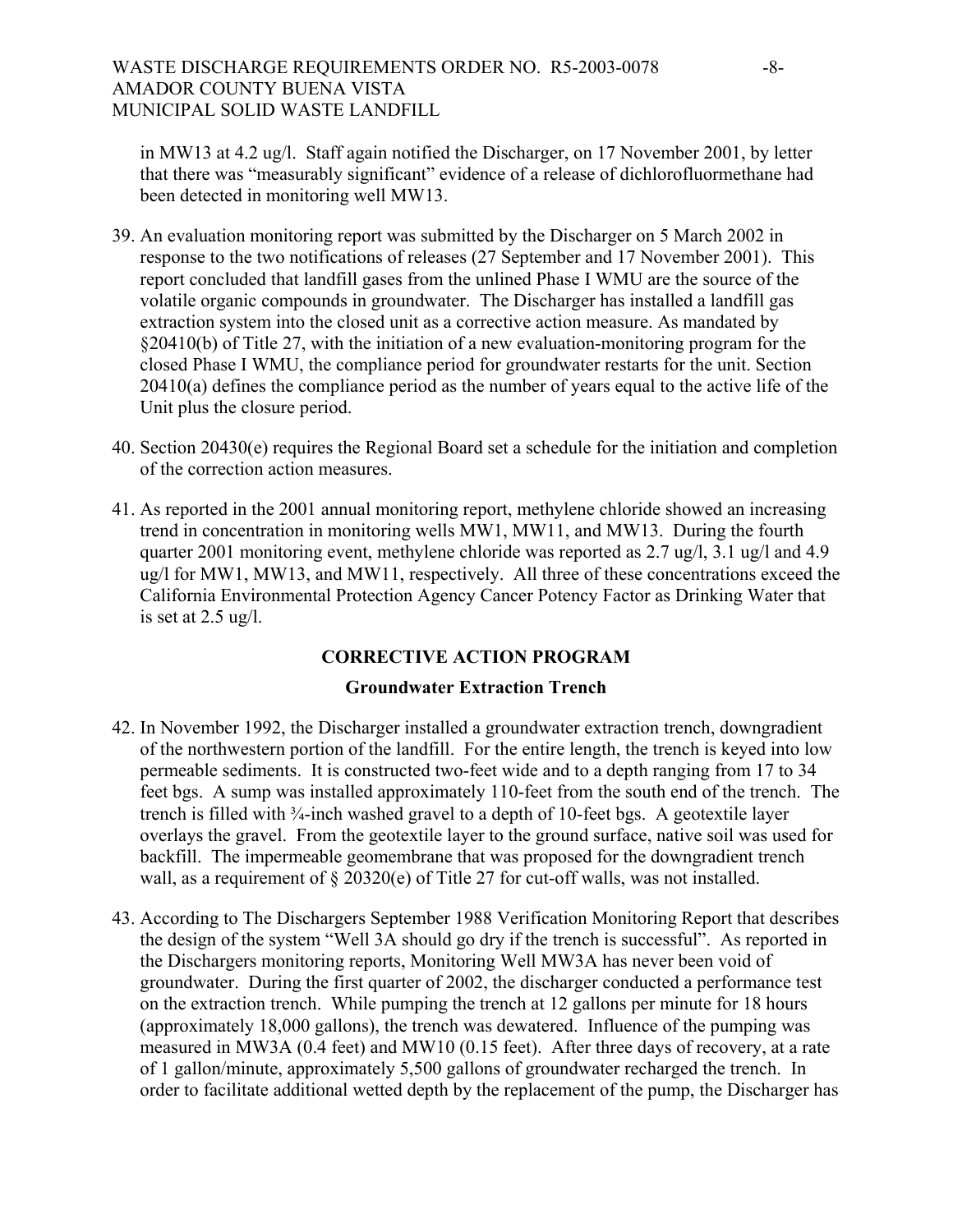lowered the sump by 10 feet in an effort to improve the trench performance. For 2002, the extraction trench discharged 401,080 gallons (33,432 gallons/month average) of groundwater into the Class II Surface Impoundment.

# **Landfill Gas Extraction System**

44. The Discharger's January 1995 Closure Plan recommends that an active landfill gas extraction system be installed in response to the release of volatile organic vapors documented in the March 1987 SWAT report. In the 5 March 2002 amended report of waste discharge, the Discharger presented the design for a landfill gas extraction system as a corrective action measure associated with the detected release of volatile organic vapors in MW1, MW10 and MW11. The Discharger's 12 June 2002 Phase II and Phase III Closure Plan indicates that 13 active landfill gas extraction wells will also be installed and manifolded to the Phase I flare unit.

# **CONSTRUCTION AND ENGINEERED ALTERNATIVE**

- 45. On 17 June 1993, the State Water Resources Control Board adopted Resolution No. 93-62 implementing a State Policy for the construction, monitoring, and operation of municipal solid waste landfills that is consistent with the federal municipal solid waste regulations promulgated under Title 40, Code of Federal Regulations, Part 258 (Subtitle D).
- 46. Resolution No. 93-62 also allows the Board to consider the approval of engineered alternatives to the prescriptive standard.
- 47. Section 20080(b) of Title 27 allows the Board to consider the approval of an engineered alternative to the prescriptive standard. In order to approve an engineered alternative in accordance with  $\S 20080(c)(1)$  and (2), the Discharger shall demonstrate that the prescriptive design is unreasonably and unnecessarily burdensome and will cost substantially more than an alternative which will meet the criteria contained in §20080(b), or would be impractical and would not promote attainment of applicable performance standards. The Discharger shall also demonstrate that the proposed engineered alternative cover and liner system(s) are consistent with the performance goal addressed by the particular prescriptive standard, and provides protection against water quality impairment equivalent to the prescriptive standard in accordance with §20080(b)(2) of Title 27.
- 48. Section 13360(a)(1) of the California Water Code allows the Board to specify the design, type of construction, and/or particular manner in which compliance shall be met in waste discharge requirements or orders for the discharge of waste at solid waste disposal facilities.
- 49. The Discharger proposes a cover system for Phase II and III which will be designed, constructed, and operated to minimize the infiltration of water into the waste during closure, and the postclosure maintenance period in accordance with the criteria set forth in Title 27 for a Class II landfill, and the provisions in State Water Resources Control Board Resolution No. 93-62 for municipal solid wastes.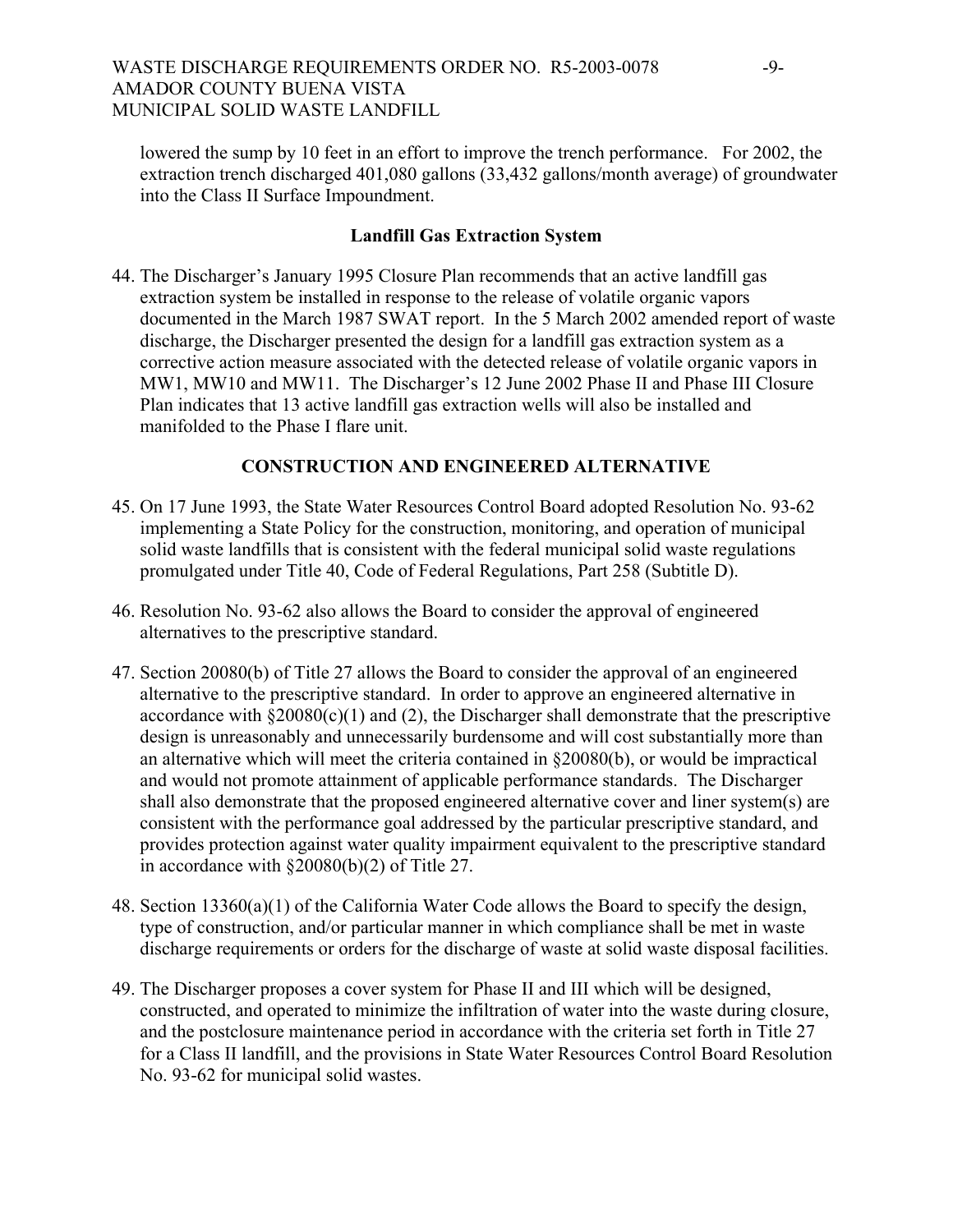## WASTE DISCHARGE REQUIREMENTS ORDER NO. R5-2003-0078 -10-AMADOR COUNTY BUENA VISTA MUNICIPAL SOLID WASTE LANDFILL

### **Closed Phase I Waste Management Units**

- 50. Phase 1 WMU is an unlined Class III landfill consisting of eight individual cells covering 16 acres that were filled from 1973 to 1991. Phase I operated without a vadose monitoring system or a leachate recovery and collection system. This unit was filled by the trench and fill method, with cell dimensions approximately 300 by 100 and extending 25 feet below original ground surface.
- 51. Depth to groundwater measurements in the adjacent monitoring wells MW3A (13.07 ft bgs), MW<sub>10</sub> (17.09 ft bgs) and MW<sub>11</sub> (17.67 ft bgs) for the fourth quarter 2002 monitoring event indicates that the bottom of the landfill waste is below the water table. The groundwater extraction trench will be operated such that groundwater will be lowered below the landfill waste at the Closed Phase I WMU.
- 52. Phase I final cover was completed on 29 August 1995. A common engineered cap consisting of two feet of compacted soil mixed with cogeneration-ash and dewatered sludge, overlain by a one-foot thick layer of compacted clay, and a 6-inch cover was placed over the entire unit. The cap was repaired and brought into compliance with the performance standards for final covers in §20950(a)(2)(A)(1) of Title 27 on 13 November 2002.

#### **Phase II and Phase III Waste Management Units**

- 53. Phase II, which began accepting waste in 1990, covers 6 acres and has been designated and operated as a Class II landfill. The base has a two-foot thick layer of compacted clay, overlain by a 12-inch thick blanket type gravel LCRS, with inclusive perforated piping for leachate collection. The eastern edge of the WMU consists of a near vertical cut slope lined with a scrim-reinforced, spray-on 100 mil thick liner. The backslope along the eastern end of the WMU is lined with an 80-mil thick high-density polyethylene (HDPE), a HDPE geonet, filter fabric and a two-foot thick soil operations layer. The greatest depth in the WMU is 25 feet below the natural ground surface. Four lysimeters L4-L7 were installed under the compacted clay liner. The construction quality assurance (CQA) for Phase II's liner system was certified by California Certified Engineering Geologist No.1532.
- 54. Phase III WMU is a Class II landfill covering 7 acres that began accepting waste in 1994. Phase II and Phase III side slope synthetic liners were tied-in so that the panels overlapped in a shingled manner. The base has a two foot thick compacted clay liner of not less than 1 x <sup>10</sup><sup>-6</sup> cm/sec hydraulic conductivity on the floor and slope, a 60 mil HDPE geomembrane was installed in direct contact with the clay liner, overlain by a 12-inch thick blanket type gravel leachate collection and removal system. A geocomposite drain layer has been placed above the HDPE liner on the floor areas. The slope sections are overlain by a nonwoven geotextile filter layer and then by a 12-inch operations layer. Four lysimeters L8-L11 were installed under the compacted clay liner.
- 55. The CQA for Phase III's two-foot thick compacted clay liner, the 60 mil HDPE geomembrane, and leachate collection gravel layer was certified by Registered Professional Civil Engineer No. 47477. However, installation of the geotextile filter layer and the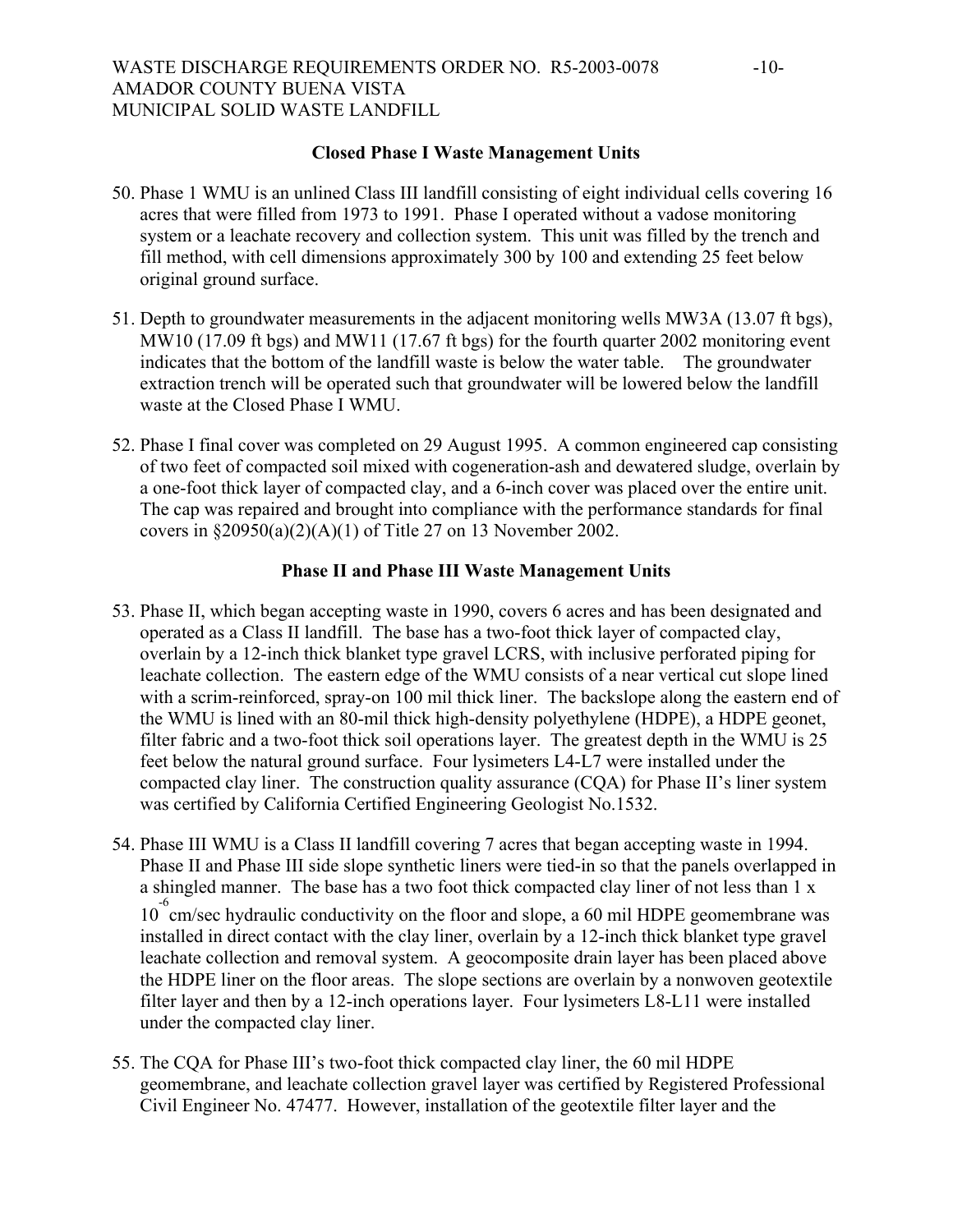# WASTE DISCHARGE REQUIREMENTS ORDER NO. R5-2003-0078 -11-AMADOR COUNTY BUENA VISTA MUNICIPAL SOLID WASTE LANDFILL

operations layer was inspected and approved by the County's Solid Waste Technician. No registered civil engineer or certified engineering geologist certified the installation, which is required by  $\S 20324(b)(2)$  of Title 27.

- 56. While Phase II and Phase III were constructed at different times, their LCRS share a common sump. Phase II system consists of a 1-foot thick blanket of gravel LCRS, with inclusive perforated piping for leachate collection and three lateral trunk lines. Phase III consists of a 1-foot, 1.2 cm/sec gravel drainage layer with inclusive perforated piping with four lateral trunk lines sandwiched between nonwoven geotextile. The volume of the combined LCRS system for Phase II and Phase III, assuming a 25 percent effective porosity and a one-foot uniform gravel layer, would be approximately 1,059,000 million gallons.
- 57. During November 2001, the Discharger performed seven separate performance tests on the LCRS individual lateral trunk lines. Once the slug of water was introduced into the lateral, it was allowed time to flow through the system and then its return volume was measured in the systems sump. Recovery volumes ranged from 80 to 98 percent, which indicates that the LCRS is functioning.
- 58. Phase II is at capacity and is blanketed by interim cover. Phase III is within eighteen months of capacity. Because of their shared LCRS system and other liner components, these WMUs shall be closed under a common final cover designed and installed in compliance with Title 27. Section  $21780(c)(3)$  requires that the Discharger submit a final closure plan within two years of closure. A closure plan for Phase II and Phase III was submitted on 12 June 2002.

# **Phase II and Phase III Cover Design**

- 59. On 12 June 2002 the Discharger submitted their final closure plan for Phase II and Phase III WMUs. The final cover for Phase II and Phase III will include the following layers (from bottom to top):
	- 1) Two Feet compacted foundation layer;
	- 2) 40-mil textured low hydraulic conductivity HDPE layer;
	- 3) Double-sided geocomposite drainage layer; and
	- 4) Two feet of topsoil that is capable of supporting vegetation.
- 60. The maximum final grades proposed for closure are 3:1 (horizontal:vertical), with a maximum slope height of 58 feet (from toe to crest of slope). The top deck of the cells will be graded at a maximum inclination of three percent.
- 61. The final landfill slope does not include a fifteen-foot wide bench and represents an engineered alternative to §21090(a) of Title 27. The engineered alternative is based upon:
	- a. The 3:1 final slope is considerably flatter than the 1.75:1 slope allowed in  $\S 21090(a)$  of Title 27.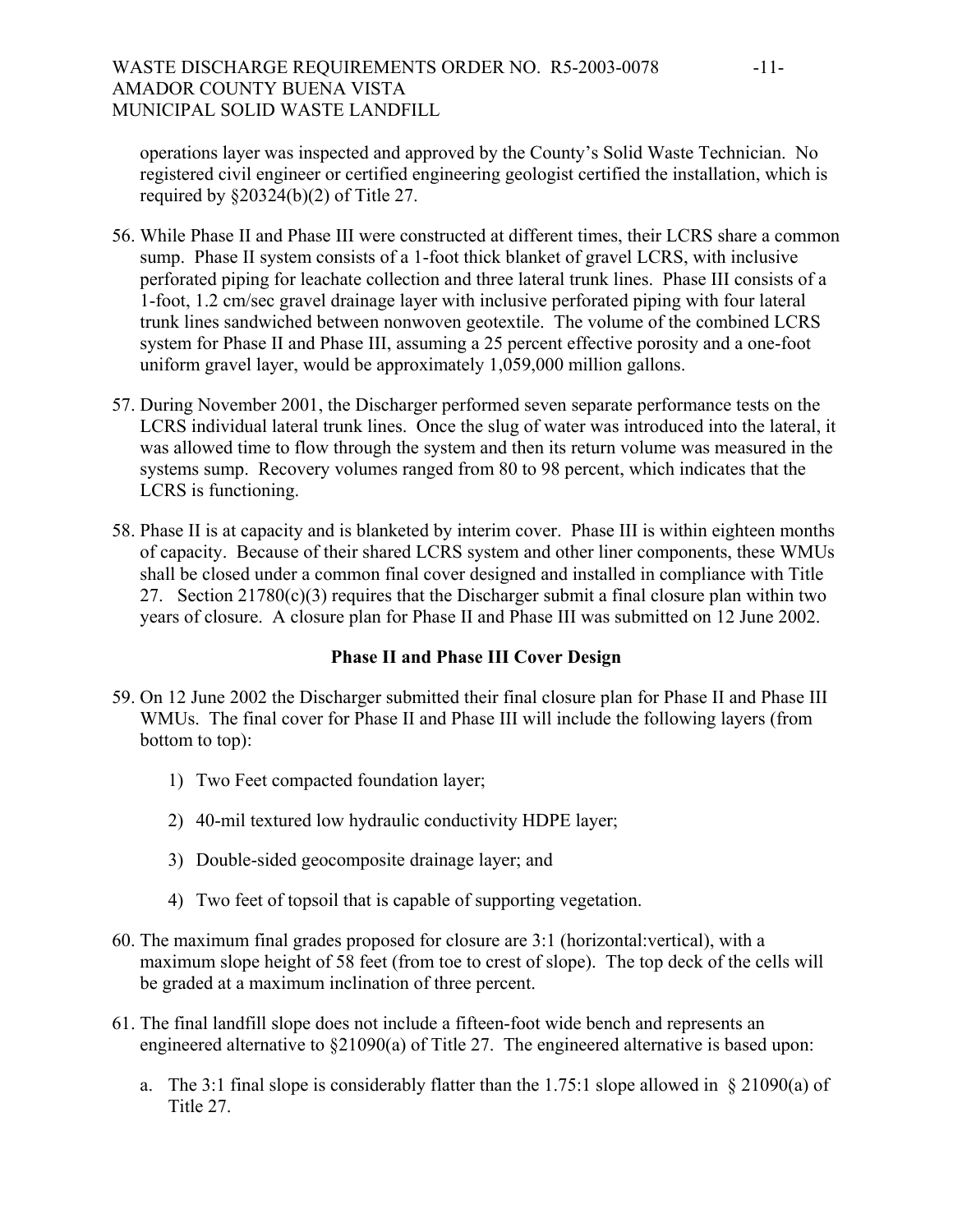- b. Access is such, that the maintenance equipment will be able to access the slope without an intermediate bench.
- c. The stormwater drainage system has been designed to minimize sheet flow and limit erosion of the final slope.
- 62. Final cover analysis indicate that the static factor of safety that includes a double-sided geotextile were on the order of 1.8 to 2.3. The overall landfill factor of safety under pseudostatic conditions was calculated to be 1.6.
- 63. The design and stability of the Phase II and Phase III final cover were certified by California Certified Engineering Geologist No.1371.

# **Class II Surface Impoundment**

64. The Class II surface impoundment was constructed in 1992 with 1.3 million gallon capacity at 30-inches of freeboard. The base consists of a two-foot thick layer of compacted clay, overlain by a synthetic liner: LCRS consisting of a 0.22 inch thick geocomposite drainage layer and gravel filled collection trench to a 1,000 gallon sump. Overlying the LCRS is the primary synthetic liner composed of 45 mil Hypalon. Two lysimeters P1-P2 were installed under the compacted liner.

# **ABOVEGROUND FUEL TANK**

65. The Discharger maintains an aboveground, 10,620-gallon, #2-diesel, storage tank that is surrounded by an 11,085-gallon secondary containment wall (Attachment B). This tank is regulated by the Aboveground Storage of Petroleum Act under Chapter 6.67, of the Health and Safety Code, Sections 25270 through 25270.13.

# **CEQA AND OTHER CONSIDERATIONS**

- 66. The action to revise waste discharge requirements for this existing facility is exempt from the provisions of the California Environmental Quality Act (CEQA), Public Resource Code §21000, et seq., and the CEQA guidelines, in accordance with Title 14, CCR, §15301.
- 67. This order implements:
	- a. The Water Quality Control Plan for the Sacramento River and San Joaquin River Basins, Fourth Edition;
	- b. The prescriptive standards and performance goals of Chapters 1 through 7, Subdivision 1, Division 2, Title 27, of the California Code of Regulations, effective 18 July 1997, and subsequent revisions;
	- c. The prescriptive standards and performance criteria of RCRA Subtitle D, Part 258; and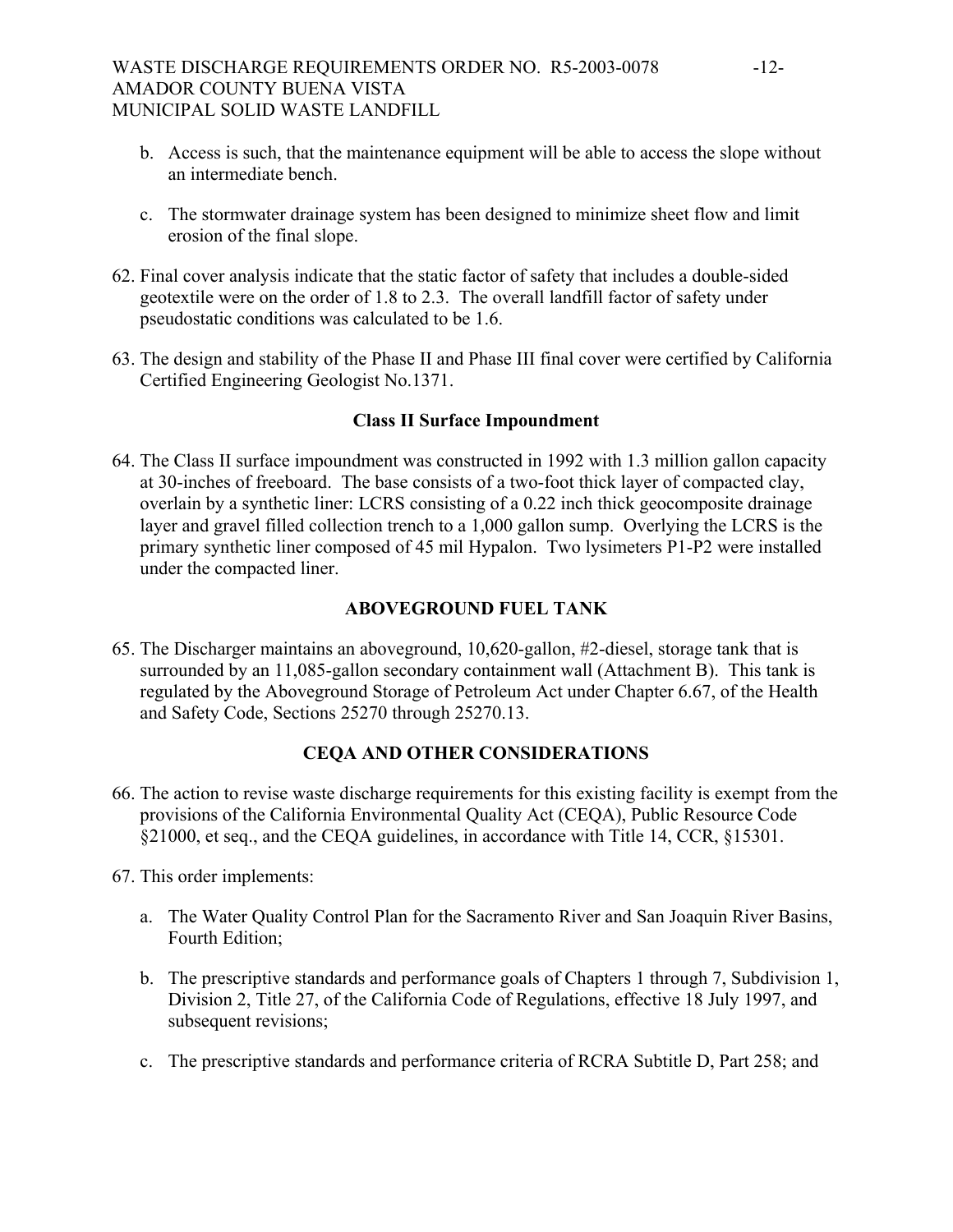# WASTE DISCHARGE REQUIREMENTS ORDER NO. R5-2003-0078 -13-AMADOR COUNTY BUENA VISTA MUNICIPAL SOLID WASTE LANDFILL

d. State Water Resources Control Board Resolution No. 93-62, *Policy for Regulation of Discharges of Municipal Solid Waste*, adopted 17 June 1993.

# **PROCEDURAL REQUIREMENTS**

- 68. All local agencies with jurisdiction to regulate land use, solid waste disposal, air pollution, and to protect public health have approved the use of this site for the discharges of waste to land stated herein.
- 69. The Board has notified the Discharger and interested agencies and persons of its intention to revise the waste discharge requirements for this facility.
- 70. In a public hearing, the Board heard and considered all comments pertaining to this facility and discharge.

IT IS HEREBY ORDERED, pursuant to §13263 and §13267 of the California Water Code, that Order No. 5-00-169 is rescinded, and that Amador County, its agents, successors, and assigns, in order to meet the provisions of Division 7 of the California Water Code and the regulations adopted there under, shall comply with the following:

# **A. PROHIBITIONS**

- 1. The discharge of 'hazardous waste' is prohibited. For the purposes of this Order, the term 'hazardous waste' is as defined in Title 23, California Code of Regulations, §2510 et seq., and 'designated waste' is as defined in Title 27. If hazardous waste is discharged illegally into the working cell, it must be removed forthwith.
- 2. Ground waters shall not contain concentrations of radionuclides in excess of the maximum contaminant levels (MCLs) specified in Table 4 (MCL Radioactivity) of § 64443 of Title 22 of the CCRs.
- 3. The discharge of wastes outside of a Unit or portions of a Unit specifically designed for their containment is prohibited.
- 4. The discharge of waste to a closed Unit is prohibited.
- 5. The discharge of waste shall not cause the release of pollutants, or waste constituents in a manner which could cause a condition of nuisance, degradation, contamination, or pollution of groundwater to occur, as indicated by the most appropriate statistical or nonstatistical data analysis method and retest method listed in this Order, the Monitoring and Reporting Program, or the Standard Provisions and Reporting Requirements.
- 6. The discharge of solid or liquid waste or leachate to surface waters, surface water drainage courses, or groundwater is prohibited.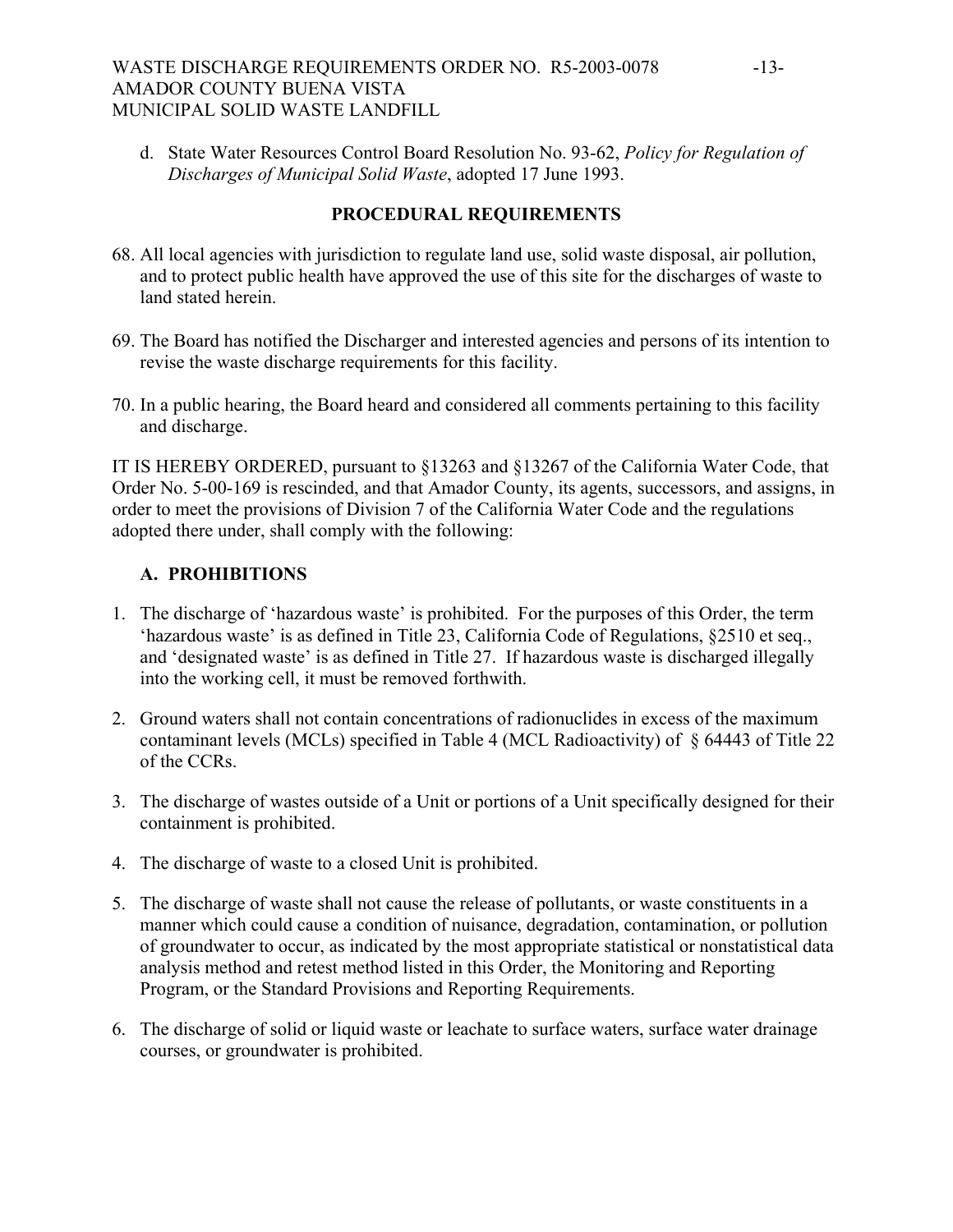7. The discharge shall not cause any increase in the concentration of waste constituents in soil-pore gas, soil-pore liquid, soil, or other geologic materials outside of the Unit if such waste constituents could migrate to waters of the State — in either the liquid or the gaseous phase — and cause a condition of nuisance, degradation, contamination, or pollution.

# **B. DISCHARGE SPECIFICATIONS**

- 1. Wastes shall only be discharged into, and shall be confined to, the WMUs specifically designed for their containment.
- 2. Prior to the discharge of waste to a WMU, all wells within 500 feet of the unit shall have sanitary seals or shall be properly abandoned. A record of the sealing and/or abandonment of such wells shall be sent to the Board and to the State Department of Water Resources.
- 3. For the Class II surface Impoundment and related containment structures shall be constructed and maintained to prevent, to the greatest extent possible, inundation, erosion, slope failure, washout, and overtopping under 1,000-year, 24-hour precipitation conditions, and shall be designed to contain the 100-year wet season precipitation without using the required 2 feet of freeboard.
- 4. Materials used to construct liners shall have appropriate physical and chemical properties to ensure containment of discharged wastes over the operating life, closure, and post-closure maintenance period of the surface impoundments.
- 5. Materials used to construct LCRSs shall have appropriate physical and chemical properties to ensure the required transmission of leachate over the life of the WMUs and the post-closure maintenance period.
- 6. LCRSs shall be designed, constructed, and maintained to collect twice the anticipated daily volume of leachate generated by each surface impoundment and to prevent the buildup of hydraulic head on the underlying liner at any time. The depth of the fluid in any LCRS sump shall be kept at the minimum needed for safe pump operation.
- 7. Any direct-line discharge to a surface impoundment shall have fail-safe equipment or operating procedures to prevent overfilling.
- 8. The surface impoundment(s) shall be designed, constructed and maintained to prevent scouring and/or erosion of the liners and other containment features at points of discharge to the impoundments and by wave action at the water line.
- 9. Leachate removed from a surface impoundment's primary LCRS shall be discharged to the impoundment from which it originated.
- 10. All collected leachate from Phase II and III shall be discharged directly to the Class II Surface Impoundment or it can only be returned to the Unit(s) from which it came.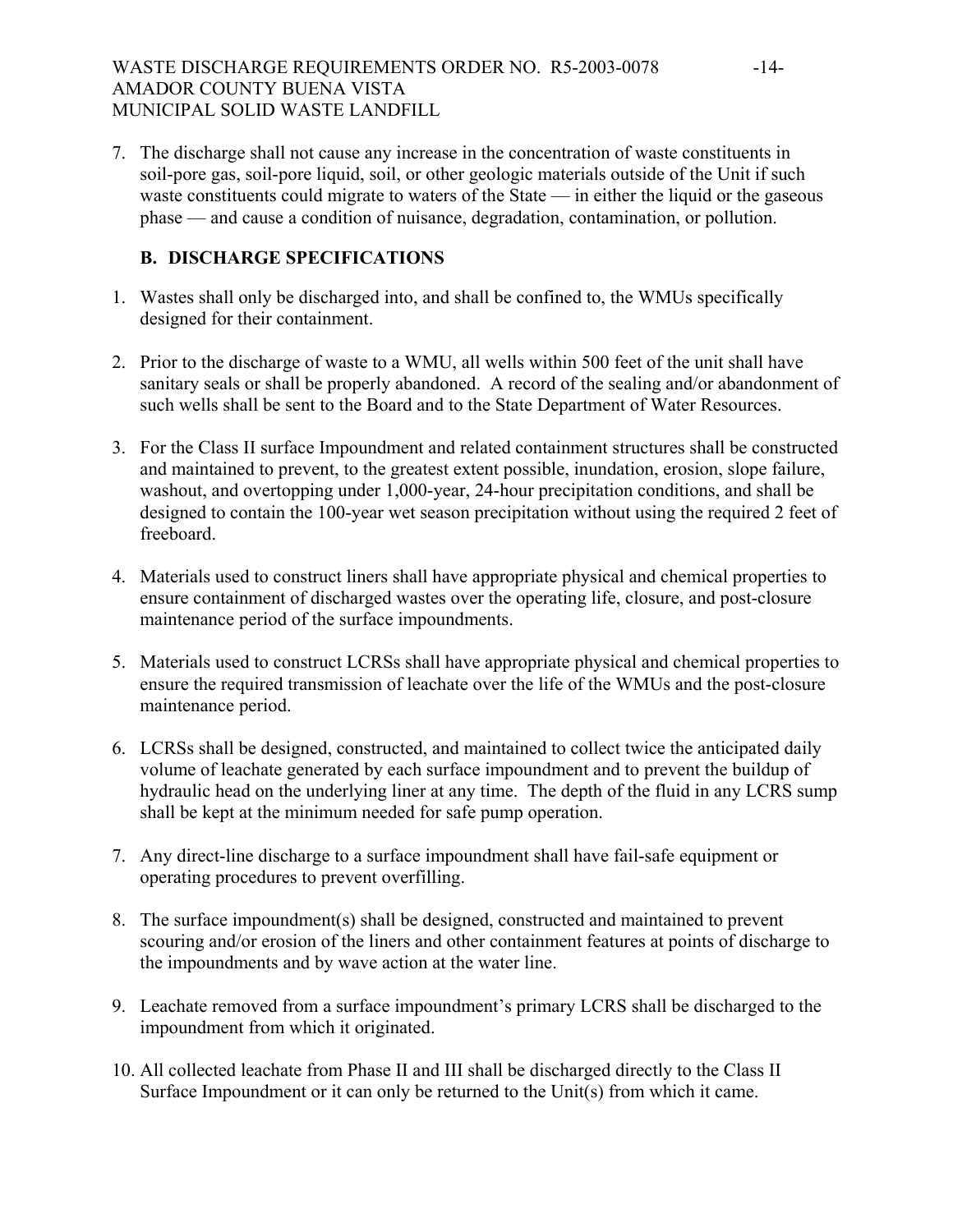# WASTE DISCHARGE REQUIREMENTS ORDER NO. R5-2003-0078 -15-AMADOR COUNTY BUENA VISTA MUNICIPAL SOLID WASTE LANDFILL

- 11. Any collected landfill gas condensate shall only be discharged directly to the Class II Surface Impoundment.
- 12. Leachate generation by a surface impoundment to the primary LCRS shall not exceed design requirements. If leachate generation exceeds this value, then the Discharger shall immediately cease the discharge of waste, excluding leachate, to the impoundment and shall notify the Board in writing within seven days. Notification shall include a timetable for remedial action to repair the upper liner to the impoundment or other action necessary to reduce leachate production.
- 13. If leachate is detected in the vadose zone monitoring system of the Class II surface impoundment indicating a leak in the containment structures the Discharger shall:
	- a. Immediately cease discharge of waste, excluding leachate and extracted groundwater to the surface impoundment until the leaks can be found and repaired;
	- b. Report to the RWQCB that the containment structures have failed within 72 hours;
	- c. Submit written notification of the release to the RWQCB within seven days, the notification should include a time schedule to repair the containment structures; and
	- d. Discharge of wastes to the surface impoundment will not resume until the RWQCB has determined that repairs to the liners are complete and there is no further threat to water quality.
- 14. Solids that accumulate in the Class II surface impoundment shall be periodically removed to maintain minimum freeboard requirements and to maintain sufficient capacity for surface impoundment leachate and for the discharge of wastes. Prior to removal of these solids, sufficient samples shall be taken for their characterization and classification pursuant to Article 2, Subchapter 2, Chapter 3, Division 2 of Title 27. The rationale for the sampling protocol used, the results of this sampling, and a rationale for classification of the solids shall be submitted to Board staff for review.
- 15. Leachate generation by a waste containment unit LCRS shall not exceed 85% of the design capacity of (a) the LCRS, or (b) the sump pump. If leachate generation exceeds this value and/or if the depth of the fluid in an LCRS exceeds the minimum needed for safe pump operation, then the Discharger shall immediately cease the discharge of waste, excluding leachate, to the waste management unit and shall notify the Board in writing within **seven days**. Notification shall include a timetable for a remedial action to repair the containment structures or other action necessary to reduce leachate production.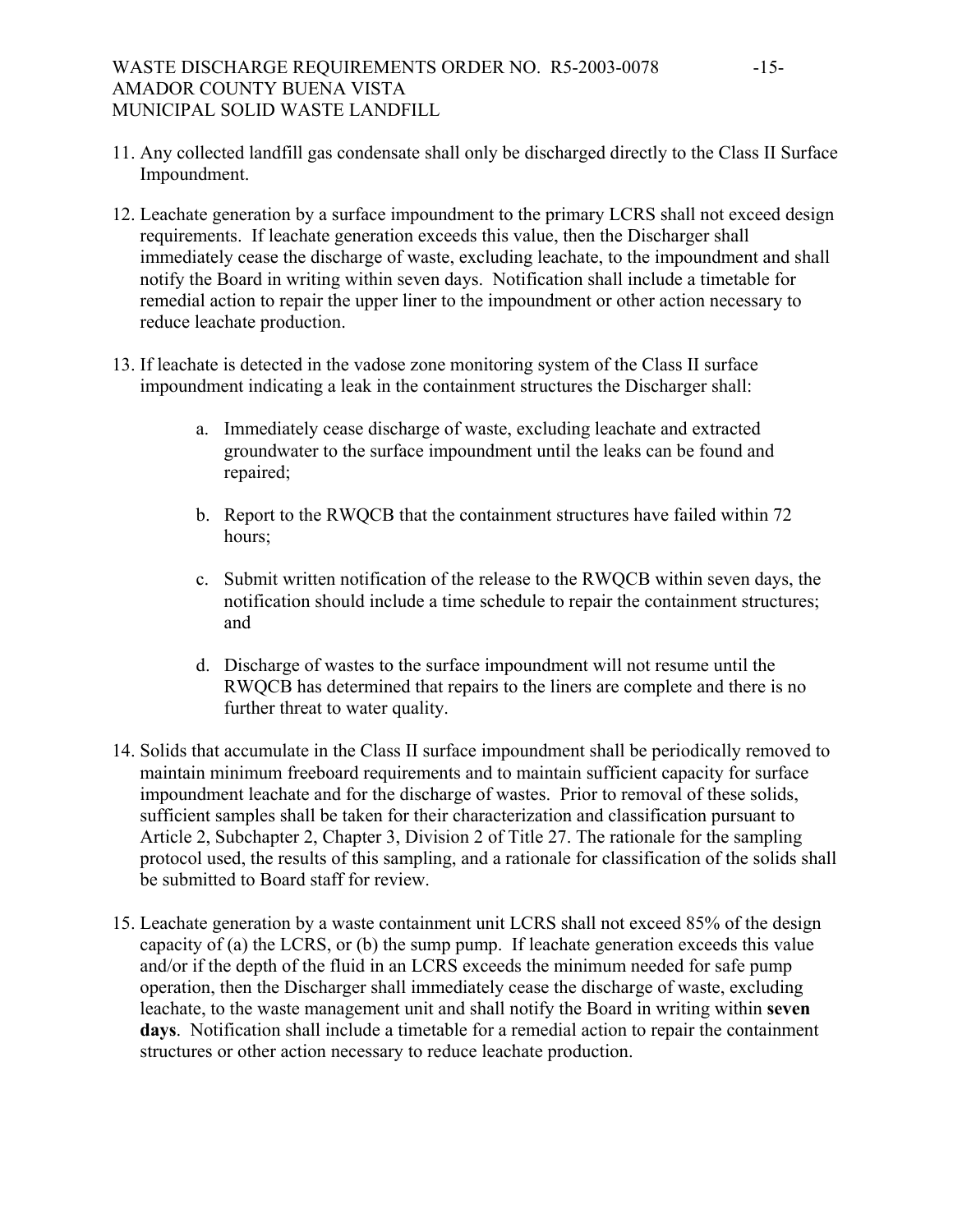# **C. FACILITY SPECIFICATIONS**

- 1. The Discharger shall, in a timely manner, remove and relocate any wastes discharged at this facility in violation of this Order.
- 2. The Discharger shall immediately notify the Board of any flooding, unpermitted discharge of waste off-site, equipment failure, slope failure, or other change in site conditions which could impair the integrity of waste or leachate containment facilities or precipitation and drainage control structures.
- 3. Water used for facility maintenance shall be limited to the minimum amount necessary for dust control, and construction. At no time shall extracted groundwater or liquid within the Class II Surface Impoundment may be applied as dust control.
- 4. The Discharger shall maintain in good working order any facility, control system, or monitoring device installed to achieve compliance with the waste discharge requirements.
- 5. Methane and other landfill gases shall be adequately vented, removed from the Unit, or otherwise controlled to prevent the danger of adverse health effects, nuisance conditions, or the impairment of the beneficial uses of surface water or groundwater due to migration through the unsaturated zone.
- 6. Surface drainage within the waste management facility shall either be contained on-site or be discharged in accordance with applicable storm water regulations.
- 7. The Discharger shall maintain a *Storm Water Pollution Prevention Plan* and *Monitoring Program and Reporting Requirements* in accordance with State Water Resources Control Board Order No. 97-03 DWQ, or retain all storm water on-site. All run-on/run-off must be maintained free of obstructions such that they perform at the design capacity.

# **D. CONSTRUCTION SPECIFICATIONS**

- 1. The Discharger shall submit for Executive Officer review and approval **prior to** construction, design plans and specifications for new Units and expansions of existing Units, that include the following:
	- a. A Construction Quality Assurance Plan meeting the requirements of §20324 of Title 27;
	- b. A geotechnical evaluation of the area soils, evaluating their use as the base layer;
	- c. An unsaturated zone monitoring system, which is demonstrated to remain effective throughout the active life, closure, and postclosure maintenance periods of the Unit, which shall be installed beneath the composite liner system in accordance with §20415(d) of Title 27; and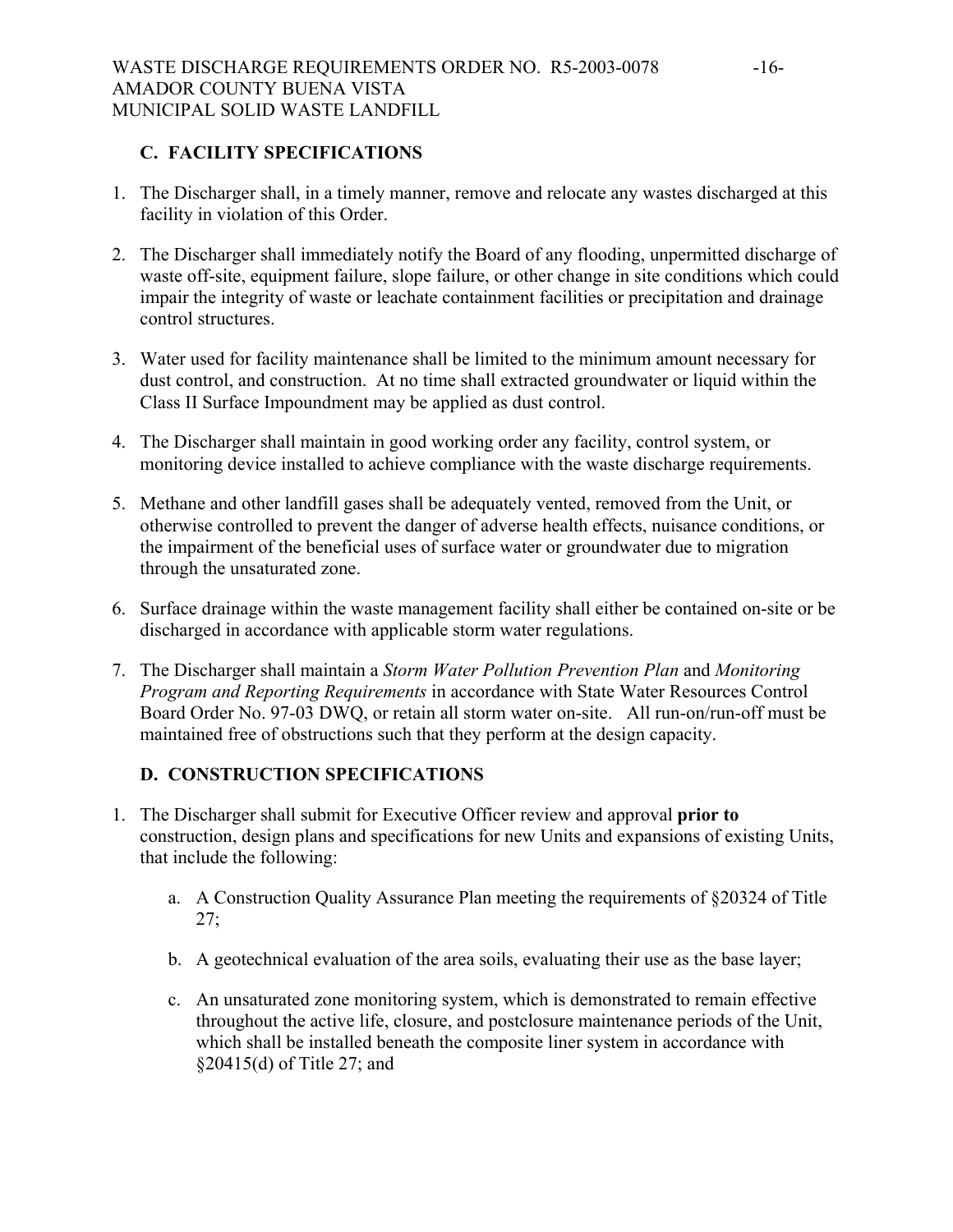## WASTE DISCHARGE REQUIREMENTS ORDER NO. R5-2003-0078 -17-AMADOR COUNTY BUENA VISTA MUNICIPAL SOLID WASTE LANDFILL

- d. A Liner Performance Appraisal for all containment structures that compares the liner system prescriptive standards as meeting the performance standard outlined in Title 27.
- 2. Both the bottom liner and side slope liner of all new Units and lateral expansion areas of existing Units shall be constructed in accordance with one of the following composite liner design or of equivalent performance:
	- a. The prescriptive standard design which consists of a lower compacted soil layer that is a minimum of two feet thick with a hydraulic conductivity of  $1 \times 10^{-7}$  cm/sec or less and has a minimum relative compaction of 90%. Immediately above the compacted soil layer, and in direct and uniform contact with the soil layer, shall be a synthetic flexible membrane component that shall be at least 40-mil thick (or at least 60-mil thick if composed of high density polyethylene [HDPE]), which is immediately overlain with a leachate collection and removal system. A soil operations layer shall be placed above the leachate collection and removal system.
- 3. The Discharger may propose changes to the liner system design prior to construction, provided that approved components are not eliminated, the engineering properties of the components are not substantially reduced, and the proposed liner system results in the protection of water quality equal to or greater than the design prescribed by Title 27 and this Order. The proposed changes may be made following approval by the Executive Officer. Substantive changes to the design require reevaluation as an engineered alternative and approval by the Board.
- 4. If the Discharger proposes to construct a liner system in which a GCL is placed on top of a subgrade, the subgrade for the bottom and the side slopes of the Unit shall be prepared in an appropriate manner using accepted engineering and construction methods so as to provide a smooth surface that is free from rocks, sticks, or other debris that could damage or otherwise limit the performance of the GCL.
- 5. Construction shall proceed only after all applicable construction quality assurance plans have been approved by Executive Officer.
- 6. Following the completion of construction of a Unit or portion of a Unit, and prior to discharge onto the newly constructed liner system, the final documentation required in §20324(d)(1)(C) of Title 27 shall be submitted to the Executive Officer for review and approval. The report shall be certified by a registered civil engineer or a certified engineering geologist. It shall contain sufficient information and test results to verify that construction was in accordance with the design plans and specifications, and with the prescriptive standards and performance goals of Title 27.
- 7. A third party independent of both the Discharger and the construction contractor shall perform all of the construction quality assurance monitoring and testing during the construction of a liner system.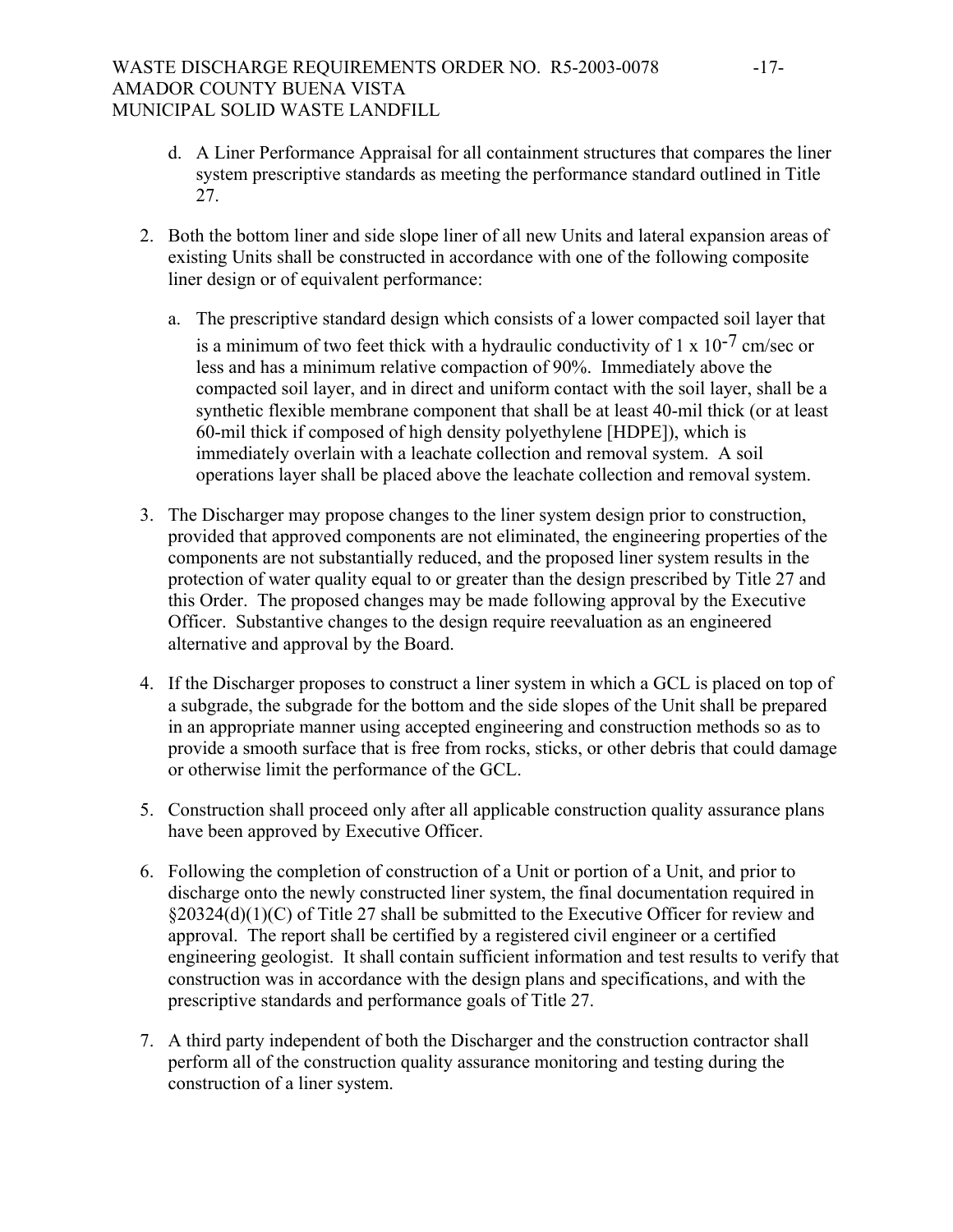# WASTE DISCHARGE REQUIREMENTS ORDER NO. R5-2003-0078 -18-AMADOR COUNTY BUENA VISTA MUNICIPAL SOLID WASTE LANDFILL

- 8. If monitoring reveals substantial or progressive increases of leachate generation above the design leachate flow volume of 3 gallons per minute (see Finding No. 57) by the Unit or portion of the Unit, such that the depth of fluid on any portion of the LCRS (excluding the leachate removal pump sump) exceeds 30 cm, the Discharger shall immediately notify the Board in writing within seven days. The notification shall include a timetable for remedial or corrective action necessary to achieve compliance with the leachate depth limitation.
- 9. Closure shall not proceed in the absence of closure waste discharge requirements.

# **E. DETECTION MONITORING SPECIFICATIONS**

- 1. The Discharger shall submit for Executive Officer review and approval a groundwater detection monitoring program demonstrating compliance with Title 27 for any Unit expansion.
- 2. For each WMU, the Discharger shall maintain a detection monitoring system in compliance with §20385, §20415, and §20420 of Title 27 and Code of Federal Regulations, Title 40, Volume 17, Subpart E for groundwater, surface water, and the unsaturated zone, and in accordance with Monitoring and Reporting Program No. R5- 2003-0078.
- 3. A detection monitoring program for any new Unit shall be installed, operational, and one year of monitoring data collected prior to the discharge of wastes [27 CCR §20415(e)(6)].
- 4. The Discharger shall provide Board staff a minimum of **one week** notification prior to commencing any field activities related to the installation, repair, or abandonment of monitoring devices, and a minimum 48 hour notification prior to the collection of samples associated with a detection monitoring program, evaluation monitoring program, or corrective action program.
- 5. The Discharger shall comply with the Water Quality Protection Standard as specified in this Order, Monitoring and Reporting Program No. R5-2003-0078, and the Standard Provisions and Reporting Requirements, dated April 2000.
- 6. The Water Quality Protection Standard for organic compounds which are not naturally occurring and not detected in background groundwater samples shall be taken as the detection limit of the analytical method used (i.e., US-EPA methods 8260 and 8270). The presence of non-naturally occurring organic compounds in samples above the Water Quality Protection Standard from detection monitoring wells is evidence of a release from the Unit.
- 7. The concentrations of the constituents of concern in waters passing the Point of Compliance shall not exceed the concentration limits submitted as a requirement of Provision K26 of this Order.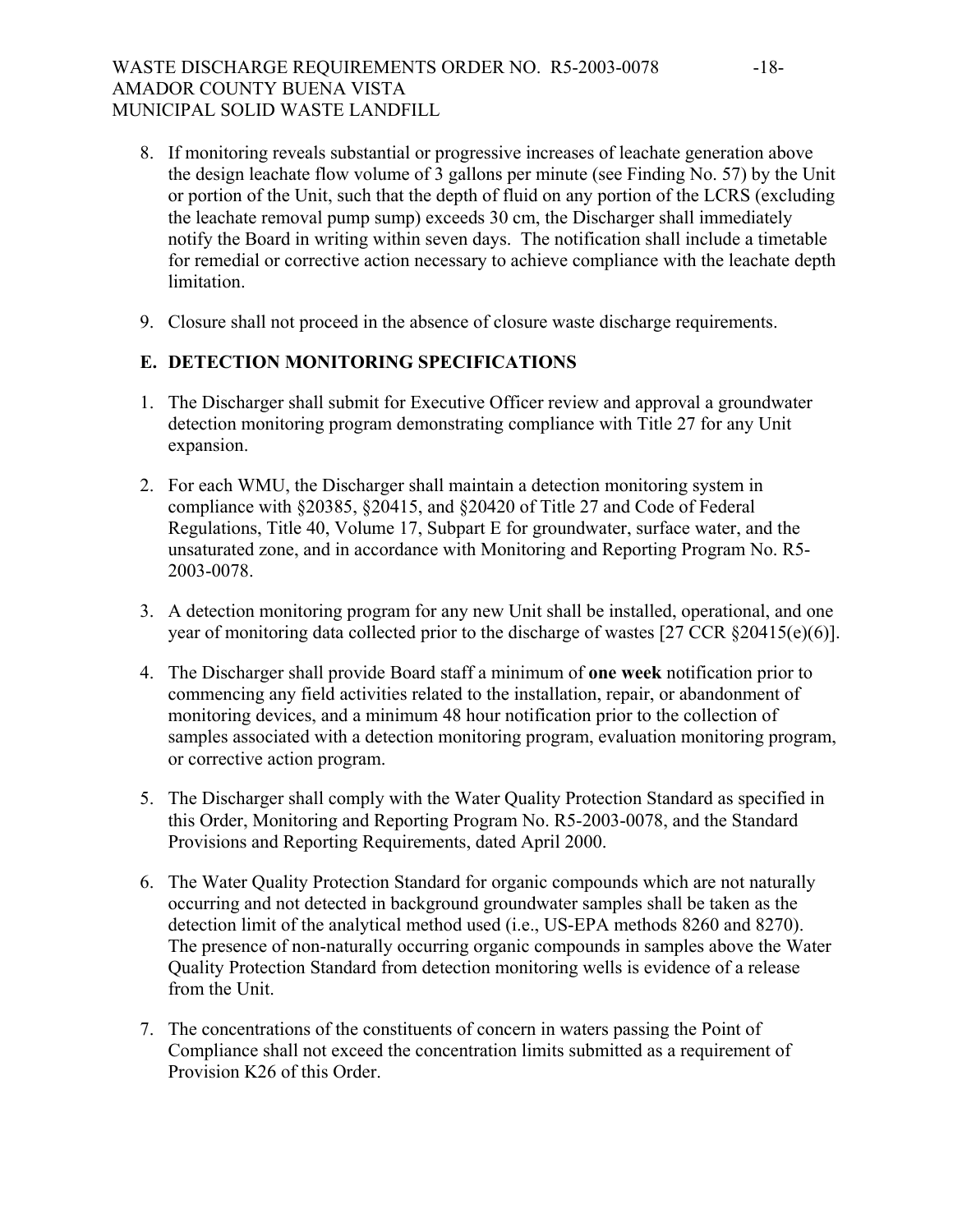- 8. For each monitoring event, the Discharger shall determine whether the landfill is in compliance with the Water Quality Protection Standard using procedures specified in Monitoring and Reporting Program No. R5-2003-0078 and §20415(e) of Title 27.
- 9. For any given monitored medium, the samples taken from all monitoring points and background monitoring points to satisfy the data analysis requirements for a given reporting period shall all be taken **within a span not to exceed 30 days**, unless the Executive Officer approves a longer time period, and shall be taken in a manner that ensures sample independence to the greatest extent feasible.
- 10. Specific methods of collection and analysis shall be identified. Sample collection, storage, and analysis shall be performed according to the most recent version of USEPA Methods, such as the latest editions, as applicable, of: (1) *Methods for the Analysis of Organics in Water and Wastewater* (USEPA 600 Series), (2) *Test Methods for Evaluating Solid Waste* (SW-846, latest edition), and (3) *Methods for Chemical Analysis of Water and Wastes* (USEPA 600/4-79-020), and in accordance with the approved Sample Collection and Analysis Plan.
- 11. If methods other than USEPA-approved methods or Standard Methods are used, the exact methodology shall be submitted for review and approval by the Executive Officer prior to use.
- 12. The **methods of analysis and the detection limits** used shall be appropriate for the expected concentrations. For the monitoring of any constituent or parameter that is found in concentrations which produce more than 90% non-numerical determinations (i.e., "trace" or "ND") in data from background monitoring points for that medium, the analytical method having the lowest method detection limit (MDL) shall be selected from among those methods which would provide valid results in light of any matrix effects or interferences.
- 13. **"Trace" results** results falling between the MDL and the practical quantitation limit (PQL) - shall be reported as such, and shall be accompanied both by the estimated MDL and PQL values for that analytical run.
- 14. **MDLs and PQLs** shall be derived by the laboratory for each analytical procedure, according to State of California laboratory accreditation procedures. These MDLs and PQLs shall reflect the detection and quantitation capabilities of the specific analytical procedure and equipment used by the lab, rather than simply being quoted from USEPA analytical method manuals. In relatively interference-free water, laboratory-derived MDLs and PQLs are expected to closely agree with published USEPA MDLs and PQLs.
- 15. If the laboratory suspects that, due to a change in matrix or other effects, the true detection limit or quantitation limit for a particular analytical run differs significantly from the laboratory-derived MDL/PQL values, the results shall be flagged accordingly, along with estimates of the detection limit and quantitation limit actually achieved. The **MDL shall always be calculated such that it represents the lowest achievable**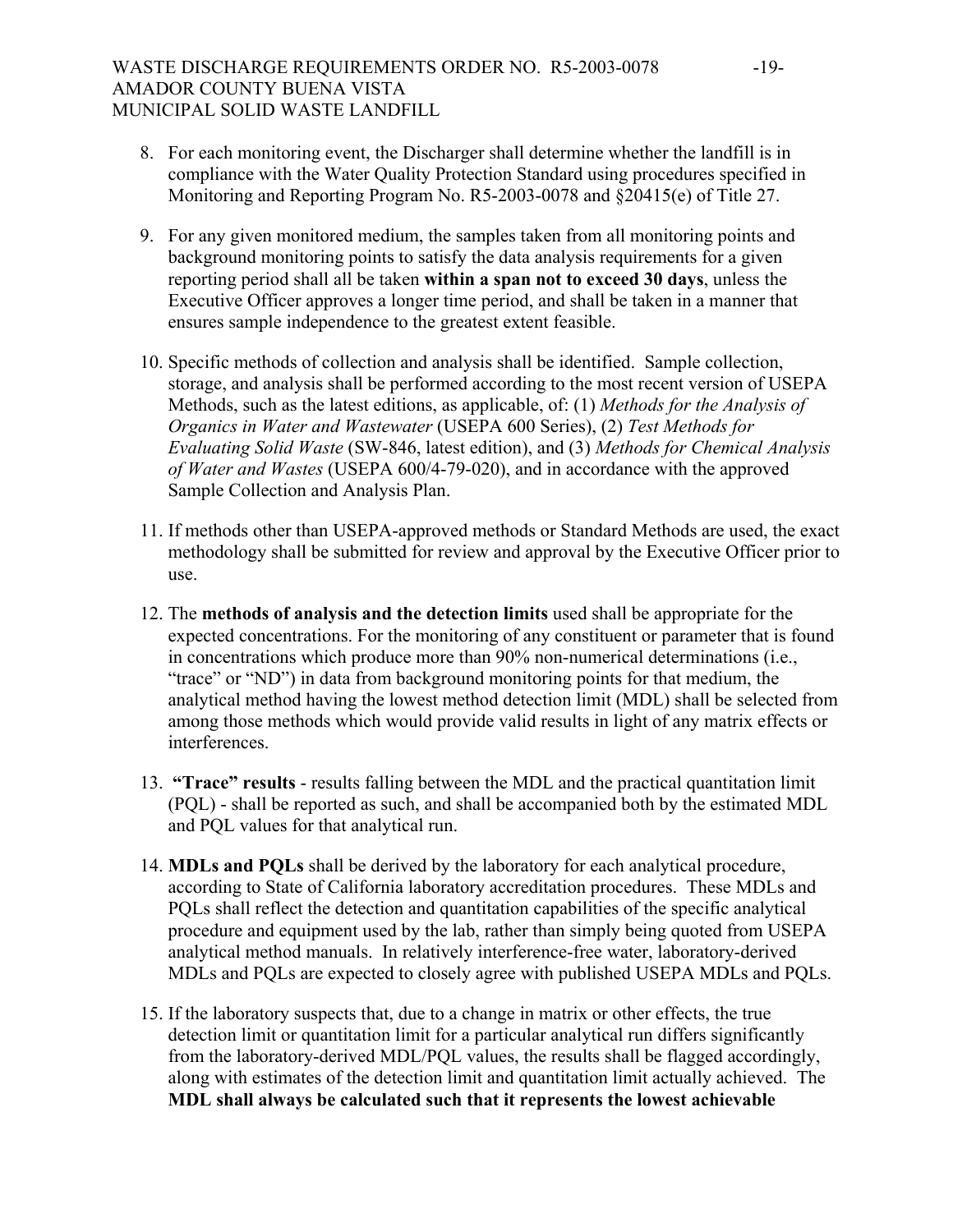**concentration associated with a 99% reliability of a nonzero result**. The PQL shall always be calculated such that it represents the lowest constituent concentration at which a numerical value can be assigned with reasonable certainty that it represents the constituent's actual concentration in the sample. Normally, PQLs should be set equal to the concentration of the lowest standard used to calibrate the analytical procedure.

- 16. All **QA/QC data** shall be reported, along with the sample results to which they apply, including the method, equipment, analytical detection and quantitation limits, the percent recovery, an explanation for any recovery that falls outside the QC limits, the results of equipment and method blanks, the results of spiked and surrogate samples, the frequency of quality control analysis, and the name and qualifications of the person(s) performing the analyses. Sample results shall be reported unadjusted for blank results or spike recoveries. In cases where contaminants are detected in QA/QC samples (i.e., field, trip, or lab blanks), the accompanying sample results shall be appropriately flagged.
- 17. Unknown chromatographic peaks shall be reported, along with an estimate of the concentration of the unknown analyte. When unknown peaks are encountered, second column or second method confirmation procedures shall be performed to attempt to identify and more accurately quantify the unknown analyte.
- 18. The statistical method shall account for data below the practical quantitation limit (PQL) with one or more statistical procedures that are protective of human health and the environment. Any PQL validated pursuant to  $\S20415(e)(7)$  of Title 27 that is used in the statistical method shall be **the lowest concentration (or value) that can be reliably achieved** within limits of precision and accuracy specified in the WDRs for routine laboratory operating conditions that are available to the facility. The Discharger's technical report, pursuant to §20415(e)(7) of Title 27, shall consider the PQLs listed in Appendix IX to Chapter 14 of Division 4.5 of Title 22, California Code of Regulations, for guidance when specifying limits of precision and accuracy. For any given constituent monitored at a background or downgradient monitoring point, an indication that falls between the MDL and the PQL for that constituent (hereinafter called a "trace" detection) shall be identified and used in appropriate statistical or nonstatistical tests. Nevertheless, for a statistical method that is compatible with the proportion of censored data (trace and ND indications) in the data set, the Discharger can use the laboratory's concentration estimates in the trace range (if available) for statistical analysis, in order to increase the statistical power by decreasing the number of "ties".
- 19. The Discharger has proposed using an intrawell statistical analysis for identifying a release of the inorganic constituents of concern in accordance with  $\S 20415(e)(8)(E)$  of Title 27 . If the analysis shows an increase in concentrations, interwell statistics will be run to confirm the trend of a release. Upon adoption of this order, alternate statistical procedures may be used for determining the significance of analytical results for common laboratory contaminants (i.e., methylene chloride, acetone, diethylhexyl phthalate, and di-n-octyl phthalate). Nevertheless, analytical results involving detection of these analytes in any background or downgradient sample shall be reported and flagged for easy reference by Board staff.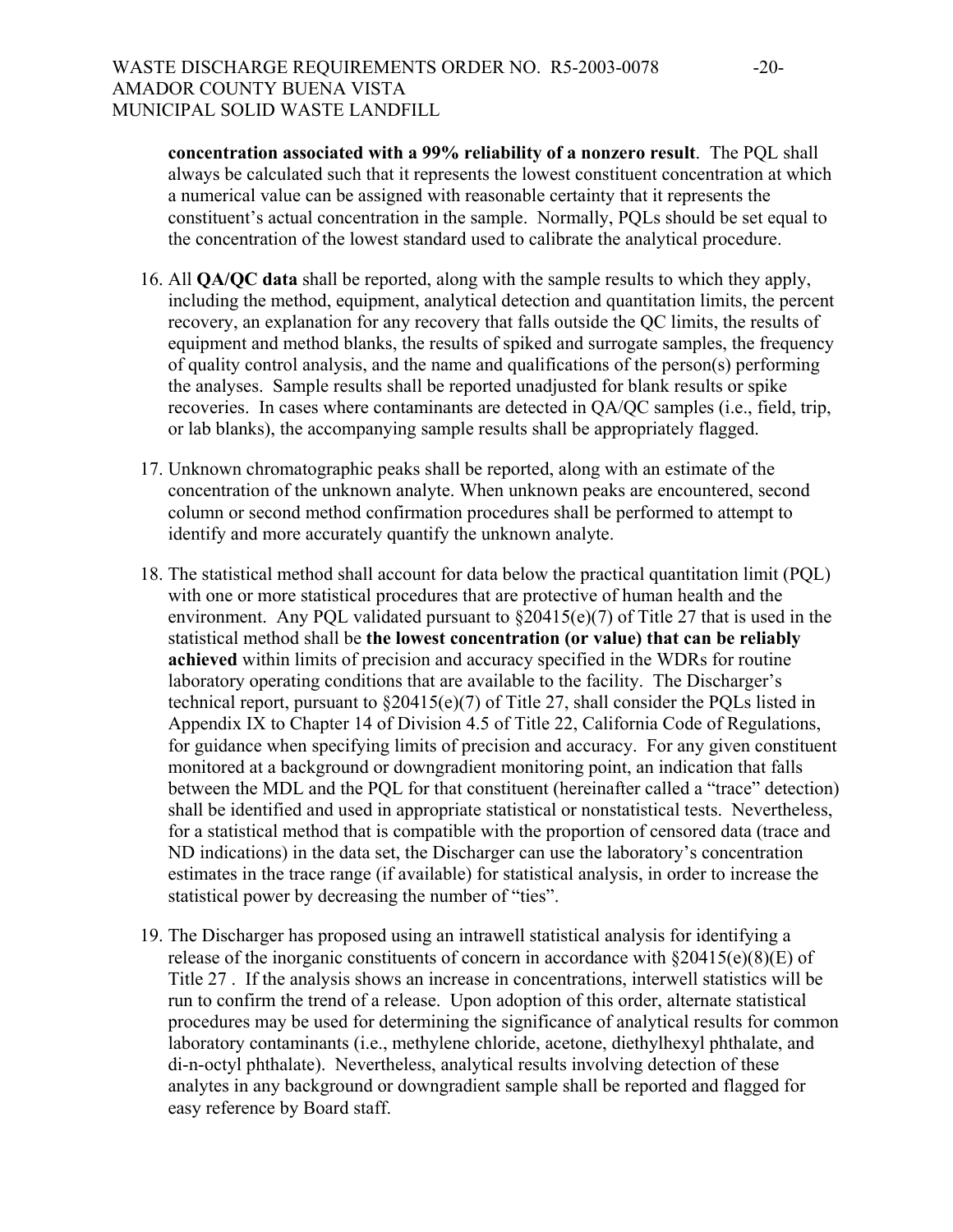# WASTE DISCHARGE REQUIREMENTS ORDER NO. R5-2003-0078 -21-AMADOR COUNTY BUENA VISTA MUNICIPAL SOLID WASTE LANDFILL

- 20. The Discharger shall use the following nonstatistical method for the VOC<sub>water</sub> and VOCspg (Soil Pore Gas) Monitoring Parameters and for all Constituents of Concern which are not amenable to the statistical tests above (i.e., less than 10% of the data from background samples that equal or exceed their respective MDL). Each qualifying constituent at a monitoring point shall be determined based on either:
	- a. The data from a single sample for that constituent, taken during that reporting period from that monitoring point; or
	- b. The data from the sample which contains the largest number of qualifying constituents, where several independent samples have been analyzed for that constituent at a given monitoring point.
	- c. Background for water samples or soil-pore gas samples shall be represented by the data from all samples taken from applicable background monitoring points during that reporting period (at least one sample from each background monitoring point). The Discharger may propose an alternate statistical method [to the methods listed under 27 CCR §20415(e)(8)(A-D)] in accordance with  $\S 20415(e)(8)(E)$  of Title 27, for review and approval by the Executive Officer.
- 21. The method shall be implemented as follows:
	- a. *For the Volatile Organic Compounds Monitoring Parameter For Water Samples [VOC<sub>water</sub>]*: For any given monitoring point, the VOC<sub>water</sub> Monitoring Parameter is a composite parameter addressing all "qualifying VOCs" (in this case, VOCs that are detected in less than 10% of background samples).

The Discharger shall conduct verification testing (see Detection Monitoring Specifications E.21. and E.23 below, as appropriate) to determine whether a release of VOCwater Monitoring Parameter has occurred if the data for any monitoring point meets either of the following triggering conditions:

- a. The data contains two or more qualifying VOCs that equal or exceed their respective MDLs; or
- b. The data contains one qualifying VOC that equals or exceeds its PQL.
- c. *For the Volatile Organic Compounds Monitoring Parameter For Soil Pore Gas Samples [VOC<sub>spg</sub>]*: the VOC<sub>spg</sub> Monitoring Parameter is a composite parameter for soil pore gas addressing all "qualifying VOCs" detectable using either GC or GC/MS analysis for at least a ten liter sample of soil pore gas (e.g., collected in a vacuum canister). It involves the same scope of VOCs as does the VOC<sub>water</sub> Monitoring Parameter. For the VOC<sub>spg</sub> test, "qualifying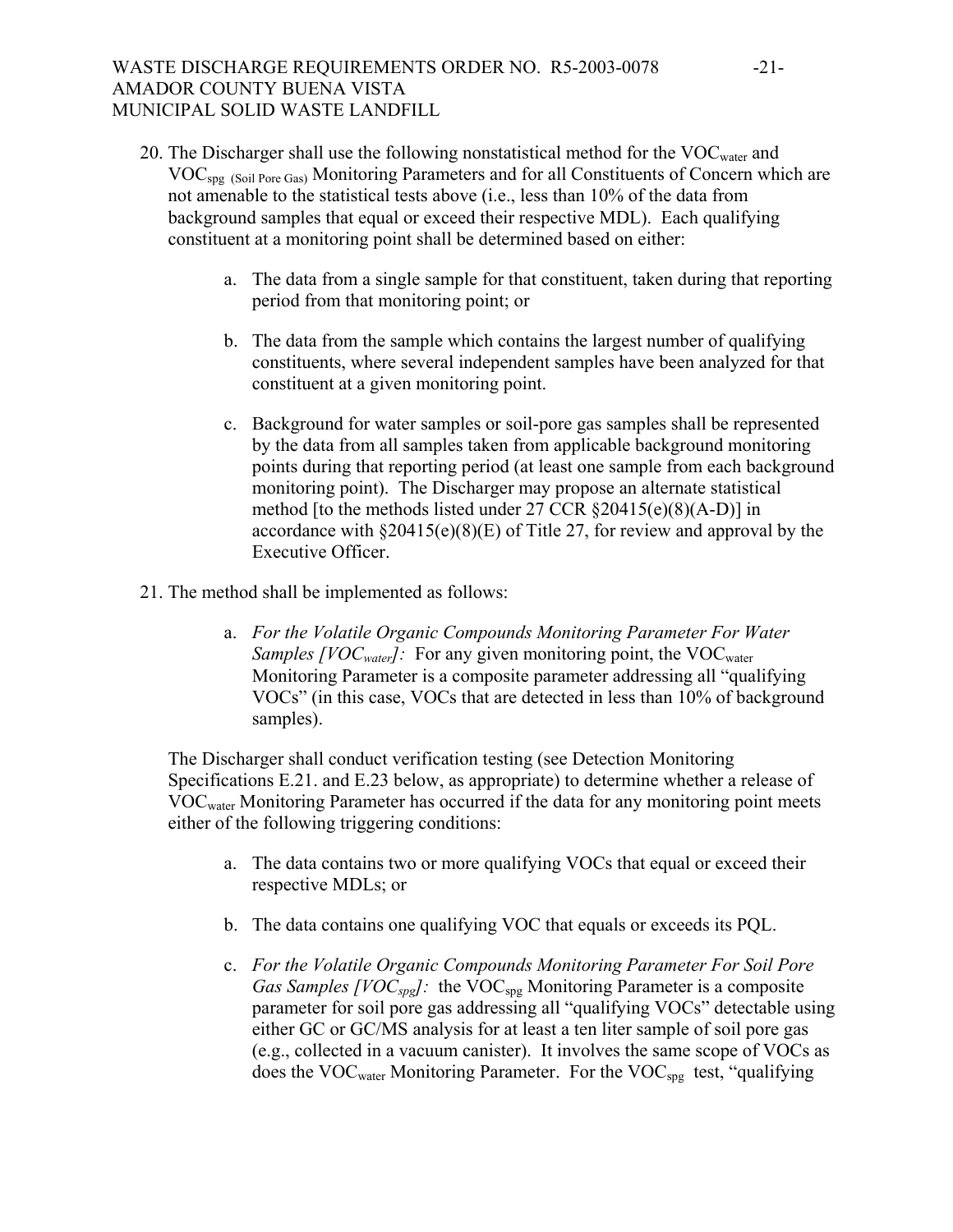VOCs" consist of all those VOCs which are detectable in less than 10% of background soil pore gas samples.

The Discharger shall conduct verification testing (see Detection Monitoring Specifications E.22. and E.23 below, as appropriate) to determine whether a release of VOCspg Monitoring Parameter has occurred if the data for any monitoring point meets either of the following triggering conditions:

- a. The data contains two or more qualifying VOCs that equal or exceed their respective MDLs; or
- b. The data contains one qualifying VOC that equals or exceeds its PQL.
- c. *For Constituents of Concern:* For five-yearly testing of all Constituents of Concern (COCs), the "qualifying constituents" consist of COCs that are detected in less than 10% of applicable background samples.

The Discharger shall conduct verification testing (see Detection Monitoring Specifications E.22. and E.23 below, as appropriate) to determine whether a release of COCs has occurred if the data for any monitoring point meets either of the following triggering conditions:

- a. The data contains two or more qualifying constituents that equal or exceed their respective MDLs; or
- b. The data contains one qualifying constituent that equals or exceeds its PQL.
- 22. **Non-Statistical Method Retest**. A non-statistical test method may be used by the Discharger to analyze the monitoring data for which it is impractical to conduct a statistical analysis. A non-statistical test method shall include a procedure to verify that there is "measurably significant" evidence of a release from the Unit. For the VOC<sub>water</sub>, VOCspg, and nonstatistical COC test, the Discharger shall use a discrete retest consisting of two new samples from each indicating monitoring point. The Discharger shall conduct the retest for the standard non-statistical method as follows:
	- a. **For VOCwater and VOCspg** . Because the VOC composite Monitoring Parameter (for water or soil pore gas) is a single parameter which addresses an entire family of constituents likely to be present in any landfill release, **the scope of the laboratory analysis for each of the two retest samples shall include all VOCs detectable in that retest sample**. Therefore, a confirming retest, in accordance with Detection Monitoring Specification E.20.a. and b., above, for either triggering condition in either of the two retest samples, shall have validated the original indication even if the detected constituents in the confirming retest sample(s) differs from those detected in the sample which initiated the retest.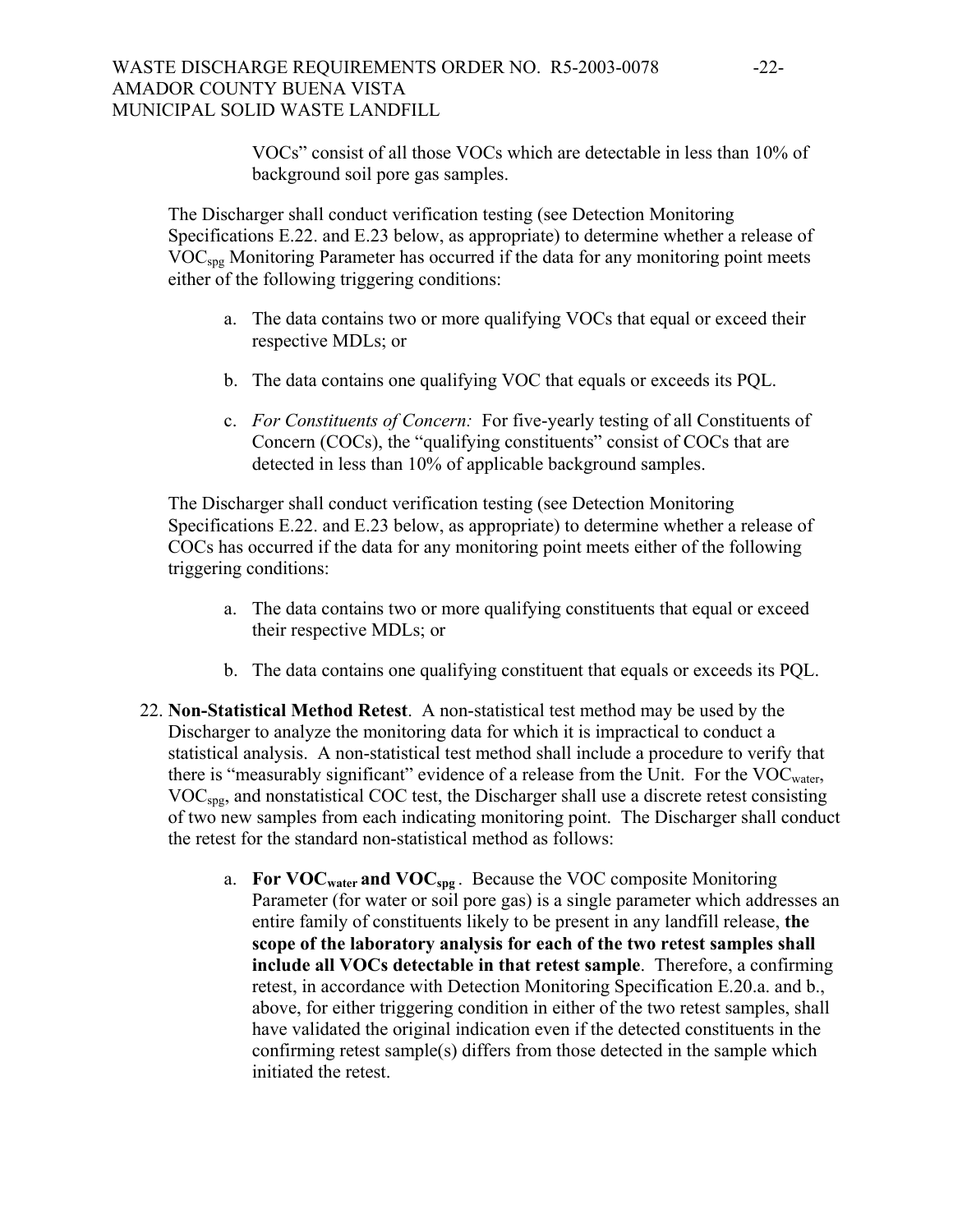- b. **For Constituents of Concern**. Because all Constituents of Concern that are jointly addressed in the non-statistical test above, remain as individual Constituents of Concern, **the scope of the laboratory analysis for the nonstatistical retest of Constituents of Concern shall address only those constituents detected in the sample which initiated the retest**. Therefore, the list of "qualifying constituents" for use in the retest, under Detection Monitoring Specification E.20.c., shall consist of those constituents which provided the original indication at that monitoring point. If the retest meets either triggering condition in either of the two retest samples, the retest shall have validated the original indication.
- 23. **Response to Detection in Background of VOCs** (or any other constituent which is not naturally in the background and thus is not amenable to statistical analysis):
	- a. Any time the laboratory analysis of a sample from a background monitoring point, sampled for VOCs, shows either:
		- i. Two or more VOCs at or above their respective MDL; or
		- ii. One VOC at or above its respective PQL.

Then the Discharger shall:

- b. **Immediately** notify the Board by phone;
- c. Follow up with written notification by certified mail **within seven days**;
- d. Obtain **two** new independent VOC samples from that background monitoring point; and
- e. Send such samples for laboratory analysis of all detectable VOCs **within thirty days**.
- f. If either or both the new samples validates the presence of VOC(s), using the above criteria, the Discharger shall:
- g. **Immediately** notify the Board about the VOC(s) verified to be present at that background monitoring point, and follow up with written notification submitted by certified mail **within seven days** of validation; and
- h. If the Discharger believes that the VOC(s) in background is from a source other than the Unit, then:
	- i. **Within seven days** of determining "measurably significant" evidence of a release, submit to the Board by certified mail a Notification of Intent to make such a demonstration pursuant to  $\frac{20420(k)}{7}$  of Title 27; and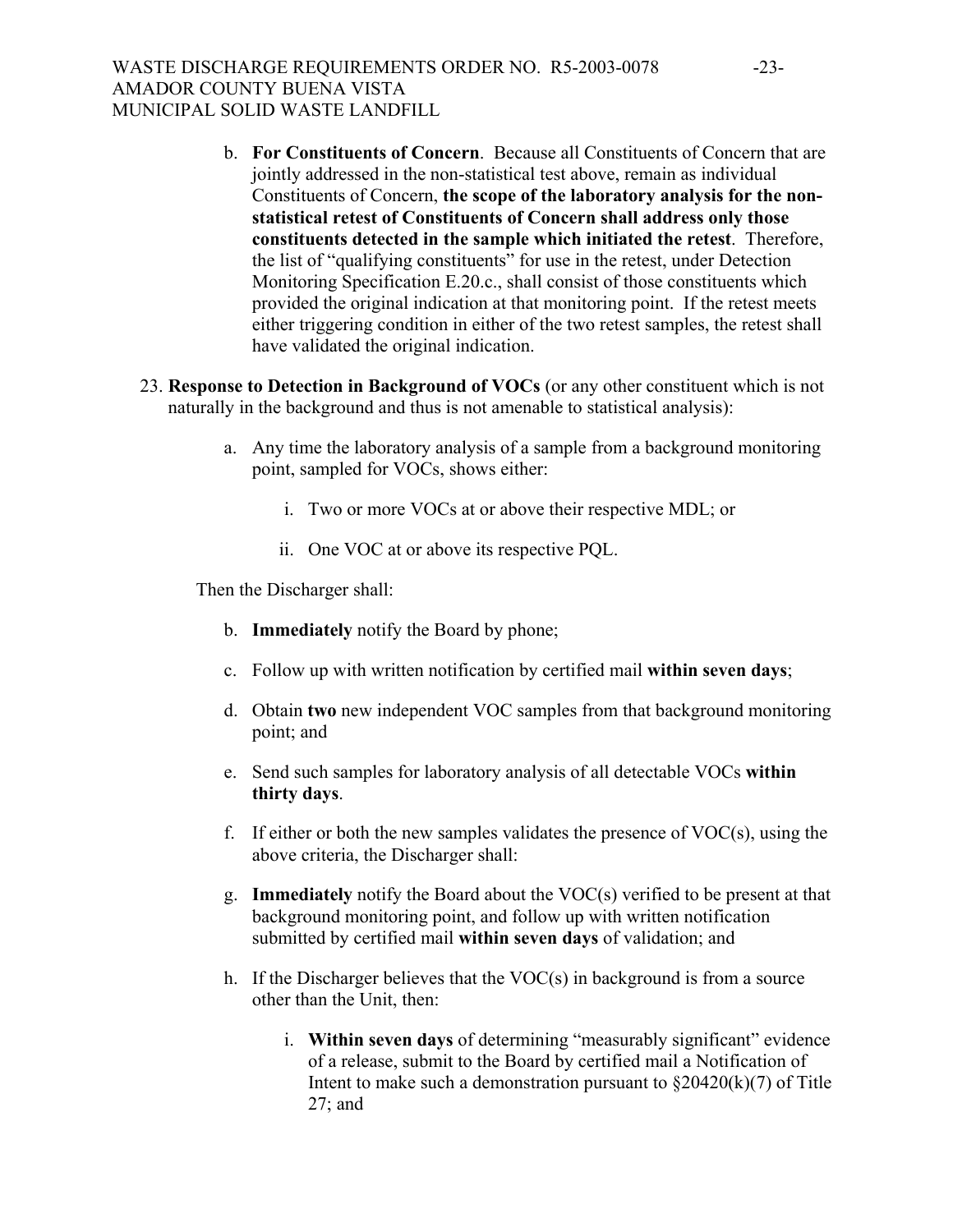- ii. **Within 90 days** of determining "measurably significant" evidence of a release, submit a report to the Board that demonstrates that a source other than the Unit caused the evidence, or that the evidence resulted from error in sampling, analysis or evaluation, or from natural variation in groundwater, surface water, or the unsaturated zone.
- i. If the Executive Officer determines, after reviewing the submitted report(s), that the VOC(s) detected originated from a source other than the Unit(s), the Executive Officer will make appropriate changes to the monitoring program.
- 24. If the Executive Officer determines, after reviewing the submitted report, that the detected VOC(s) most likely originated from the Unit(s), the Discharger shall **immediately** implement the requirements of XI. Response To A Release, C. Release Has Been Verified, contained in the Standard Provisions and Reporting Requirements.

# **F. REPORTING REQUIREMENTS**

- 1. In the event the Discharger does not comply or will be unable to comply with any prohibition or limitation of this Order for any reason, the Discharger shall notify the appropriate Board office by telephone **as soon as** it or its agents have knowledge of such noncompliance or potential for noncompliance, and shall confirm this notification in writing **within two weeks**. The written notification shall state the nature, time, and cause of noncompliance, and shall describe the measures being taken to prevent recurrences and shall include a timetable for corrective actions.
- 2. The Discharger shall retain records of all monitoring information, including all calibration and maintenance records, all original strip chart recordings of continuous monitoring instrumentation, copies of all reports required by this Order, and records of all data used to complete the application for this Order. Records shall be maintained throughout the life of the facility including the postclosure period.

Such legible records shall show the following for each sample:

- a. Sample identification and the monitoring point or background monitoring point from which it was taken, along with the identity of the individual who obtained the sample;
- b. Date, time, and manner of sampling;
- c. Date and time that analyses were started and completed, and the name of the personnel and laboratory performing each analysis;
- d. Complete procedure used, including method of preserving the sample, and the identity and volumes of reagents used;
- e. Calculation of results; and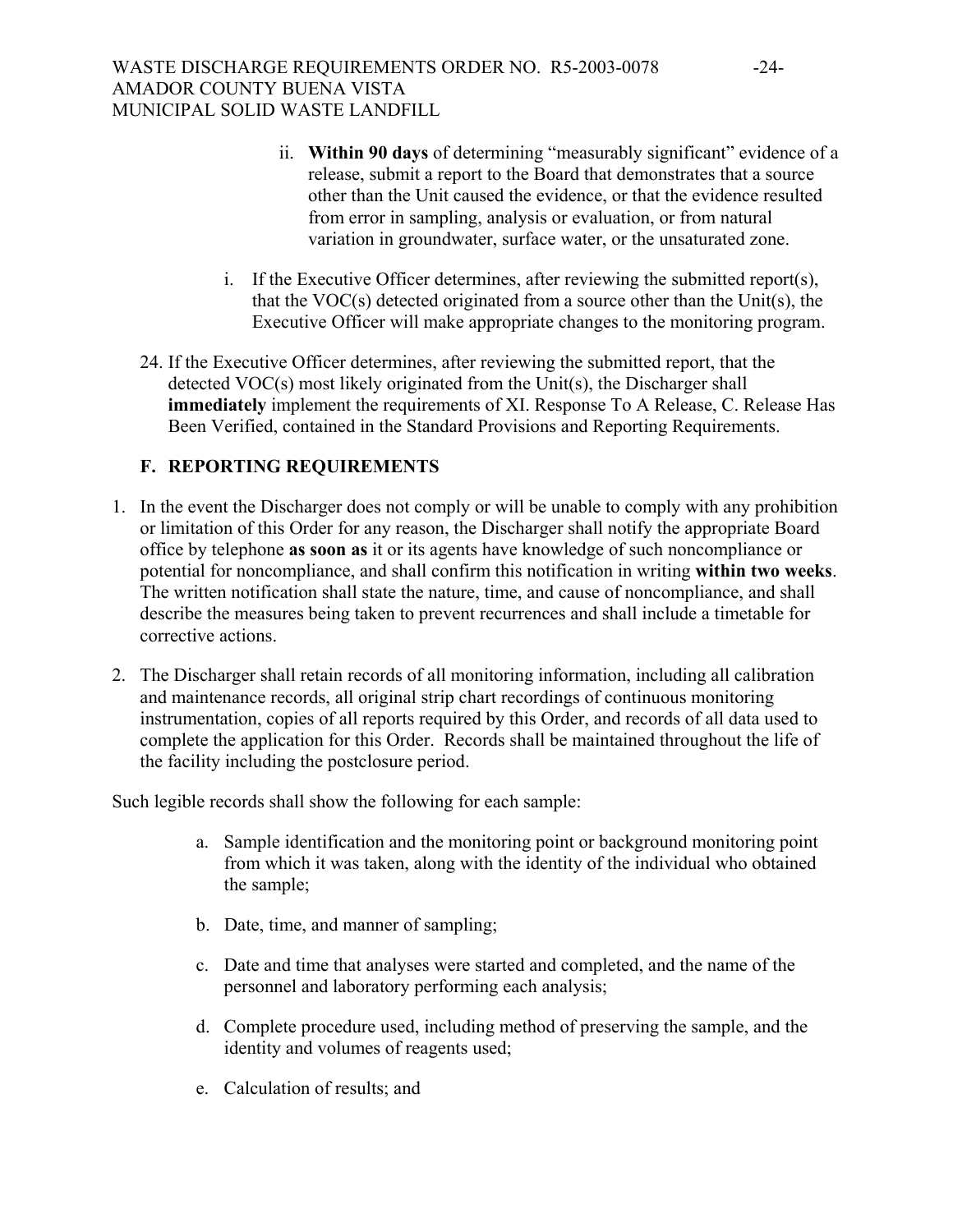# WASTE DISCHARGE REQUIREMENTS ORDER NO. R5-2003-0078 -25-AMADOR COUNTY BUENA VISTA MUNICIPAL SOLID WASTE LANDFILL

- f. Results of analyses, and the MDL and PQL for each analysis.
- 3. A transmittal letter explaining the essential points shall accompany each report. At a minimum, the transmittal letter shall identify any violations found since the last report was submitted, and if the violations were corrected. If no violations have occurred since the last submittal, this shall be stated in the transmittal letter. The transmittal letter shall also state that a discussion of any violations found since the last report was submitted, and a description of the actions taken or planned for correcting those violations, including any references to previously submitted time schedules, is contained in the accompanying report.
- 4. Each monitoring report shall include a compliance evaluation summary. The summary shall contain at least:
	- a. For each monitoring point and background monitoring point addressed by the report, a description of:
		- i. The time of water level measurement;
		- ii. The type of pump or other device used for purging and the elevation of the pump intake relative to the elevation of the screened interval;
		- iii. The method of purging (the pumping rate; the equipment and methods used to monitor field pH, temperature, and conductivity during purging; the calibration of the field equipment; results of the pH, temperature, conductivity, and turbidity testing; and the method of disposing of the purge water) to remove all portions of the water that was in the well bore while the sample was being taken;
		- iv. The type of pump or other device used for sampling, if different than the pump or device used for purging; and
		- v. A statement that the sampling procedure was conducted in accordance with the approved Sampling and Analysis Plan.
	- b. A map or aerial photograph showing the locations of observation stations, monitoring points, and background monitoring points.
	- c. For each groundwater body, a description and graphical presentation of the gradient and direction of groundwater flow under/around the Unit, and the groundwater flow rate, based upon water level elevations taken prior to the collection of the water quality data submitted in the report.
	- d. Laboratory statements of results of all analyses evaluating compliance with requirements.
	- e. An evaluation of the effectiveness of the leachate monitoring and control facilities, and of the run-off/run-on control facilities.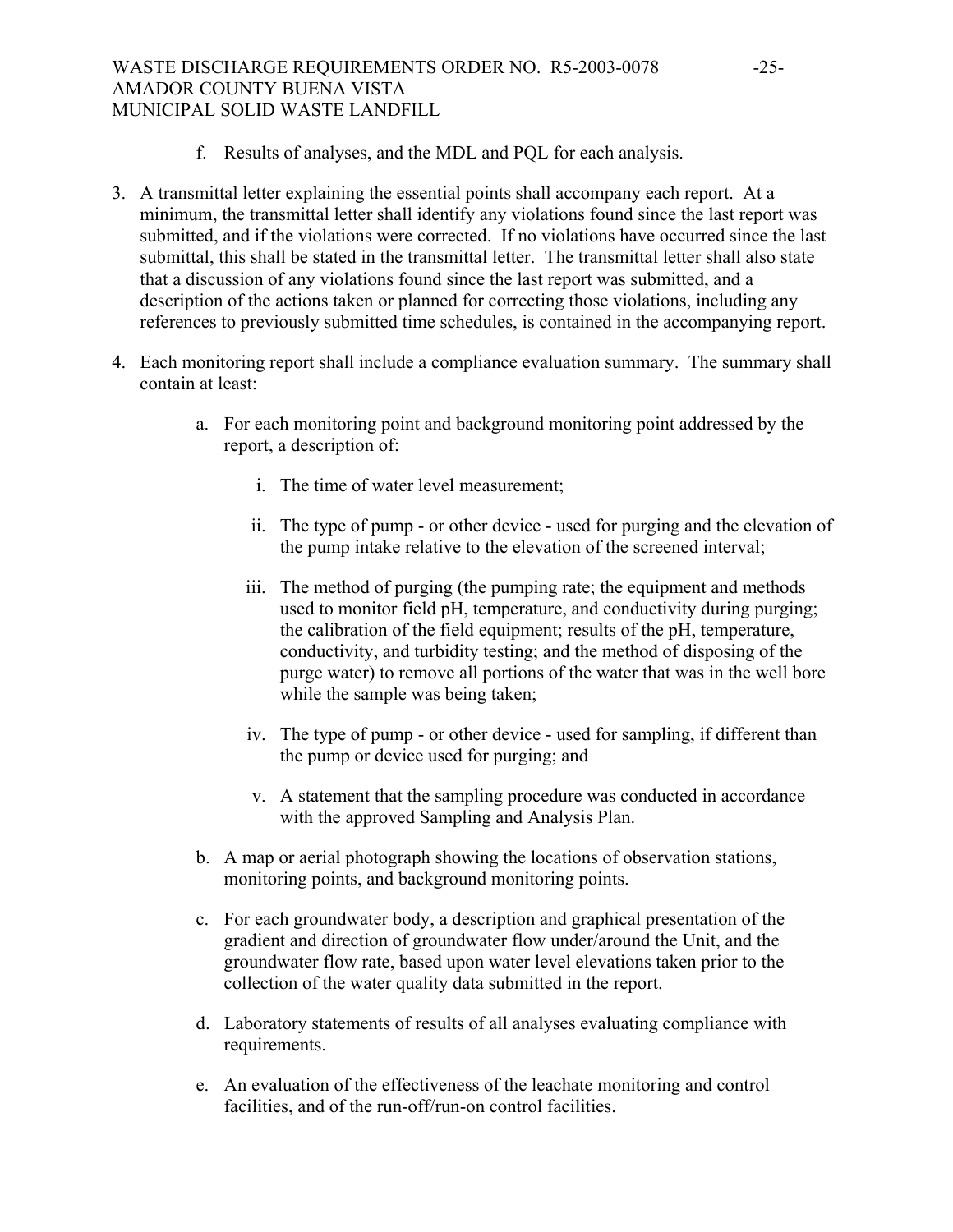- f. A summary and certification of completion of all **Standard Observations** for the Unit(s), for the perimeter of the Unit, and for the receiving waters. The Standard Observations shall include:
	- i. For the Unit:
		- 1. Evidence of ponded water at any point on the facility (show affected area on map);
		- 2. Evidence of odors presence or absence, characterization, source, and distance of travel from source; and
		- 3. Evidence of erosion and/or of day-lighted refuse.
	- ii. Along the perimeter of the Unit:
		- 1. Evidence of liquid leaving or entering the Unit, estimated size of affected area, and flow rate (show affected area on map);
		- 2. Evidence of odors presence or absence, characterization, source, and distance of travel from source; and
		- 3. Evidence of erosion and/or of day-lighted refuse.
	- iii. For receiving waters:
		- 1. Floating and suspended materials of waste origin presence or absence, source, and size of affected area;
		- 2. Discoloration and turbidity description of color, source, and size of affected area;
		- 3. Evidence of odors presence or absence, characterization, source, and distance of travel from source;
		- 4. Evidence of water uses presence of water-associated wildlife;
		- 5. Flow rate; and
		- 6. Weather conditions wind direction and estimated velocity, total precipitation during recent days and on the day of observation.
	- iv. The quantity and types of wastes discharged and the locations in the Unit where waste has been placed since submittal of the last such report.
		- 1. The Discharger shall report by telephone any seepage from the disposal area **immediately** after it is discovered. A written report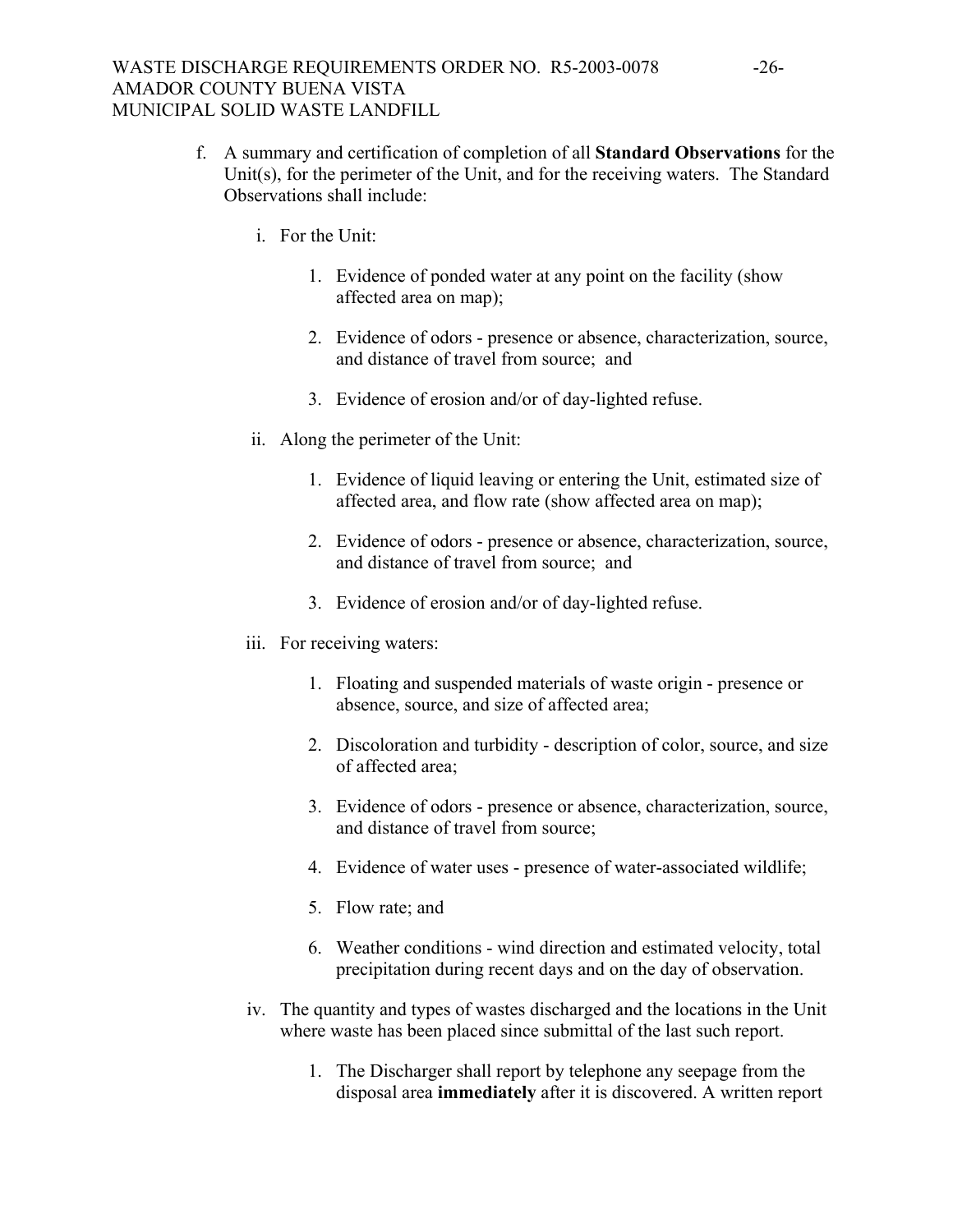## WASTE DISCHARGE REQUIREMENTS ORDER NO. R5-2003-0078 -27-AMADOR COUNTY BUENA VISTA MUNICIPAL SOLID WASTE LANDFILL

shall be filed with the Board **within seven days**, containing at least the following information:

- a. A map showing the location(s) of seepage;
- b. An estimate of the flow rate;
- c. A description of the nature of the discharge (e.g., all pertinent observations and analyses);
- d. Verification that samples have been submitted for analyses of the Constituents of Concern and Monitoring Parameters, and an estimated date that the results will be submitted to the Board; and
- e. Corrective measures underway or proposed, and corresponding time schedule.
- 5. The Discharger shall submit an **Annual Monitoring Summary Report** to the Board covering the reporting period of the previous monitoring year. This report shall contain:
	- a. All monitoring parameters and constituents of concern shall be graphed so as to show historical trends at each monitoring point and background monitoring point, for all samples taken within at least the previous five calendar years. Each such graph shall plot the concentration of one or more constituents for the period of record for a given monitoring point or background monitoring point, at a scale appropriate to show trends or variations in water quality. The graphs shall plot each datum, rather than plotting mean values. For any given constituent or parameter, the scale for background plots shall be the same as that used to plot downgradient data. Graphical analysis of monitoring data may be used to provide significant evidence of a release.
	- b. Unless otherwise exempted by the Executive Officer, all monitoring analytical data obtained during the previous two six-month reporting periods, shall be submitted in tabular form as well as in a digital file format acceptable to the Executive Officer. The Board regards the submittal of data in hard copy and in digital format as "...the form necessary for..." statistical analysis  $\lceil \frac{8}{9} \cdot 204 \cdot 20(h) \rceil$ , in that this facilitates periodic review by the Board.
	- c. A comprehensive discussion of the compliance record, and the result of any corrective actions taken or planned which may be needed to bring the Discharger into full compliance with the waste discharge requirements.
	- d. A map showing the area and elevations in which filling has been completed during the previous calendar year and a comparison to final closure design contours.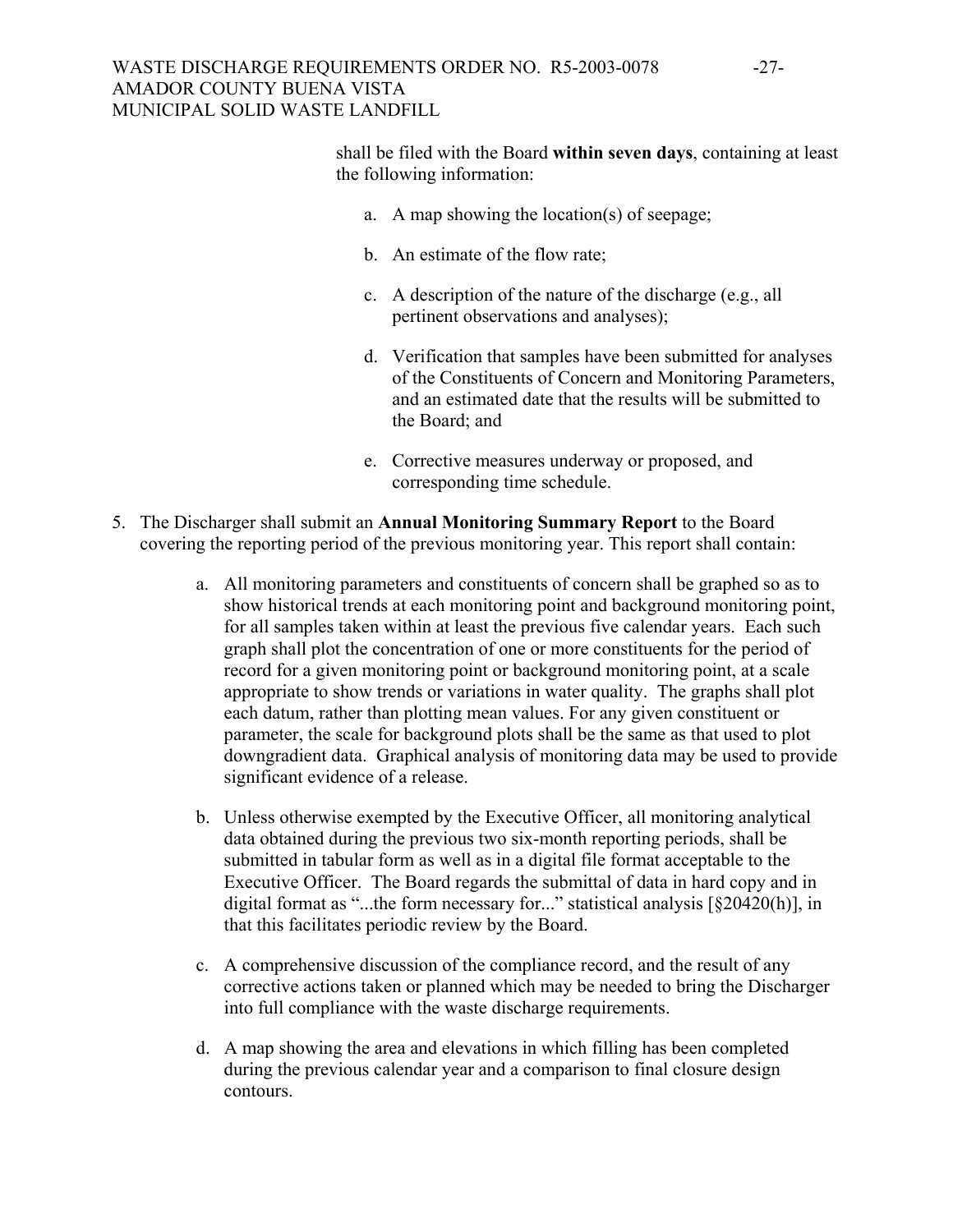- e. A written summary of the monitoring results, indicating any changes made or observed since the previous annual report.
- f. An evaluation of the effectiveness of the leachate monitoring/control facilities.

# **G. SUPERVISION AND CERTIFICATION OF CONSTRUCTION**

1. All containment structures shall be designed and constructed under the direct supervision of a California registered civil engineer or a certified engineering geologist, and shall be certified by that individual as meeting the prescriptive standards and performance goals of Title 27 prior to waste discharge or completion of final closure.

# **H. PROTECTION FROM STORM EVENTS**

- 1. WMUs shall be designed, constructed, and operated to prevent inundation or washout due to floods with a 100-year return period. WMUs and related containment structures shall be constructed and maintained to prevent, to the greatest extent possible, ponding, infiltration, inundation, erosion, slope failure, washout, and overtopping under 100-year, 24-hour precipitation conditions.
- 2. Precipitation and drainage control systems shall be designed and constructed to accommodate the anticipated volume of precipitation and peak flows from surface runoff under a 24-hour, 25-year precipitation conditions, as required in §258.25 of Subtitle D.
- 3. Annually, prior to the anticipated rainy season, but no later than **1 November**, any necessary erosion control measures shall be implemented, and any necessary construction, maintenance, or repairs of precipitation and drainage control facilities shall be completed to prevent erosion or flooding of the site and to prevent surface drainage from contacting or percolating through wastes. The Discharger shall submit an annual report within the annual monitoring report. to the Regional Board by **31 January** each year describing measures taken to comply with this specification
- 4. During the rainy season, a minimum of two-foot thickness of low permeability cover shall be maintained over all but the active disposal area of the landfill unit. The active disposal area shall be confined to the smallest area practicable, based on the anticipated quantity of waste discharge and other waste management facility operations.

# **I. LANDFILL CLOSURE SPECIFICATIONS**

1. At closure, each unlined municipal solid waste landfill unit and each non- municipal solid waste landfill unit shall receive a final cover which is designed to function with minimum maintenance and consists, at a minimum, of a two-foot thick foundation layer which may contain waste materials, overlain by a one-foot thick clay cap, and finally by a one-foot thick vegetative soil layer. Each compositely lined municipal solid waste landfill unit shall receive a composite cap.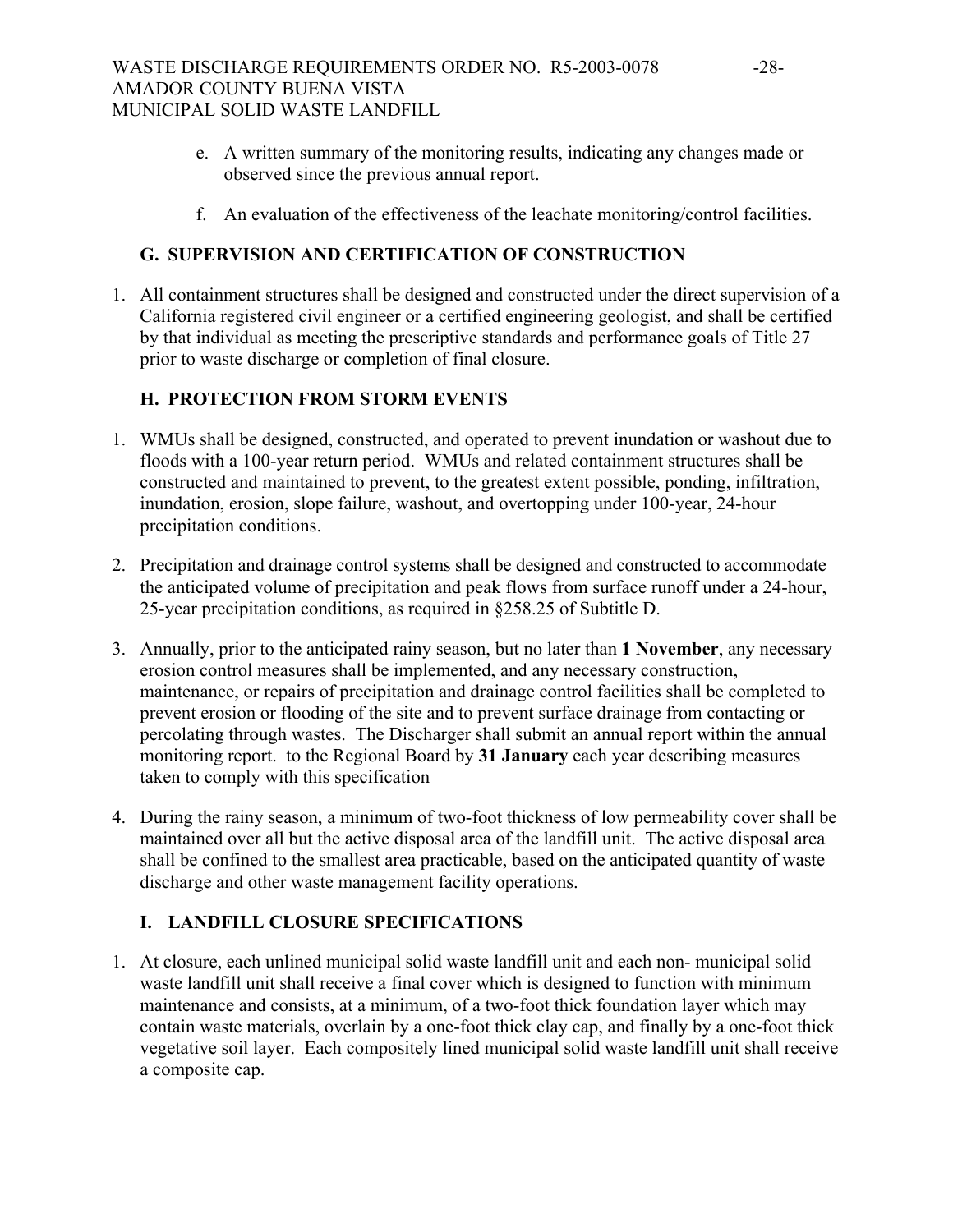- 2. Vegetation shall be planted and maintained over each closed landfill unit. Vegetation shall be selected to require a minimum of irrigation and maintenance and shall have a rooting depth not in excess of the vegetative layer thickness.
- 3. Closed landfill units shall be graded to at least a three-percent grade and maintained to prevent ponding.
- 4. Areas with slopes greater than ten percent, surface drainage courses, and areas subject to erosion by wind or water shall be designed and constructed to prevent such erosion.
- 5. Any closed landfill shall be provided with at least two permanent monuments, installed by a licensed land surveyor, from which the location and elevation of all wastes, containment structures, and monitoring facilities can be determined throughout the post-closure maintenance period.

# **J. SURFACE IMPOUNDMENT CLOSURE SPECIFICATIONS**

- 1. At closure of the surface impoundment, all residual wastes, including liquids, sludges, precipitates, settled solids, and liner materials and adjacent natural geologic materials contaminated by wastes shall be completely removed and discharged to a WMU approved by Board staff. If after reasonable attempts to remove contaminated natural geologic materials, the Discharger demonstrates that removal of all remaining contamination is infeasible, the impoundment shall be closed as a landfill pursuant to Landfill Closure Specifications J.1. through 5 above.
- 2. If a) residual wastes-are classified as non-hazardous pursuant to Title 22, CCR, Division 4, Chapter 30; b) containment features of the impoundment meet or exceed Class II landfill construction standards and performance goals as defined by Title 27, c) all liquid waste is removed or treated to eliminate free liquids, and d) residual moisture does not exceed the moisture-holding capacity of residual wastes (even under closure conditions), a surface impoundment may be closed as a landfill pursuant to Landfill Closure Specifications J.1. through 5 above, after compaction of the residual wastes.

# **K. PROVISIONS**

- 1. The Discharger shall maintain a copy of this Order at the facility and make it available at all times to facility operating personnel, who shall be familiar with its contents, and to regulatory agency personnel.
- 2. The Discharger shall comply with all applicable provisions of Title 27 and 40 Code of Federal Regulations Part 258 (Subtitle D) that are not specifically referred to in this Order.
- 3. The Discharger shall comply with Monitoring and Reporting Program No. R5-2003-0078, which is incorporated into and made part of this Order.
- 4. The Discharger shall comply with the applicable portions of the Standard Provisions and Reporting Requirements for Waste Discharge Requirements for Nonhazardous Solid Waste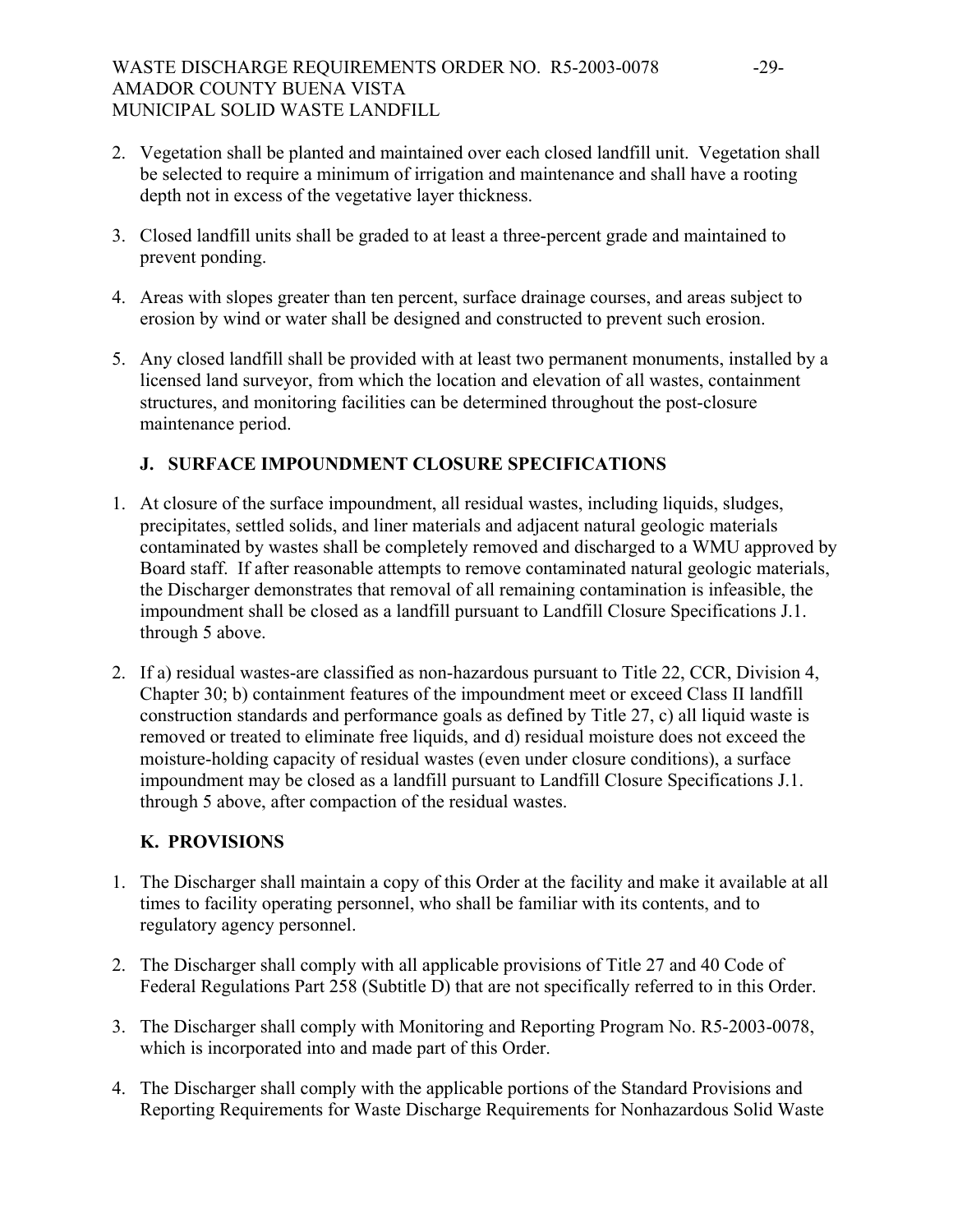## WASTE DISCHARGE REQUIREMENTS ORDER NO. R5-2003-0078 -30-AMADOR COUNTY BUENA VISTA MUNICIPAL SOLID WASTE LANDFILL

Discharges Regulated by Title 27 and/or Subtitle D (27 CCR §20005 et seq. and 40 CFR 258 et seq.), dated April 2000, which are hereby incorporated into this Order.

- 5. All reports and transmittal letters shall be signed by persons identified below:
	- a. For a public agency: by either a principal executive officer or ranking elected or appointed official.
	- b. A duly authorized representative of a person designated above if;
		- i. The authorization is made in writing by a person described above this provision;
		- ii. The authorization specifies either an individual or a position having responsibility for the overall operation of the regulated facility or activity, such as the position of plant manager, operator of a Unit, superintendent, or position of equivalent responsibility. (A duly authorized representative may thus be either a named individual or any individual occupying a named position); and
		- iii. The written authorization is submitted to the Board.
	- c. Any person signing a document under this Section shall make the following certification:

"I certify under penalty of law that I have personally examined and am familiar with the information submitted in this document and all attachments and that, based on my inquiry of those individuals immediately responsible for obtaining the information, I believe that the information is true, accurate, and complete. I am aware that there are significant penalties for submitting false information, including the possibility of fine and imprisonment."

- 6. The Discharger shall take all reasonable steps to minimize any adverse impact to the waters of the State resulting from noncompliance with this Order. Such steps shall include accelerated or additional monitoring as necessary to determine the nature, extent, and impact of the noncompliance.
- 7. The owner of the waste management facility shall have the continuing responsibility to assure protection of waters of the state from discharged wastes and from gases and leachate generated by discharged waste during the active life, closure, and post closure maintenance period of the Unit(s) and during subsequent use of the property for other purposes.
- 8. The fact that it would have been necessary to halt or reduce the permitted activity in order to maintain compliance with this Order shall not be regarded as a defense for the Discharger's violations of the Order.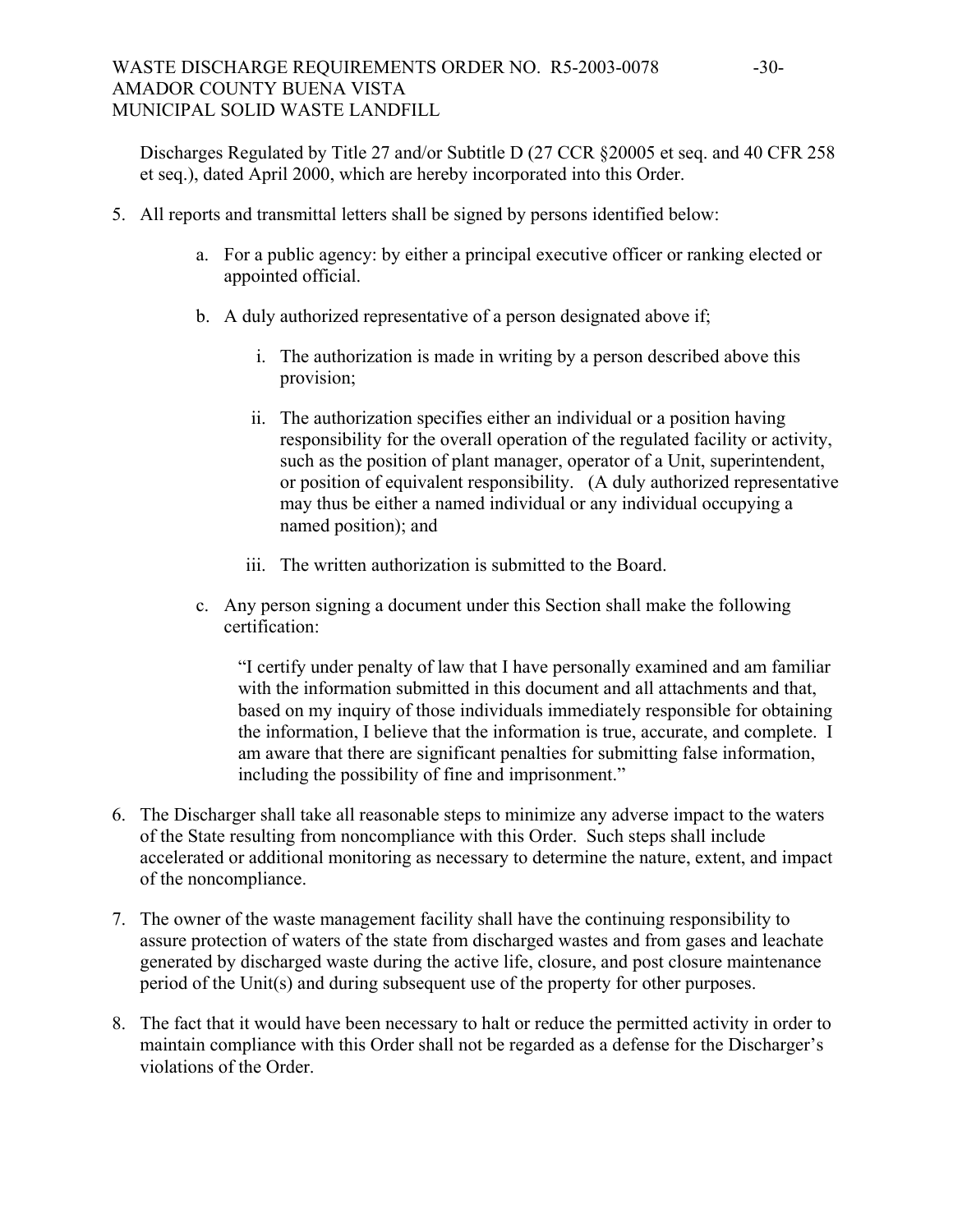# WASTE DISCHARGE REQUIREMENTS ORDER NO. R5-2003-0078 -31-AMADOR COUNTY BUENA VISTA MUNICIPAL SOLID WASTE LANDFILL

- 9. To assume ownership or operation under this Order, the succeeding owner or operator shall apply in writing to the Board requesting transfer of the Order within 14 days of assuming ownership or operation of this facility. The request shall contain the requesting entity's full legal name, the State of incorporation if a corporation, the name and address and telephone number of the persons responsible for contact with the Board, and a statement. The statement shall comply with the signatory requirements contained in Provision F.5. and state that the new owner or operator assumes full responsibility for compliance with this Order. Failure to submit the request shall be considered a discharge without requirements, a violation of §13267 of the California Water Code. Transfer of this Order shall be approved or disapproved by the Board.
- 10. The Discharger shall maintain financial assurance for corrective action as required by Title 27 California Code of Regulations, Division 2, Chapter 6. The Discharger shall conduct an annual review of the financial assurance for initiating and completing corrective action, and submit a report for Executive Officer review and approval. The assurances of financial responsibility shall name the Regional Board as beneficiary and shall provide that funds for corrective action shall be available to the Regional Board upon the issuance of any order under California Water Code, Division 7, Chapter 5. The Discharger shall adjust the cost annually to account for inflation and any changes in facility design, construction, or operation.
- 11. The Discharger shall maintain financial assurance for closure and post closure maintenance as required by Title 27 California Code of Regulations, Division 2, Chapter 6. The Discharger shall conduct an annual review of the financial assurance for closure and post closure maintenance, and submit a report for Executive Officer review and approval. The assurances of financial responsibility shall provide that funds for closure and post closure maintenance shall name the Regional Board as beneficiary and shall be available to the Regional Board upon the issuance of any order under California Water Code, Division 7, Chapter 5. The Discharger shall adjust the cost annually to account for inflation and any changes in facility design, construction, or operation.
- 12. The Discharger shall maintain a groundwater detection monitoring system for each of the facility's waste management units that meets the requirements in §20385, §20415(b) and §20420 of Title 27 and Code of Federal Regulations, Title 40, Volume 17, Subpart E.
- 13. The Discharger shall maintain all monitoring points such that their performance meets the standards in  $\S 20415(k)(4)(D)$  of Title 27.
- 14. The Discharger shall maintain all the facility's waste management's units final cover such that they meet the prescriptive standard for final covers in  $\S20950(a)(2)(A)(1)$  of Title 27.
- 15. The Discharger shall prevent the infiltration of groundwater into the waste contained in the Closed Phase I unit.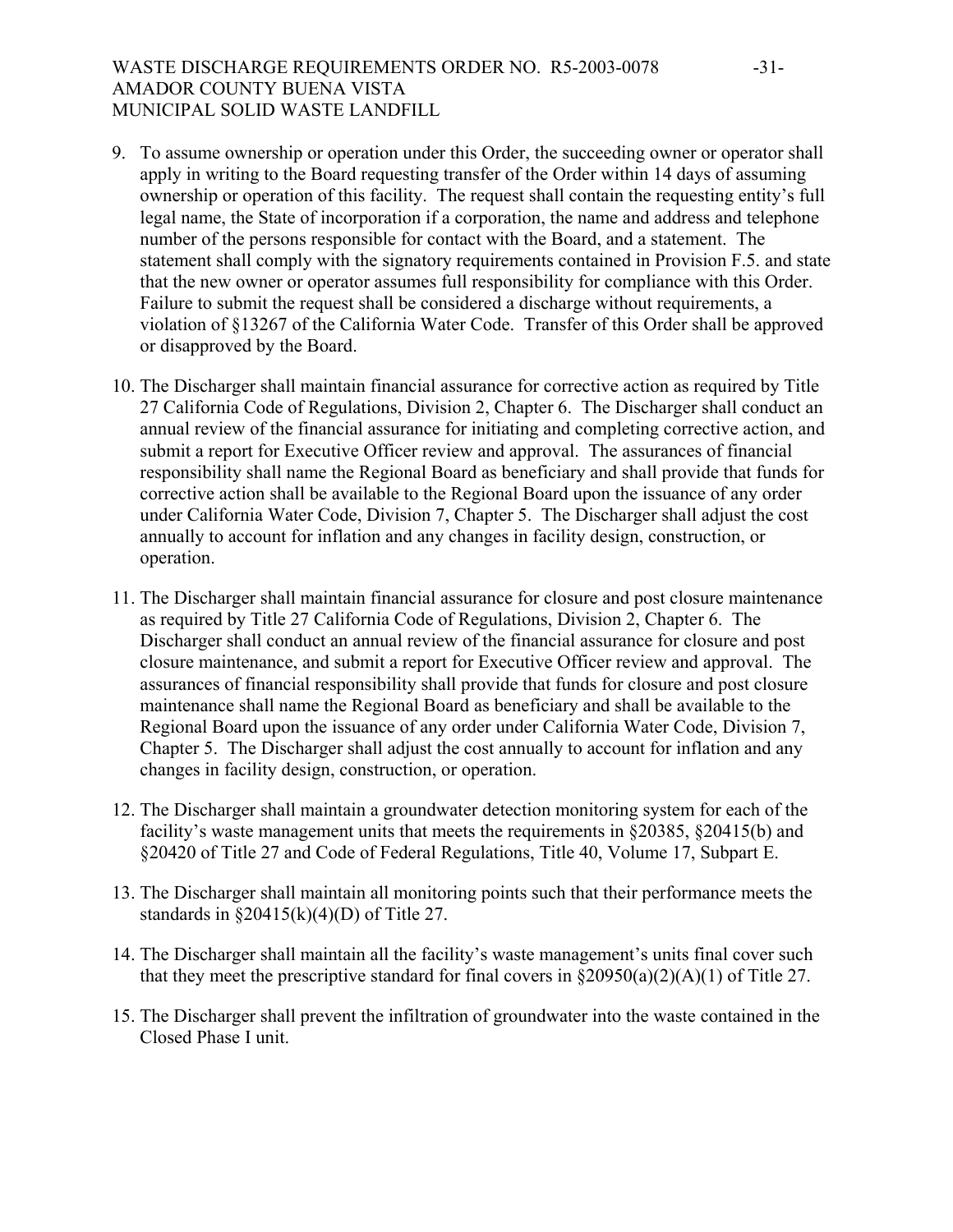# WASTE DISCHARGE REQUIREMENTS ORDER NO. R5-2003-0078 -32-AMADOR COUNTY BUENA VISTA MUNICIPAL SOLID WASTE LANDFILL

- 16. The Discharger shall operate the groundwater extraction trench such that no groundwater, landfill gas, or leachate from the Closed Phase I WMU migrates past this corrective action measure.
- 17. The Discharger shall conduct an annual performance test on all LCRS systems at the facility.
- 18. The Discharger shall maintain a corrective action monitoring system, in compliance with §20415 of Title 27, to evaluate the continuous operational performance of the groundwater extraction trench.
- 19. The Discharger shall install and maintain a landfill gas extraction system for the closed Phase I WMU as a corrective action measure associated with the release of volatile organic compounds detected in MW1, MW11, and MW13.
- 20. The Discharger shall maintain a corrective action monitoring system, in compliance with §20415 of Title 27, to evaluate the continuous operational performance of the landfill gas extraction system.
- 21. The Discharger shall maintain the liquid level in the Class II surface Impoundment such that from 15 October to 15 April there is no less than 30-inches of freeboard, and from 15 April to 15 October the Class II surface Impoundment may maintain 24-inches of freeboard. An annual water balance shall be developed to maintain and prevent, to the greatest extent possible, inundation, erosion, slope failure, washout, and overtopping under 1,000-year, 24 hour precipitation conditions, and shall be designed to contain the 100-year wet season precipitation without using the required 2 feet of freeboard.
- 22. The Discharger shall implement all aspects of the operations plan such that fail-safe procedures on all discharge points into the Class II Surface Impoundment are monitored.
- 23. The Discharger shall install: a monitoring system for the surface impoundment that meets the requirements of §20385, §20415(b) and §20420 of Title 27.
- 24. In compliance with §20415 of Title 27, the Discharger shall install a sufficient number of monitoring points at appropriate locations and depths to yield ground water elevation data to evaluate the whether there is groundwater storage within the waste.
- 25. In compliance with §20415 of Title 27, the Discharger shall install a sufficient number of monitoring points at appropriate locations and depths to yield soil pore liquid samples or soil pore liquid measurements that provide the data to evaluate the effectiveness of the landfill gas extraction system installed into the Closed Phase I WMU. Background Monitoring Points shall also be installed at a background plot having soil characteristics similar to those of the soil underlying the Unit.
- 26. The Discharger shall complete the tasks contained in these waste discharge requirements in accordance with the following time schedule: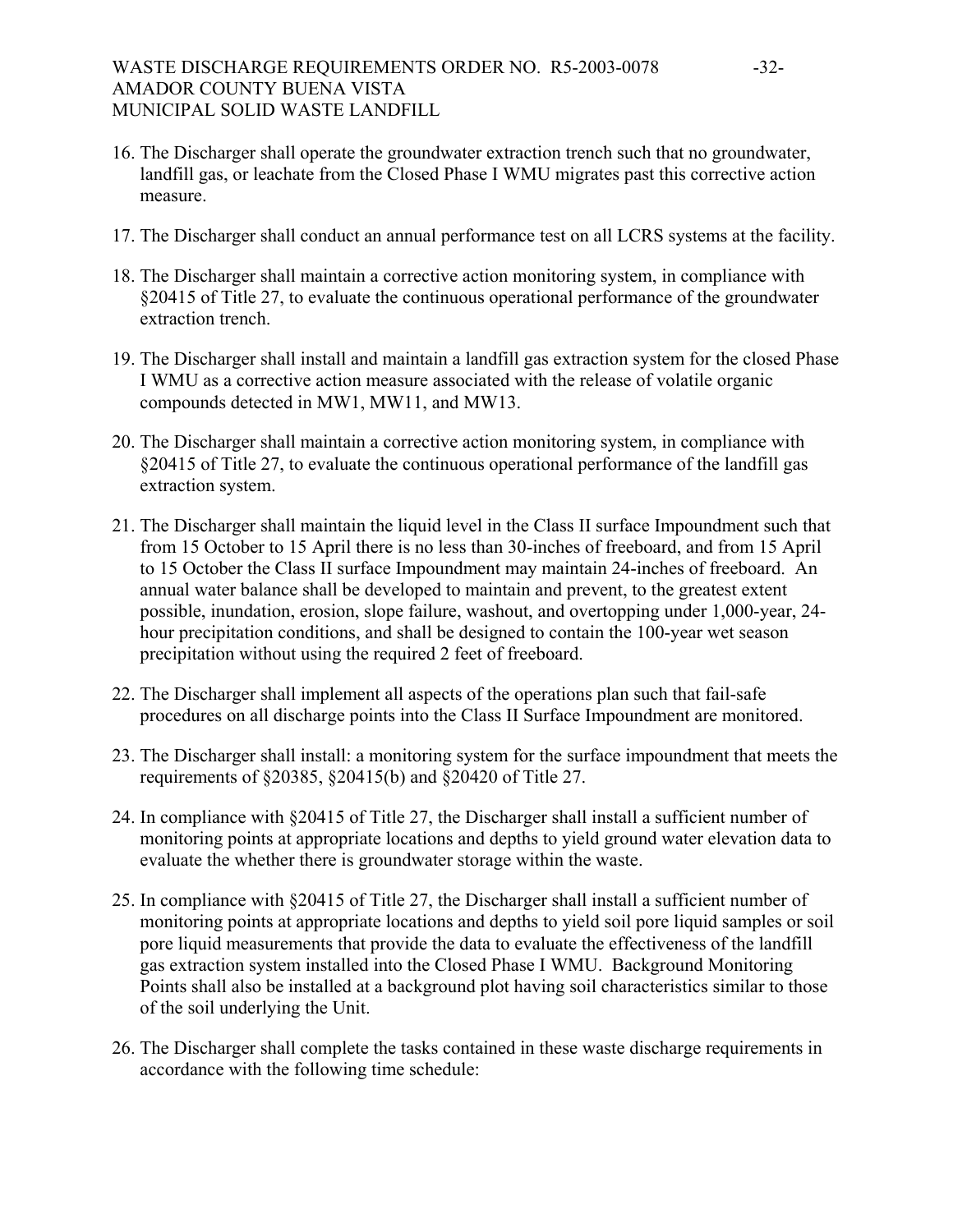## WASTE DISCHARGE REQUIREMENTS ORDER NO. R5-2003-0078 -33-AMADOR COUNTY BUENA VISTA MUNICIPAL SOLID WASTE LANDFILL

| Description                                                                                                                                                                                                                                                                                                                                                                                      | Date                  |
|--------------------------------------------------------------------------------------------------------------------------------------------------------------------------------------------------------------------------------------------------------------------------------------------------------------------------------------------------------------------------------------------------|-----------------------|
| Monitoring System Installation Report in compliance with Title 27 that<br>states that all components of the required monitoring systems, specified<br>in Provisions K12, have been installed in compliance with Title 27 (see<br>Attachment C). In addition, for the Corrective Action Monitoring<br>systems, an evaluation of the performance of each corrective action<br>measure is required. | 1 July 2003           |
| Complete the installation of the Closed Phase I WMU landfill gas<br>extraction system in compliance with Title 27.                                                                                                                                                                                                                                                                               | 1 July 2003           |
| Submit a landfill gas extraction system installation report in compliance<br>with Title 27 that states that all components of the required monitoring<br>system has been installed in compliance with Title 27 (see Attachment<br>C) into the Closed Phase I WMU. In addition, for the landfill gas<br>extraction system, an evaluation of the systems performance is required.                  | 1 August 2003         |
| Submit construction and design plans for Executive Officer review and<br>approval. (see Construction Specification D.1)                                                                                                                                                                                                                                                                          | Prior to construction |
| Submit a construction report upon completion of closure that<br>demonstrates that construction was done in accordance with the<br>approved construction plans for Executive Officer review and approval.<br>(see Construction Specification D.6)                                                                                                                                                 | Prior to discharge    |
| The Discharger shall submit the Annual Review of Financial Assurance<br>for closure and post closure maintenance (see Provision K.11.)                                                                                                                                                                                                                                                           | 30 April each year    |
| Submit the results from the Annual Leachate Collection and Recovery<br>System test.                                                                                                                                                                                                                                                                                                              | 15 January each year  |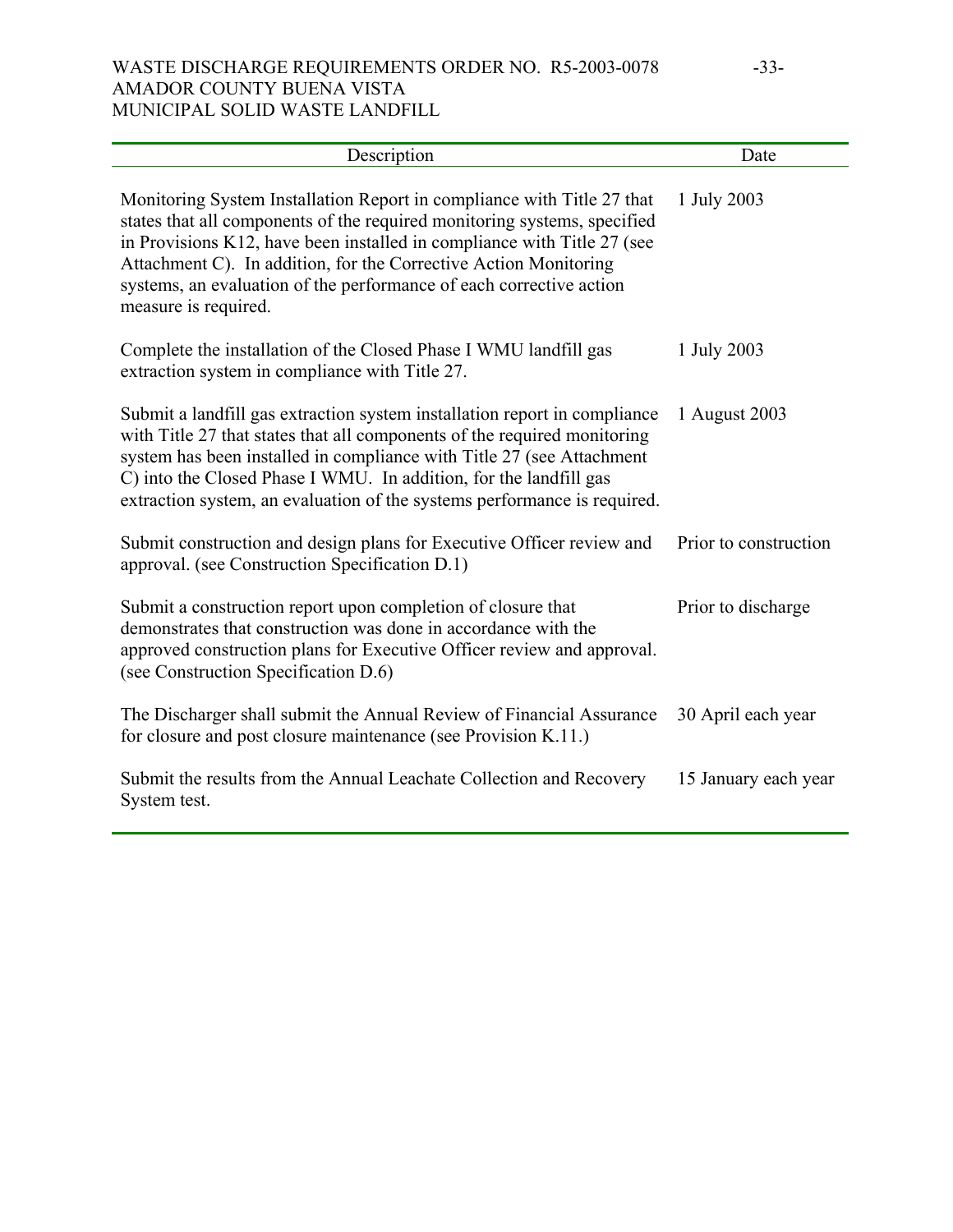## WASTE DISCHARGE REQUIREMENTS ORDER NO. R5-2003-0078 -34-AMADOR COUNTY BUENA VISTA MUNICIPAL SOLID WASTE LANDFILL

| Description                                                                                                                                                                                                                                                                       |                                                                                                                                                                                                                | Date             |
|-----------------------------------------------------------------------------------------------------------------------------------------------------------------------------------------------------------------------------------------------------------------------------------|----------------------------------------------------------------------------------------------------------------------------------------------------------------------------------------------------------------|------------------|
| Submit groundwater quality protection standards that complies with<br>§20385, §20395, §20400, and §20415 of Title 27 for the following<br>constituents of concern:                                                                                                                |                                                                                                                                                                                                                | 15 January 2004  |
| <b>Total Dissolved Solids</b><br>$\blacksquare$<br>Carbonate<br>٠<br><b>Bicarbonate</b><br>٠<br>Chloride<br>٠<br>Nitrate - Nitrogen<br>٠<br>Sulfate<br>٠<br>Calcium<br>٠<br>Magnesium<br>п<br>Potassium<br>п<br>Selenium<br>٠<br>Nickel<br>$\blacksquare$<br>Lead<br>٠<br>Arsenic | Antimony<br>٠<br><b>Barium</b><br>٠<br>Beryllium<br>٠<br>Cadmium<br>٠<br>Chromium<br>٠<br>Cobalt<br>٠<br>Copper<br>п<br><b>Iron</b><br>Manganese<br>Aluminum<br>٠<br>Zinc<br>٠<br>Thallium<br>٠<br>Silver<br>٠ |                  |
| No longer discharge any type of waste to WMUs Phase II or Phase III.                                                                                                                                                                                                              |                                                                                                                                                                                                                | 30 April 2004    |
| Begin closure activities for WMUs Phase II and Phase III.                                                                                                                                                                                                                         |                                                                                                                                                                                                                | 30 May 2004      |
| Completion of closure activities for WMUs Phase II and Phase III.                                                                                                                                                                                                                 |                                                                                                                                                                                                                | 30 November 2004 |

I, Thomas R. Pinkos, Executive Officer, do hereby certify that the foregoing is a full, true, and correct copy of an Order adopted by the California Regional Water Quality Control Board, Central Valley Region, on 24 April 2003.

Thomas R. Pinkos, Executive Officer

 $\mathcal{L}_\text{max}$  , where  $\mathcal{L}_\text{max}$  and  $\mathcal{L}_\text{max}$  and  $\mathcal{L}_\text{max}$ 

hfh:

5/5/2003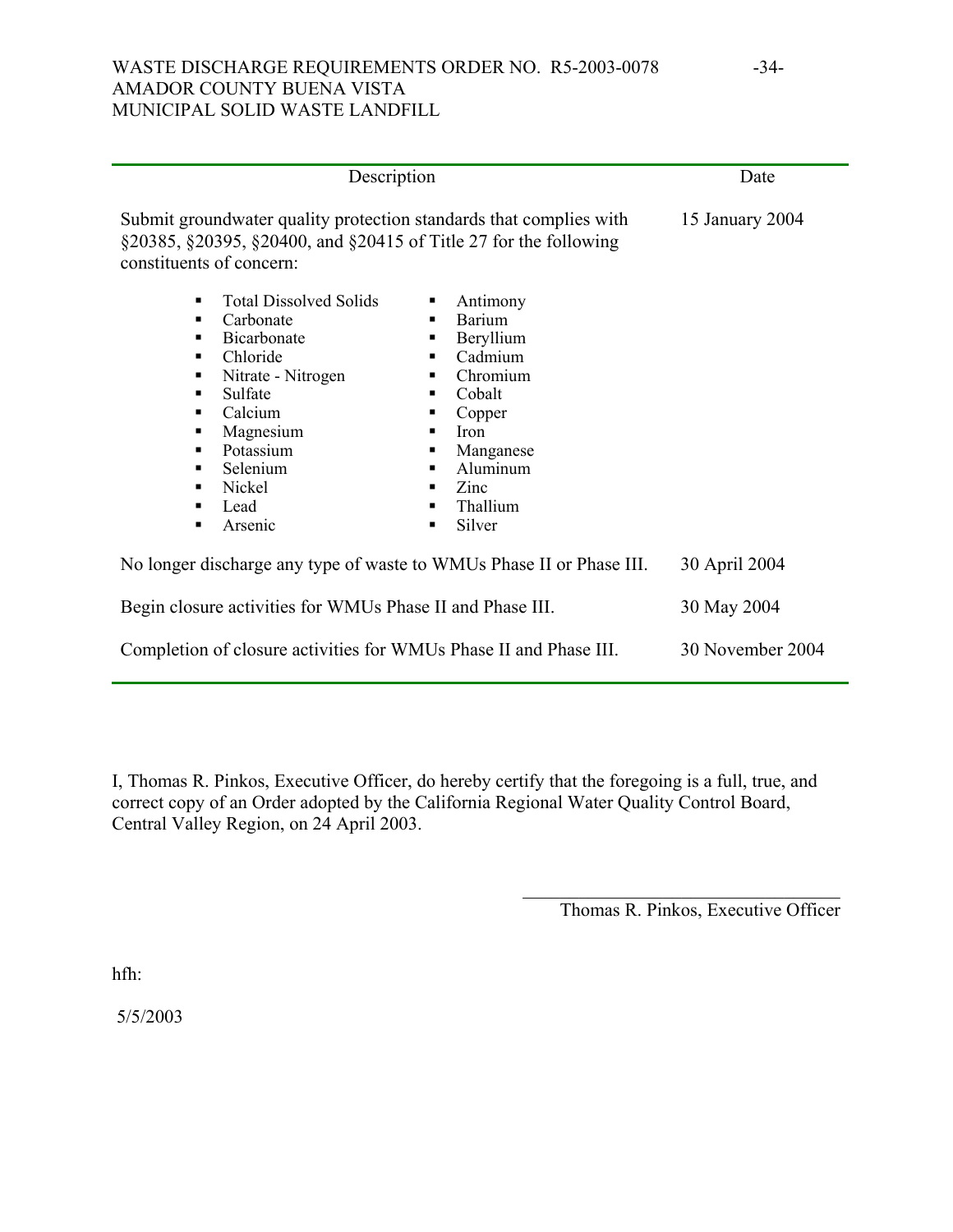## **ORDER NO. R5-2003-0078 ATTACHMENT C ITEMS TO BE INCLUDED IN A MONITORING WELL INSTALLATION WORKPLAN AND A MONITORING WELL INSTALLATION REPORT OF RESULTS**

Prior to installation of groundwater monitoring wells, the Discharger shall submit a workplan containing the minimum listed information. Wells may be installed after staff approves the workplan. Upon installation of the monitoring wells, the Discharger shall submit a report of results, as described below. All workplans and reports must be signed by a registered geologist, certified engineering geologist, or civil engineer registered or certified by the State of California.

### **I**. **MONITORING WELL INSTALLATION WORKPLAN**

A. General Information:

 Monitoring well locations and rationale Survey details Equipment decontamination procedures Health and safety plan Topographic map showing any existing monitoring wells, proposed wells, waste handling facilities, utilities, and other major physical and man-made features.

- B. Drilling Details: describe drilling and logging methods
- C. Monitoring Well Design:
	- Casing diameter Borehole diameter Depth of surface seal Well construction materials Diagram of well construction Type of well cap Size of perforations and rationale Grain size of sand pack and rationale Thickness and position of bentonite seal and sand pack Depth of well, length and position of perforated interval
- D. Well Development:

 Method of development to be used Method of determining when development is complete Method of development water disposal

- E. Surveying Details: discuss how each well will be surveyed to a common reference point horizontal and vertical survey data is required.
- G. Well Sampling: Minimum time after development before sampling (48 hours)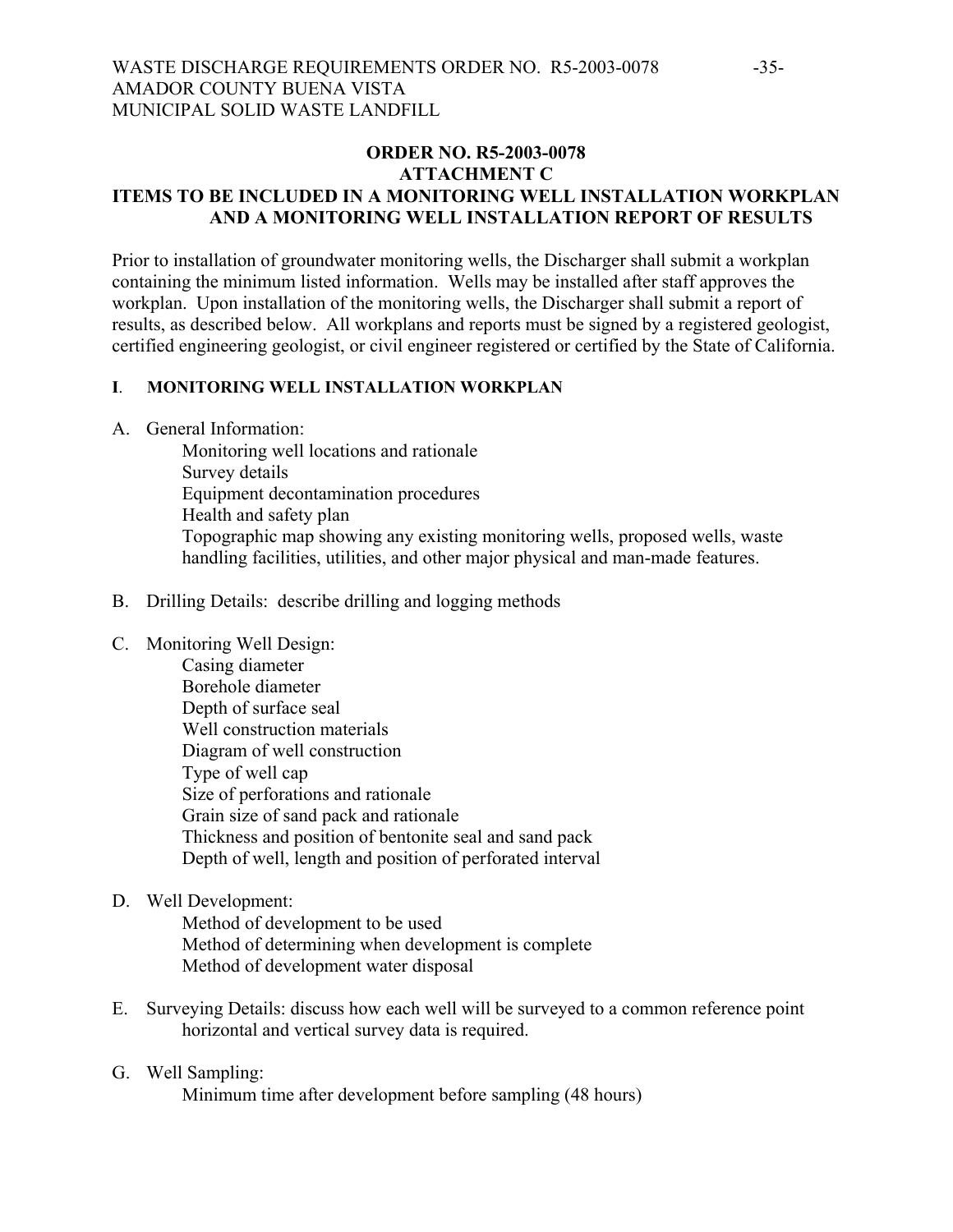## WASTE DISCHARGE REQUIREMENTS ORDER NO. R5-2003-0078 -36-AMADOR COUNTY BUENA VISTA MUNICIPAL SOLID WASTE LANDFILL

 Well purging method and amount of purge water Sample collection and preservation method Table describing sample volumes, sample containers, preservation agents, and hold times QA/QC procedures

H. Water Level Measurement:

 The elevation reference point at each monitoring well shall be within 0.01 foot. Ground surface elevation at each monitoring well shall be within 0.1 foot. Method and time of water level measurement shall be specified.

I. Proposed time schedule for work.

### **II. MONITORING WELL INSTALLATION REPORT OF RESULTS**

A. Well Construction:

Number and depth of wells drilled

Date(s) wells drilled

Description of drilling and construction

Approximate locations relative to facility site(s)

 A well construction diagram for each well must be included in the report, and should contain

 the following details: Total depth drilled Depth of open hole (same as total depth drilled if no caving occurs) Footage of hole collapsed Length of slotted casing installed Depth of bottom of casing Depth to top of sand pack Thickness of sand pack Depth to top of bentonite seal Thickness of bentonite seal Thickness of concrete grout Boring diameter Casing diameter Casing material Sieve Analysis for each screen interval Size of perforations Filter Pack Size Number of bags of sand Duration that the filter pack was swabbed Depth of tremie pipe when filter pack was installed Well elevation at top of casing Depth to ground water Date of water level measurement